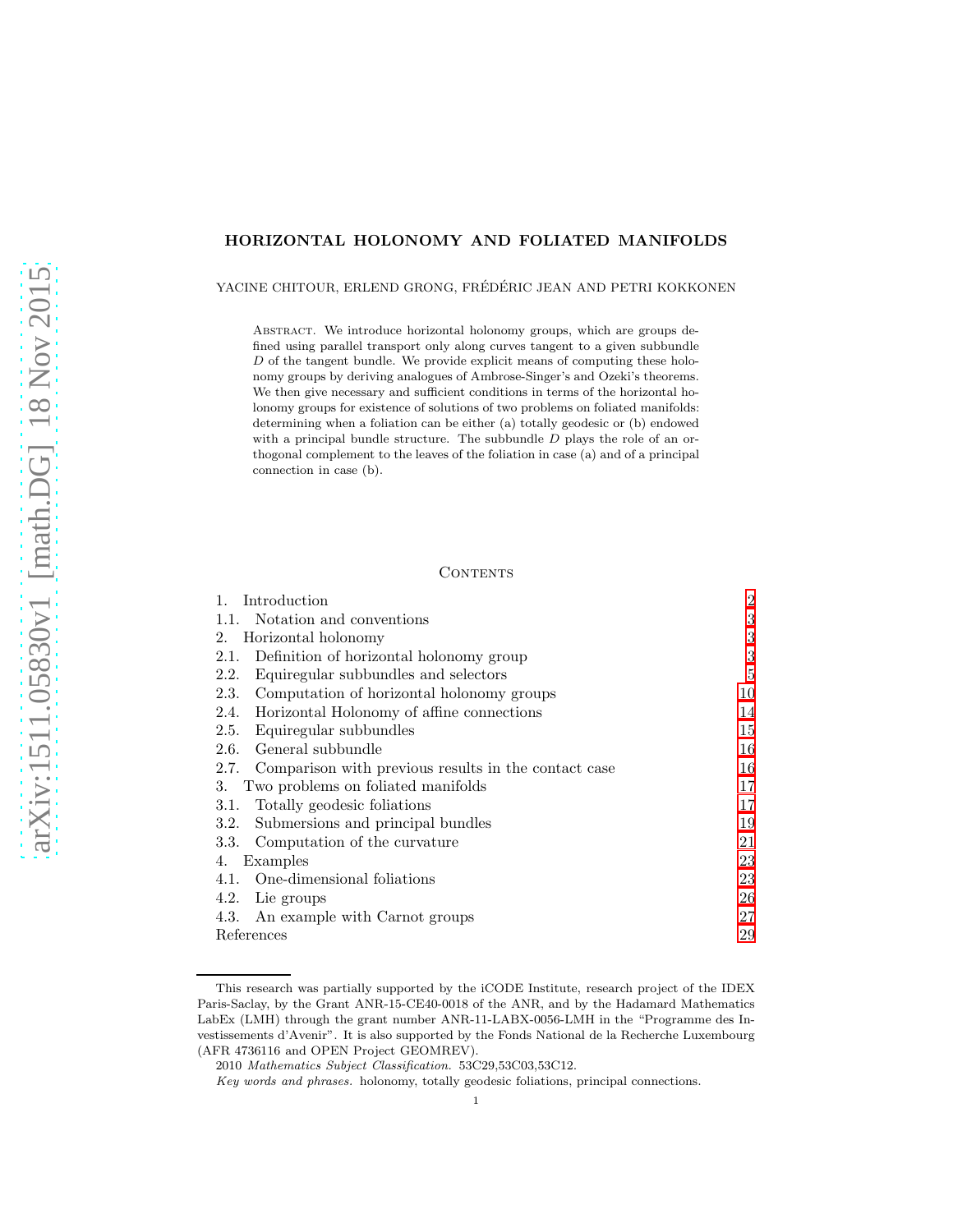## 1. INTRODUCTION

<span id="page-1-0"></span>Given a foliation  $\mathcal F$  of a Riemannian manifold  $(M, g)$  there are several results related to global geometry  $[12, 13, 24]$  $[12, 13, 24]$  $[12, 13, 24]$ , nearly Kähler manifolds  $[30]$ , PDEs on manifolds [\[3,](#page-28-3) [8,](#page-28-4) [26\]](#page-29-2) and probability theory [\[17\]](#page-28-5) relying on the property that the leaves of  $\mathcal F$  are totally geodesic submanifolds. Hence, given a foliation  $\mathcal F$  of a manifold  $M$ , it is natural to ask if  $M$  has a Riemannian metric  $g$  that makes the leaves of  $\mathcal F$  totally geodesic. Such a metric always exists locally, but global existence is far from being trivial, see e.g. [\[36,](#page-29-3) [11\]](#page-28-6). If we in addition require that a given transverse subbundle  $D$  is orthogonal to  $\mathcal{F}$ , an appropriate Riemannian metric may not even exist locally. We will show that the existence of such a metric can be determined using horizontal holonomy.

The idea of horizontal holonomy consists of considering parallel transport only along curves tangent to a given subbundle  $D \subseteq TM$ , often referred to as the horizontal bundle, hence the name. Such a holonomy was first introduced for contact manifolds in [\[18\]](#page-28-7), partially based on ideas in [\[34\]](#page-29-4) and generalized later in [\[23\]](#page-28-8). In this paper, we both define horizontal holonomy in greater generality and most importantly provide tools for computing it, in the form of analogues of the theorems of Ambrose-Singer [\[2\]](#page-28-9) and Ozeki [\[31\]](#page-29-5).

Our above mentioned problem of totally geodesic foliations with a given orthogonal complement can now be rewritten in terms of horizontal holonomy as follows. Consider a manifold M whose tangent bundle is a direct sum  $TM = D \oplus V$  with V being an integrable subbundle corresponding to a foliation  $\mathcal{F}$ , and  $D$  being a completely controllable subbundle. Let  $H \subseteq GL(Sym^2 V_x^*)$  be the D-horizontal holonomy group at an arbitrary point  $x \in M$ , defined relative to a vertical connection on V. We prove that there exists a Riemannian metric  $\bf{g}$  on M such that D is the **g**-orthogonal complement to V and the leaves of  $\mathcal F$  are totally geodesic submanifolds if and only  $H$  admits a fixed point which is positive definite as a quadratic form on  $V_x$ . This question does not only have relevance for geometry but also for the theory on sub-elliptic partial differential operators. To be more precise, let L be a second order partial differential without constant term and consider its symbol  $\sigma_L: T^*M \to TM$  as the unique bundle map satisfying

$$
df(\sigma_L(dg)) = \frac{1}{2} (L(fg) - fLg - gLf), \quad \text{for any } f, g \in C^{\infty}(M).
$$

Let us consider the case where  $\alpha(\sigma_L \alpha) \geq 0$  and the image of  $\sigma_L$  is equal to a proper subbundle  $D$  of  $TM$ ; hence  $L$  is not elliptic. The typical example of such an operator  $L$  is the sub-Laplacian operator associated with a sub-Riemannian manifold. Finding a totally geodesic foliation  $\mathcal F$  which is orthogonal to  $D$  enables one to obtain results on the corresponding heat flow of  $L$  such as analogues of the Poincaré inequality, the Li-Yau inequality and the parabolic Harnack inequality, see e.g. [\[5,](#page-28-10) [6,](#page-28-11) [4,](#page-28-12) [21,](#page-28-13) [22\]](#page-28-14) for details.

The horizontal holonomy of a vertical connection on  $V$  can also be related to the existence of a principal bundle structure on M. Assume that the leaves of  $\mathcal F$  consist of the fibers of a fiber bundle  $\pi \colon M \to B$  and that D is a subbundle transversal to  $\mathcal F$ . We can then establish a link between a trivial horizontal holonomy and the existence of a principal bundle structure of  $\pi$  with D as a principal connection.

The structure of the paper is as follows. In Section [2.1](#page-2-2) we give the definition of horizontal holonomy of a general connection  $\omega$  on a principal bundle. In Section [2.2,](#page-4-0) we first limit ourselves to the case where  $D$  is equiregular and bracket-generating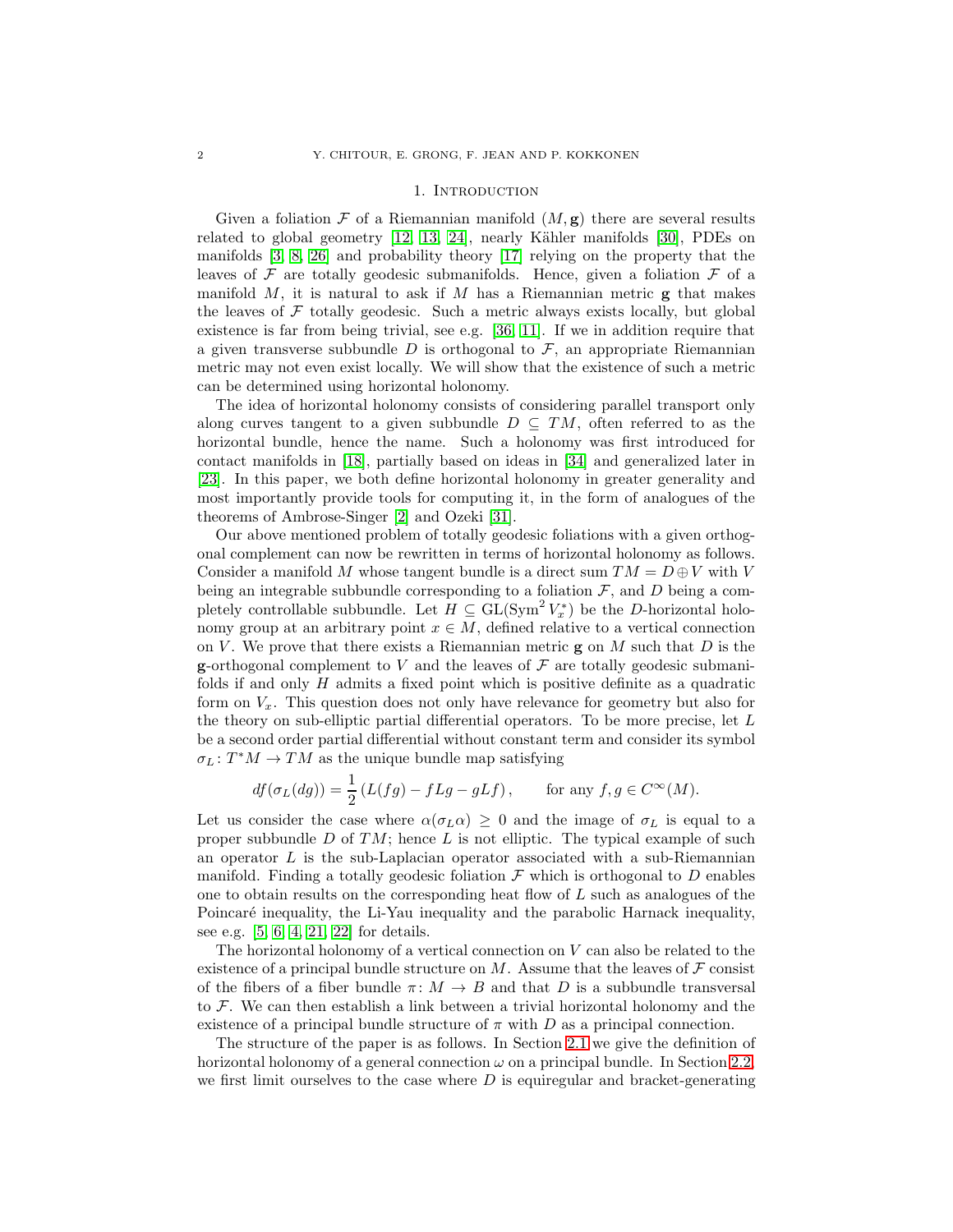and we introduce the main tool for deriving our results, namely two-vector-valued one-forms related to  $D$  that we call selectors. In Section [2.3,](#page-9-0) we prove that the horizontal holonomy of  $\omega$  is equal to the full holonomy of a modified connection and we show that the Ambrose-Singer and Ozeki theorem are still valid with an adapted modification of the curvature of  $\omega$ . In both cases, explicit formulas for the modified connection and curvature are given using a selector of D. We rewrite our results in the setting of affine connections in Section [2.4](#page-13-0) and consider horizontal holonomy of a general subbundle D in Section [2.5](#page-14-0) and Section [2.6.](#page-15-0)

In Section [3,](#page-16-0) we apply horizontal holonomy to vertical connections on foliations. In Section [3.1,](#page-16-1) given a foliation  $\mathcal F$  and a transversal subbundle  $D$ , we provide both necessary and sufficient conditions for the existence of a metric  $\bf{g}$  such that  $\bf{\cal{F}}$  is totally geodesic with orthogonal complement D. In Section [3.2](#page-18-0) we use horizontal holonomy to determine when a fiber bundle can be endowed with the structure of a principal bundle with a given connection D. We note that holonomy in these two cases is related to parallel transport of respectively symmetric tensors and vectors along curves tangent to  $D$  and is not related to concepts of holonomy as in [\[9,](#page-28-15) [10\]](#page-28-16). Since in both cases, the conditions require the computation of horizontal holonomy groups, we give in Subsection [3.3](#page-20-0) explicit formulas for generating sets of the Lie algebra of such groups in terms of curvature operators. We deal with concrete examples in Section [4.](#page-22-0) In particular, we give examples of foliations  $\mathcal F$  that cannot be made totally geodesic, given a fixed orthogonal complement. We also completely describe the case of one-dimensional foliations.

<span id="page-2-0"></span>1.1. Notation and conventions. If Z is a section of a vector bundle  $\Pi: V \to M$ , we use  $Z|_x$  to denote its value at x. The space of all smooth sections of V is denoted by  $\Gamma(V)$ . If V is a subbundle of  $TM, \Gamma(V)$  is considered as a subalgebra of  $\Gamma(TM)$ . If X is a vector field, then  $\mathcal{L}_X$  is the Lie derivative with respect to X. We use  $Sym<sup>2</sup> V$  to denote the symmetric square of V. If E and F are vector spaces, then  $GL(E)$  and  $\mathfrak{gl}(E)$  denote the space of automorphisms and endomorphisms of E, respectively and we identify the space of linear maps from E to F with  $E^* \otimes F$ .

<span id="page-2-1"></span>Acknowledgements. The authors thank E. Falbel for helpful comments and useful insights.

## 2. Horizontal holonomy

<span id="page-2-2"></span>2.1. Definition of horizontal holonomy group. Let  $M$  be a finite dimensional, smooth and connected manifold,  $\pi: P \to M$  a smooth fiber bundle and  $\mathcal{V} = \ker \pi_*$ the corresponding vertical bundle. For  $x \in M$ , we use  $P_x$  to denote the fiber  $\pi^{-1}(x)$ over x. Let  $H$  be an arbitrary subbundle of  $TP$ . An absolutely continuous curve c:  $[t_0, t_1] \to P$  is said to be *H*-horizontal if  $\dot{c}(t) \in \mathcal{H}_{c(t)}$  for almost every  $t \in [t_0, t_1]$ .

A subbundle H of TP is said to be an *Ehresmann connection* on  $\pi$  if  $TP = \mathcal{H} \oplus \mathcal{V}$ . Here  $\pi: P \to M$  is considered as a surjective submersion. For every  $x \in M$ ,  $v \in T_xM$  and p in the fiber  $P_x$ , there is a unique element  $h_pv \in \mathcal{H}_p$  satisfying  $\pi_* h_p v = v$  called the H-horizontal lift of v. Furthermore, if  $\gamma: [t_0, t_1] \to M$  is an absolutely continuous curve in M with  $\gamma(t_0) = x_0$ , a *horizontal lift of*  $\gamma$  is a H-horizontal absolutely continuous curve  $c: [t_0, t_1] \to P$  that projects to  $\gamma$ . As any horizontal lift  $c(t)$  is solution of the ordinary differential equation

$$
\dot{c}(t) = h_{c(t)} \dot{\gamma}(t),
$$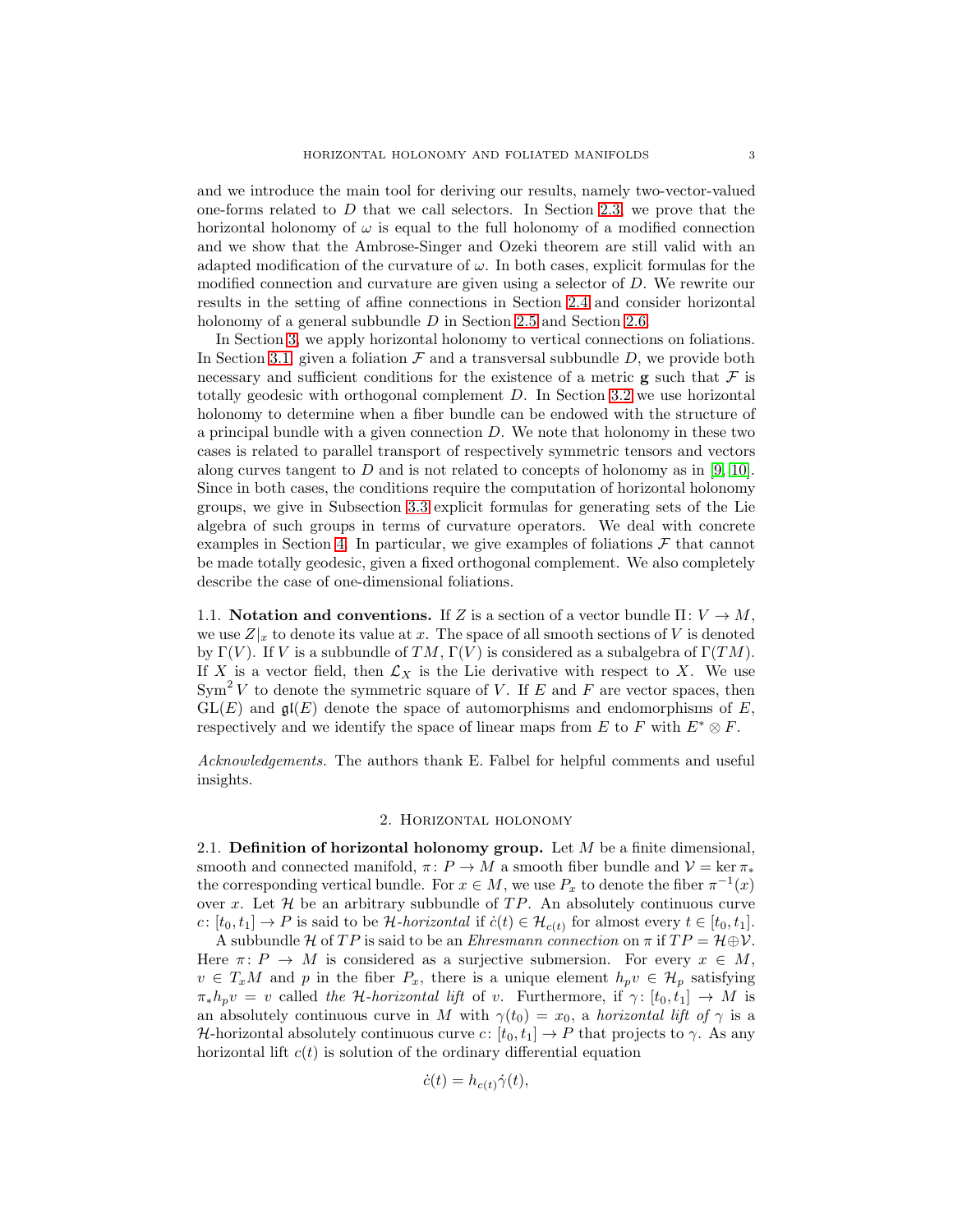$c(t)$  is uniquely determined by its initial condition  $c(t_0) \in P_{x_0}$  on an open subinterval of  $[t_0, t_1]$  containing  $t_0$ . The Ehresmann connection is said to be *complete* if, for every absolutely continuous  $\gamma: [t_0, t_1] \to M$ , all corresponding horizontal lifts are defined on  $[t_0, t_1]$ .

A smooth fiber bundle  $\pi: P \to M$  is called a principal G-bundle if it admits a continuous right action  $P \times G \to P$  such that the connected Lie group G with Lie algebra g preserves the fibers and acts freely and transitively on them. For every g-valued function  $f \in C^{\infty}(P, \mathfrak{g})$ , let  $\sigma(f)$  be the vector field on P defined by

(2.1) 
$$
\sigma(f)|_p = \frac{d}{dt} p \cdot \exp_G(t f(p)) \Big|_{t=0}, \qquad p \in P.
$$

In particular, for any element  $A \in \mathfrak{g}$ , we get a corresponding vector field  $\sigma(A)$  by considering it as a constant function on M. Then  $P \times \mathfrak{g} \to \mathcal{V}, (p, A) \mapsto \sigma(A)|_p$  is an isomorphism of vector bundles. A *connection form*  $\omega$  on P is a g-valued one-form  $\omega$ satisfying

<span id="page-3-0"></span>
$$
\omega(\sigma(A)|_p) = A, \qquad \omega(v \cdot a) = \mathrm{Ad}(a^{-1})\omega(v),
$$

for every  $A \in \mathfrak{g}, p \in P, v \in TP$  and  $a \in G$ . We say that an Ehresmann connection H on the principal G-bundle  $\pi: P \to M$  is *principal* if it is invariant under the group action, i.e., if  $\mathcal{H}_p \cdot a = \mathcal{H}_{p \cdot a}$  for any  $p \in P$ ,  $a \in G$ . An Ehresmann connection is principal if and only if there exists a connection form  $\omega$  on P such that  $\mathcal{H} = \text{ker } \omega$ . In that case,  $H$ -horizontal curves or lifts will also be referred to as  $\omega$ -horizontal. Note that a principal Ehresmann connection is complete.

In what follows, H is assumed to be a principal Ehresmann connection on  $\pi$ corresponding to a connection form  $\omega$ . However, non-principal Ehresmann connections will appear elsewhere in the text. For more on Ehresmann connections and principal bundles, we refer to [\[28\]](#page-29-6).

Let  $\omega$  be a connection form on a principal G-bundle  $\pi: P \to M$  and let  $\mathcal{H} = \ker \omega$ . For every  $p \in P$ , we use  $\mathscr{L}^{\omega}(p)$  to denote the collection of all *H*-horizontal lifts c:  $[0,1] \rightarrow P$  of absolutely continuous loops  $\gamma: [0,1] \rightarrow M$  based in  $\pi(p)$  such that  $c(0) = p$ . The holonomy group of  $\omega$  at p is then defined as

$$
\text{Hol}^{\omega}(p) = \{ a \in G : c(1) = p \cdot a \text{ for some } c \in \mathscr{L}^{\omega}(p) \}.
$$

Since M is connected, the groups  $\text{Hol}^{\omega}(p)$  coincide up to conjugation.

Let us now consider an arbitrary subbundle  $D$  of  $TM$ . We want to introduce a type of holonomy that only considers the loops in M that are D-horizontal.

**Definition 2.1.** For  $p \in P$ , let  $\mathcal{L}^{\omega,D}(p) \subset \mathcal{L}^{\omega}(p)$  be the collection of H-horizontal lifts of all D-horizontal loops  $\gamma: [0,1] \to M$  based in  $\pi(p) = x$ . The horizontal holonomy group of  $\omega$  with respect to D is the group

$$
\text{Hol}^{\omega,D}(p) = \{ a \in G : c(1) = p \cdot a \text{ for some } c \in \mathcal{L}^{\omega,D}(p) \}.
$$

If  $D$  is completely controllable (i.e., any two points in  $M$  can be connected by a D-horizontal curve), then the groups  $\text{Hol}^{\omega,D}(p)$  with  $p \in P$ , coincide up to conjugation. If  $\omega$  and  $\tilde{\omega}$  are two connections on P, the sets  $\mathscr{L}^{\omega,D}(p)$  and  $\mathscr{L}^{\tilde{\omega},D}(p)$ may coincide for every  $p \in P$  even if the connections are different. Since in this case these connections also have the same horizontal holonomy group with respect to D, we introduce the following equivalence relation on connections of P.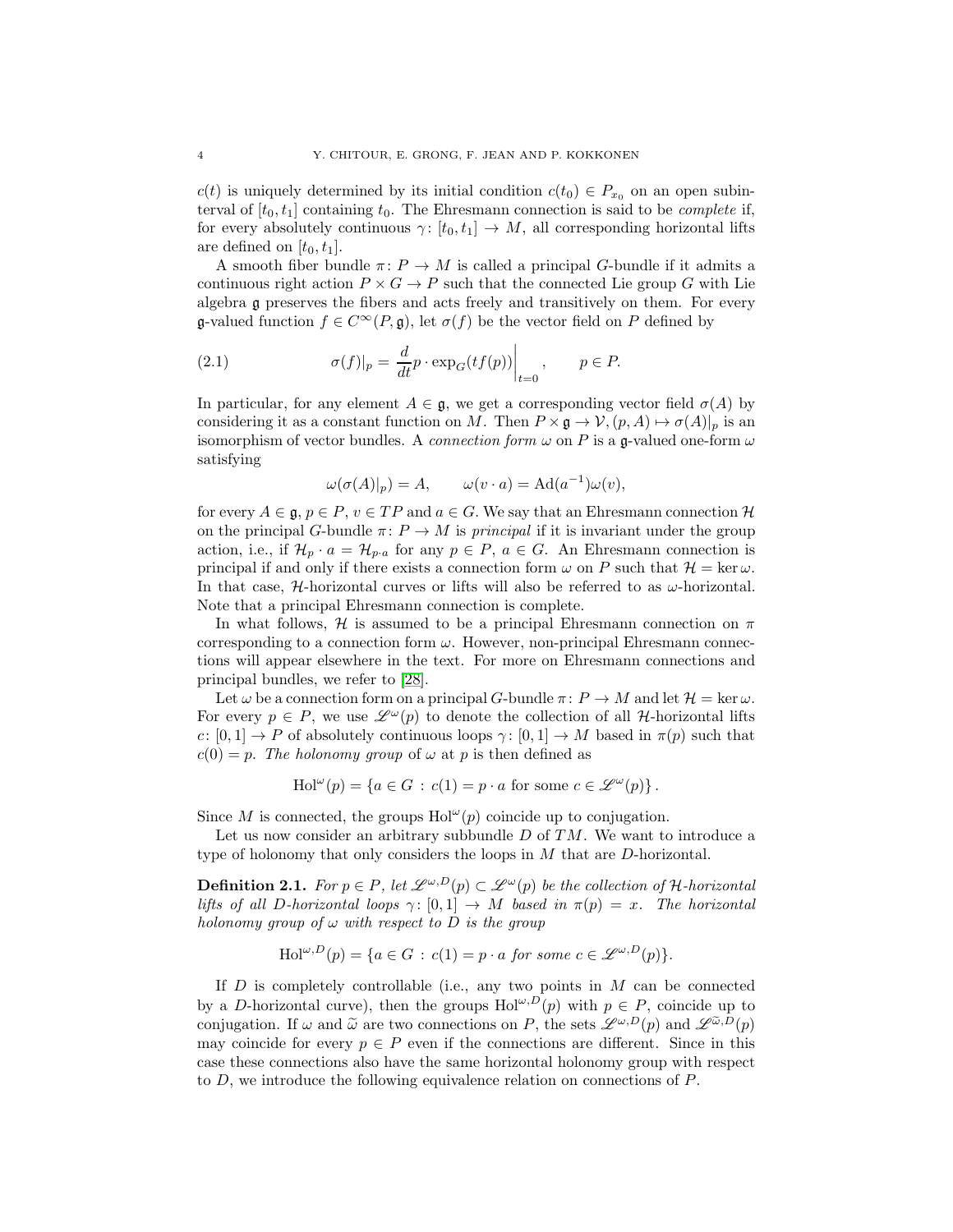**Definition 2.2.** Let  $\pi: P \to M$  be a principal G-bundle and D a subbundle of TM. Two connection forms  $\omega$  and  $\tilde{\omega}$  are called D-equivalent if

$$
\omega(v) = \widetilde{\omega}(v), \quad \text{ for any } v \in TP \text{ satisfying } \pi_* v \in D,
$$

and we write  $[\omega]_D$  for the equivalence class of the connection form  $\omega$ .

Any two D-equivalent connection forms  $\omega$  and  $\tilde{\omega}$  have the same horizontal lifts to P of D-horizontal curves and hence  $\text{Hol}^{\omega,D}(p) = \text{Hol}^{\tilde{\omega},D}(p)$  for every  $p \in P$ .

- Remark 2.3. (a) Rather than introducing the above equivalence classes, we could have considered *partial connections* such as in [\[18\]](#page-28-7): given a principal G-bundle  $\pi: P \to M$  and a subbundle D of TM, a (principal) partial connection over D is a subbundle  $\mathcal{E}$ , invariant under the action of  $G$ , such that  $\pi_*$  maps  $\mathcal{E}$  on  $D$ bijectively on every fiber. For every equivalence class  $[\omega]_D$ , we obtain a partial connection by  $\mathcal{E}$ : =  $(\pi_*)^{-1}(D) \cap \text{ker } \omega$ . Conversely, following the argument of [\[27,](#page-29-7) Theorem 2.1], one proves that any partial connection can be extended to a full connection on  $\pi$ . Hence, there is a one-to-one correspondence between partial connections and D-equivalence classes. For us, the language of Dequivalence classes will be more convenient.
- (b) For any connection form  $\omega$ , the identity component of Hol<sup> $\omega$ </sup>(p) is obtained by horizontally lifting all contractible loops based at  $\pi(p)$ . For horizontal holonomy, we have a similar description. For any loop  $\gamma: [0, 1] \to M$  based in x, we say that it is D-horizontally contractible if  $\gamma$  is a D-horizontal loop and if there exists a homotopy  $[0,1] \times [0,1] \to M$ ,  $(s,t) \mapsto \gamma^s(t)$  such that  $\gamma^0(t) = x$ ,  $\gamma^1(t) = \gamma(t), \ \gamma^s(0) = \gamma^s(1) = x$  and  $t \mapsto \gamma^s(t)$  is a D-horizontal curve for any  $s \in [0,1]$ . The identity component of Hol<sup>ω,D</sup>(p) is obtained by horizontally lifting  $D$ -horizontally contractible loops. If  $D$  is bracket-generating, (i.e., if  $TM$  is spanned by vector fields with values in  $D$  and their iterated brackets) then a D-horizontal loop is D-horizontally contractible if and only if it is contractible (see [\[35\]](#page-29-8) and [\[19,](#page-28-17) Theorem 1]). As a consequence, the identity component of Hol<sup>ω,D</sup>(p) is obtained by horizontally lifting contractible D-horizontal loops. On the other hand, such a property may not hold when  $D$ is not bracket-generating, as the following example shows. Consider  $\mathbb{R}^4$  with coordinates  $(x, y, z, w)$  and let D be the span of  $\frac{\partial}{\partial x}$  and  $\frac{\partial}{\partial y} + x(w \frac{\partial}{\partial z} - z \frac{\partial}{\partial w})$ . Fix a point  $(x, y, z, w)$  with  $(z, w) \neq (0, 0)$ . Then all D-horizontal loops starting from this point are contained in a manifold diffeomorphic to  $\mathbb{R}^2 \times S^1$  and some of them are contractible but not D-horizontally contractible.
- (c) The definition of horizontal holonomy does not change if we define  $\mathscr{L}^{\omega,D}(p)$ to be the collection of horizontal lifts of all loops based in  $\pi(p)$  that are both D-horizontal and smooth, see [\[7,](#page-28-18) Theorem 2.3] and [\[20,](#page-28-19) last sentence].

<span id="page-4-0"></span>2.2. Equiregular subbundles and selectors. In this paragraph, we assume that the subbundle D of TM is equiregular and bracket-generating and the corresponding definitions are given next.

**Definition 2.4.** Let  $D$  be a subbundle of the tangent bundle  $TM$  of a connected manifold M.

<span id="page-4-1"></span>• We say that D is equiregular of step r if there exist a flag of subbundles of  $TM$ 

(2.2) 
$$
0 = D^0 \subsetneq D^1 = D \subsetneq D^2 \subsetneq \cdots \subsetneq D^r,
$$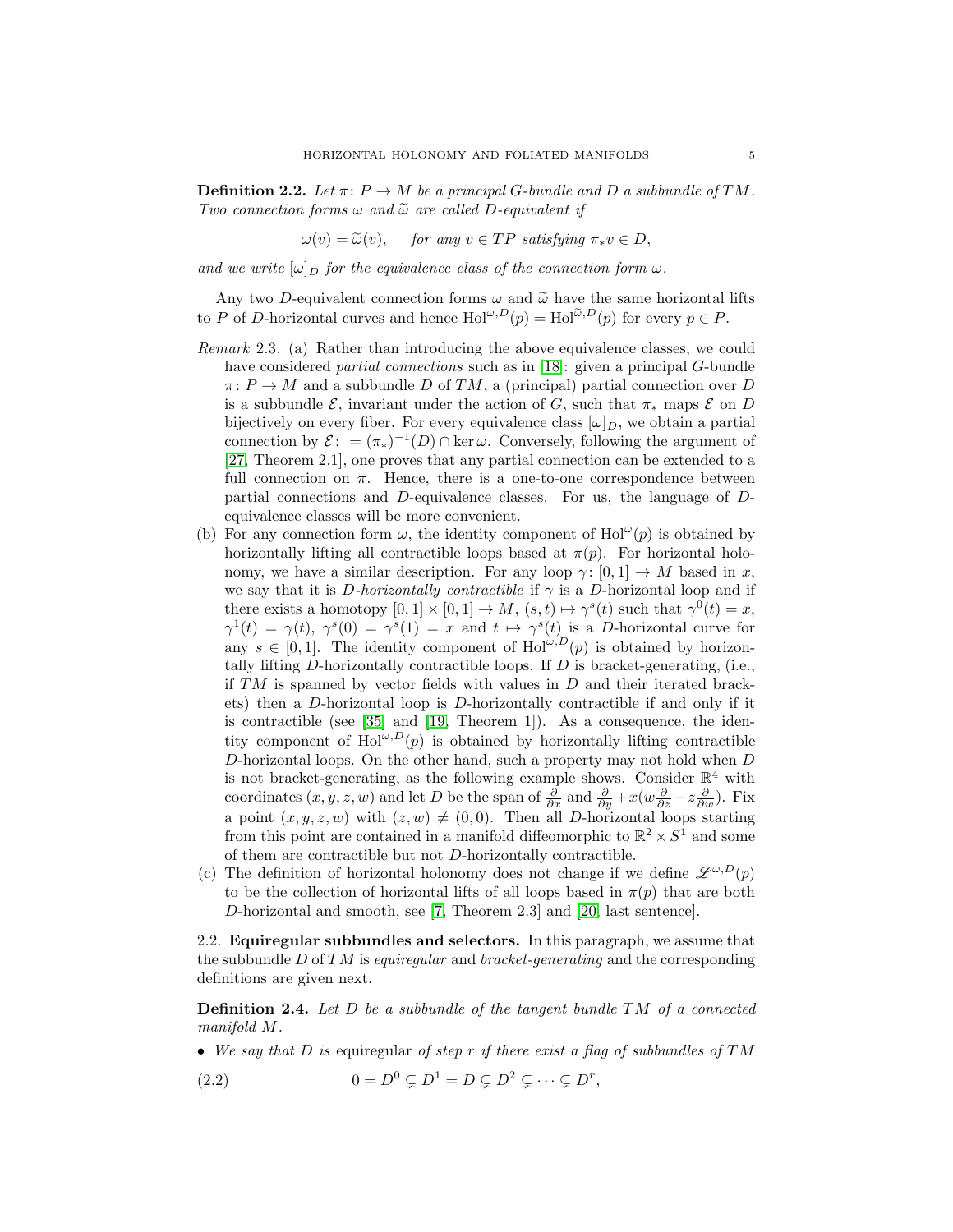such that  $D^r$  is an integrable subbundle and such that  $D^k$  is the span of vectors fields with values in D and their iterated brackets of order less than  $k - 1$  for any  $2 \leq k \leq r$ .

- We say that  $D$  is bracket-generating if  $TM$  is spanned by vector fields with values in D and their iterated brackets.
- We say that  $D$  is completely controllable if any two points in  $M$  can be connected by a D-horizontal curve.

From the above definitions, an equiregular subbundle  $D$  is bracket-generating if and only if  $D^r = TM$ . Furthermore, D is completely controllable if it is bracketgenerating  $[16, 32]$  $[16, 32]$ . We give some examples to illustrate the above definitions.

Example 2.5. (a) A subbundle is integrable if and only if it is equiregular of step 1.

- (b) Consider  $\mathbb{R}^3$  with coordinates  $(x, y, z)$ . Let  $\phi : \mathbb{R} \to \mathbb{R}$  be a real valued smooth function and define D as the span of  $\frac{\partial}{\partial x}$  and  $\frac{\partial}{\partial y} + \phi(x) \frac{\partial}{\partial z}$ .
	- (i) If  $\phi(x) = x$ , then D is bracket-generating and equiregular of step 2.
	- (ii) If  $\phi(x) = x^2$ , then D is bracket-generating, but not equiregular, since span $\{X, Y, [X, Y]\}$  is not of constant rank, and so  $D^2$  is not well-defined.
	- (iii) If  $\phi(0) = 0$  and  $\phi(x) = e^{-1/x^2}$  for  $x \neq 0$ , then D is completely controllable but neither bracket-generating nor equiregular.
- (c) Consider  $\mathbb{R}^4$  with coordinates  $(x, y, z, w)$  and let D be the span of  $\frac{\partial}{\partial x}$  and  $\frac{\partial}{\partial y} + x \frac{\partial}{\partial z}$ . Then D is equiregular of step 2, but not bracket-generating.
- (d) If D has rank greater or equal to 2, a generic choice of a subbundle D of  $TM$ is bracket generating in the sense of [\[29,](#page-29-10) Proposition 2].

We consider here the case when D is equiregular (of step  $r \in \mathbb{N}$ ) and bracketgenerating. The remaining cases are addressed in Sections [2.5](#page-14-0) and [2.6.](#page-15-0)

For  $0 \leq k \leq r$ , we use  $\text{Ann}(D^k) \subseteq T^*M$  to denote the subbundle of  $T^*M$ consisting of the covectors that vanish on  $D^k$ . In particular,  $\text{Ann}(D^r)$  reduces to the zero section of  $T^*M$ . The following definition introduces the main technical tool in order to formulate our results on horizontal holonomy groups.

<span id="page-5-0"></span>**Definition 2.6.** Let D be a bracket-generating, equiregular subbundle of step r with the corresponding flag given as in [\(2.2\)](#page-4-1). We say that a two-vector-valued one-form  $\chi \in \Gamma(T^*M \otimes \bigwedge^2 TM)$  is a selector of D if it satisfies the following two assumptions.

- (I) For every  $0 \leq k \leq r-1$ ,  $\chi(D^{k+1}) \subseteq \bigwedge^2 D^k \subseteq \bigwedge^2 TM$ .
- (II) For every  $1 \leq k \leq r-1$  and one-form  $\alpha$  with values in  $\text{Ann}(D^k)$  and every vector  $v \in D^{k+1}$ , we have

$$
\alpha(v) = -d\alpha(\chi(v)).
$$

Taking  $k = 0$  in Item (I) yields that any selector must satisfy  $\chi(D) = 0$ . If  $\chi$  is a selector, we use  $\iota_{\chi}$  to denotes its transpose or contraction operator, i.e., for every vector v and two-covector  $\eta$  one has  $(\iota_{\chi}\eta)(v)$ : =  $\eta(\chi(v))$ .

The next lemma provides basic properties associated with selectors.

Lemma 2.7. (a) A bracket-generating equiregular subbundle D admits at least one selector.

(b) The set of selectors of D in  $\Gamma(T^*M\otimes \bigwedge^2 TM)$  is an affine subspace. In fact, if  $\chi^0$  is a selector of D, then  $\{\chi-\chi^0\,:\,\chi$  is a selector of D} is a  $C^\infty(M)$ -module.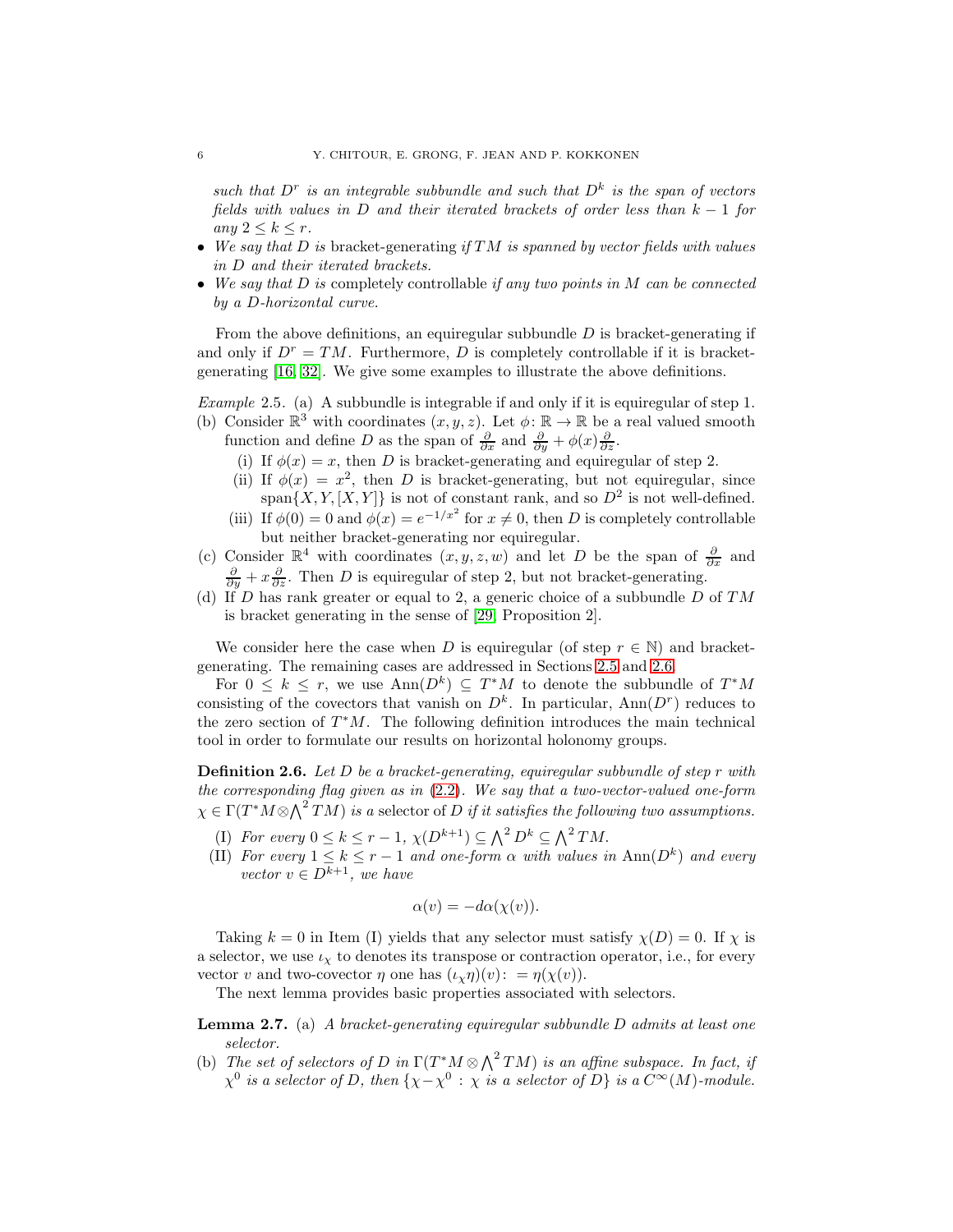(c) Let  $\beta$  and  $\eta$  be a one-form and a two-form on M, respectively. Let  $\chi$  be a selector of D. Then there exists a unique one-form  $\alpha$  satisfying the system of equations

(2.3) 
$$
\alpha|_D = \beta|_D, \qquad \iota_\chi d\alpha = \iota_\chi \eta,
$$

<span id="page-6-0"></span>and  $\alpha$  is given by

(2.4) 
$$
\alpha = (\mathrm{id} + \iota_{\chi} d)^{r-1} \beta - \iota_{\chi} \sum_{j=0}^{r-2} {r-1 \choose j+1} (d\iota_{\chi})^j \eta.
$$

(d) Let  $d_\chi: \Gamma(T^*M) \to \Gamma(\bigwedge^2 TM)$  be defined by  $d_\chi: = d(\mathrm{id} + \iota_\chi d)^{r-1}$ . Then, for every one form  $\beta$ ,  $d_{\chi}\beta$  only depends on  $\beta|_D$  and  $d_{\chi}\beta=0$  if and only if there exists a one-form  $\tilde{\beta}$  such that

$$
\tilde{\beta}|_D = \beta|_D, \qquad d\tilde{\beta} = 0.
$$

We provide an example of selectors before giving the argument of the above lemma.

<span id="page-6-1"></span>*Example 2.8.* For  $n \geq 1$ , consider  $\mathbb{R}^{2n+1}$  with coordinates  $(x_1, \ldots, x_n, y_1, \ldots, y_n, z)$ . For every  $1 \leq j \leq n$ , define  $X_j = \frac{\partial}{\partial x_i}$  and  $Y_j = \frac{\partial}{\partial y_i} + x_i \frac{\partial}{\partial z}$  and let D be the span of these vector fields. The subbundle  $D$  is then bracket-generating and equiregular of step 2. Furthermore, for every  $1 \leq k \leq n$ , the two-vector-valued one-forms  $\chi^k$ defined, for every  $1 \leq j \leq n$ , by

$$
\chi^k(X_j) = 0
$$
,  $\chi^k(Y_j) = 0$  and  $\chi^k(\frac{\partial}{\partial z}) = X_k \wedge Y_k$ ,

are selectors of D. The collection of all selectors of D is

$$
\chi^1 + \text{span}_{C^{\infty}(M)} \{ \chi^j - \chi^1, \ 2 \le j \le n \} = \left\{ \sum_{k=1}^n f^k \chi^k : \ f^k \in C^{\infty}(M), \ \sum_{k=1}^n f^k \equiv 1 \right\}.
$$

Remark 2.9. The reason for our choice of the term "selector" is the following. Let Z be a vector field with values in  $D^{k+1}$  for some  $k = 0, \ldots, r-1$ . By definition, we can write  $Z$  using vector fields with values in  $D<sup>k</sup>$  and first order Lie brackets of vector fields with values in the same subbundle. However, such a decomposition is not unique. The idea is that a selector gives us a way of selecting one of these representations. That is, if  $\chi(Z) = \sum_{i=1}^{l} X_i \wedge Y_i$ , Items (I) and (II) in Definition [2.6](#page-5-0) ensure that we can write

$$
Z = \sum_{i=1}^{l} [X_i, Y_i] + Z_2,
$$

where the vector fields  $X_i, Y_i$  and  $Z_2 = Z - \sum_{i=1}^k [X_i, Y_i]$  take values in  $D^k$ .

*Proof of Lemma 2.7.* (a) Endow M with a Riemannian metric  $\mathbf{g}$ . Let  $E^k$  denote the **g**-orthogonal complement of  $D^{k-1}$  in  $D^k$  for  $1 \leq k \leq r$ . In other words

$$
D = E1, \qquad D2 = E1 \oplus_{\perp} E2, \qquad \ldots, \qquad Dr = TM = E1 \oplus_{\perp} \cdots \oplus_{\perp} Er.
$$

For  $1 \leq k \leq r$ , let  $\text{pr}_{E^k}$  denote the **g**-orthogonal projection onto  $E^k$  and set  $pr_{E^{r+1}}$  to be equal to the zero-map. We next define a vector-valued two-form  $\Phi: \bigwedge^2 TM \to TM$  as follows. Let X and Y be two vector fields with values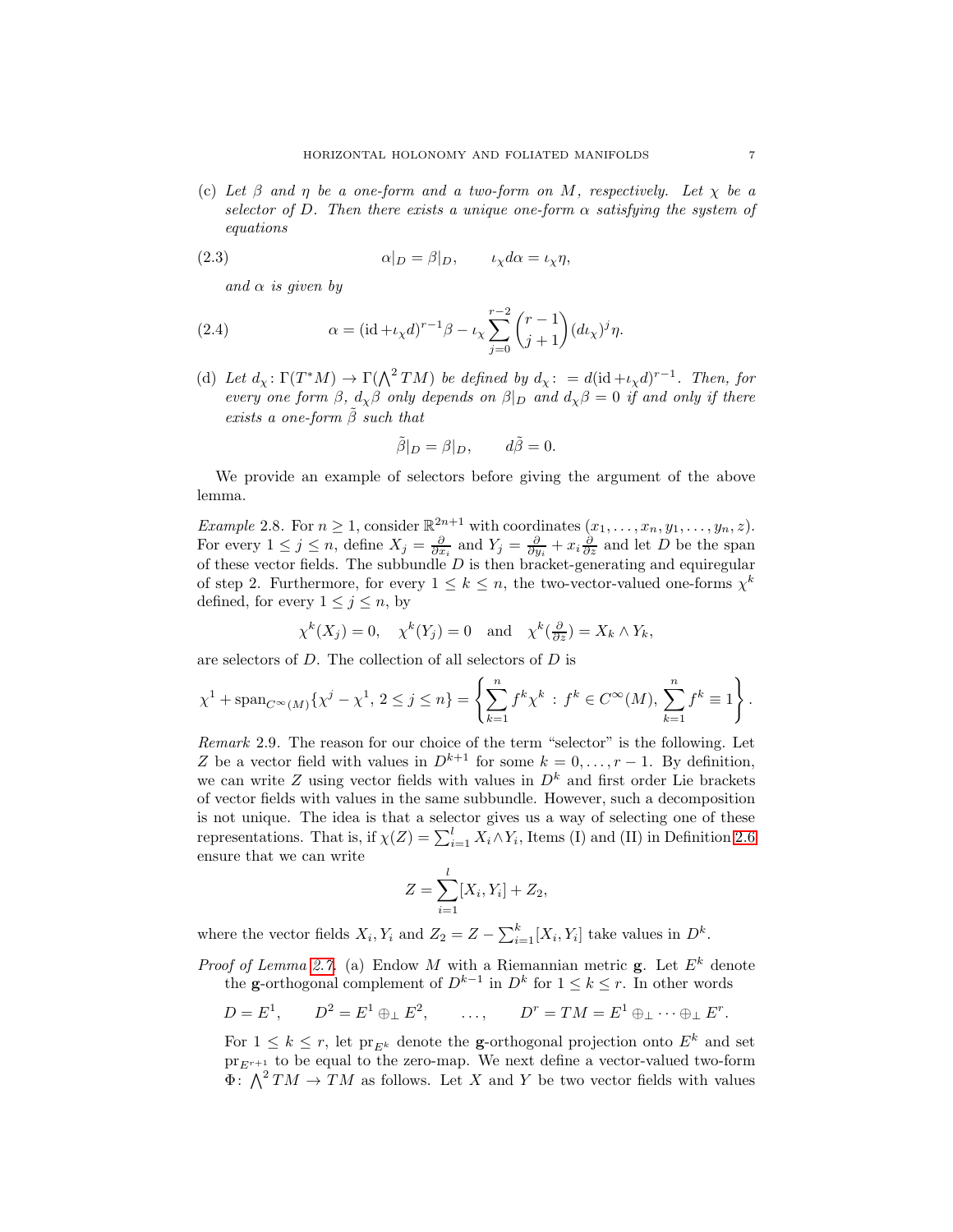in  $E^i$  and  $E^j$  respectively with  $i \leq j$  and let  $x \in M$ . We write  $v = X|_x$  and  $w = Y|_{x}$ . We set

$$
\Phi(v, w) = \begin{cases} 0 & \text{if } i \ge 2, \\ \text{pr}_{E^{j+1}}[X, Y]|_x & \text{if } i = 1. \end{cases}
$$

Since  $\mathrm{pr}_{E^{j+1}}[X, Y]|_x$  does not depend on the choices of sections X and Y of respectively  $E^1$  and  $E^j$ , the vector  $\Phi(v, w)$  is well defined. The image of  $\Phi$  is  $E^2 \oplus \cdots \oplus E^r$ . Define  $\chi: TM \to \bigwedge^2 TM$  such that  $\chi$  vanishes on  $E^1$  and for any  $w \in E^k$ ,  $2 \leq k \leq r$ ,  $\chi(w)$  is the unique element in  $\bigwedge^2 TM$  satisfying

$$
\Phi(\chi(w)) = w, \qquad \chi(w) \in (\ker \Phi)^{\perp},
$$

with the latter denoting the **g**-orthogonal complement of the kernel of  $\Phi$  in  $\bigwedge^2 TM$ . From this definition, Item (I) follows readily. Furthermore, let X and Y be two arbitrary vector fields with values in  $E^1$  and  $E^j$  respectively, with  $j < r$ . If  $Z = \Phi(X, Y)$  and  $\alpha$  is a one-form vanishing on  $D^j = E^1 \oplus \cdots \oplus E^j$ , then

$$
-d\alpha(\chi(Z)) = -d\alpha(X,Y) = \alpha([X,Y]) = \alpha(\Phi(X,Y)) = \alpha(Z),
$$

so (II) is satisfied as well.

(b) If  $\chi_1$  and  $\chi_2$  are two selectors of D, then from Definition [2.6,](#page-5-0) we have that  $\xi = \chi_1 - \chi_2$  is a map that satisfies  $\xi(D^{k+1}) \subseteq \bigwedge^2 D^k, k = 0, \ldots, r-1$  and for any  $\alpha \in \Gamma(\text{Ann } D^k)$  and  $w \in D^{k+1}, k = 1, \ldots, r-1$ , we have

$$
d\alpha(\xi(w))=0.
$$

Clearly, the space of all such  $\xi$  is closed under addition and multiplication by scalars or functions.

(c) We start by showing uniqueness of a solution of [\(2.3\)](#page-6-0). Thanks to the linearity of the equations of [\(2.3\)](#page-6-0), it amounts to prove that  $\alpha = 0$  is the unique solution to [\(2.3\)](#page-6-0) when  $\beta = 0$  and  $\eta = 0$ . Such an  $\alpha$  must take values in Ann(D), meaning that, for every  $w \in D^2$ , we have  $d\alpha(\chi(w)) = 0 = -\alpha(w)$ , and so  $\alpha$ must vanish on  $D^2$  as well. By iterating this reasoning, it follows that  $\alpha = 0$ .

As regards the existence of a solution of [\(2.3\)](#page-6-0), the linearity of the equations of [\(2.3\)](#page-6-0) implies that it is enough to consider two cases, namely (i)  $\beta = 0$  and (ii)  $\eta = 0$ . We start with Case (i). Since  $\iota_{\chi} \eta$  vanishes on D, it follows that  $(id + \iota_X d)\iota_X \eta$  vanishes on  $D^2$  by Definition [2.6](#page-5-0) (II). Iterating this argument, we obtain

$$
(\mathrm{id} + \iota_{\chi} d)^{r-1} \iota_{\chi} \eta = \sum_{j=0}^{r-1} {r-1 \choose j} (\iota_{\chi} d)^j \iota_{\chi} \eta = 0.
$$

Hence,  $\iota_{\chi}\eta = -\iota_{\chi}d\sum_{j=0}^{r-2} \binom{r-1}{j+1} (\iota_{\chi}d)^j \iota_{\chi}\eta$  and so we can take

$$
\alpha=-\sum_{j=0}^{r-2}{r-1\choose j+1}(\iota_{\chi}d)^j\iota_{\chi}\eta=-\iota_{\chi}\sum_{j=0}^{r-2}{r-1\choose j+1}(d\iota_{\chi})^j\eta
$$

a solution to [\(2.3\)](#page-6-0). Note that  $\alpha$  vanishes on D as required, since  $\chi$  vanish on D.

We next turn to Case (ii), i.e., we assume that  $\eta = 0$  in [\(2.3\)](#page-6-0). Define  $\alpha^1 = \beta$ and  $\alpha^{k+1} = (\mathrm{id} + \iota_{\chi} d) \alpha^k$  for  $k = 1, \ldots, r - 1$ . We show by induction on  $k \geq 1$ that  $\alpha^k(v) = \beta(v)$  for  $v \in D$  and  $(\iota_X d\alpha^k)(w) = 0$  for  $w \in D^k$ . The conclusion trivially holds for  $k = 1$  since  $\chi$  vanishes on  $D^1$ . Furthermore, for every  $v \in D$ ,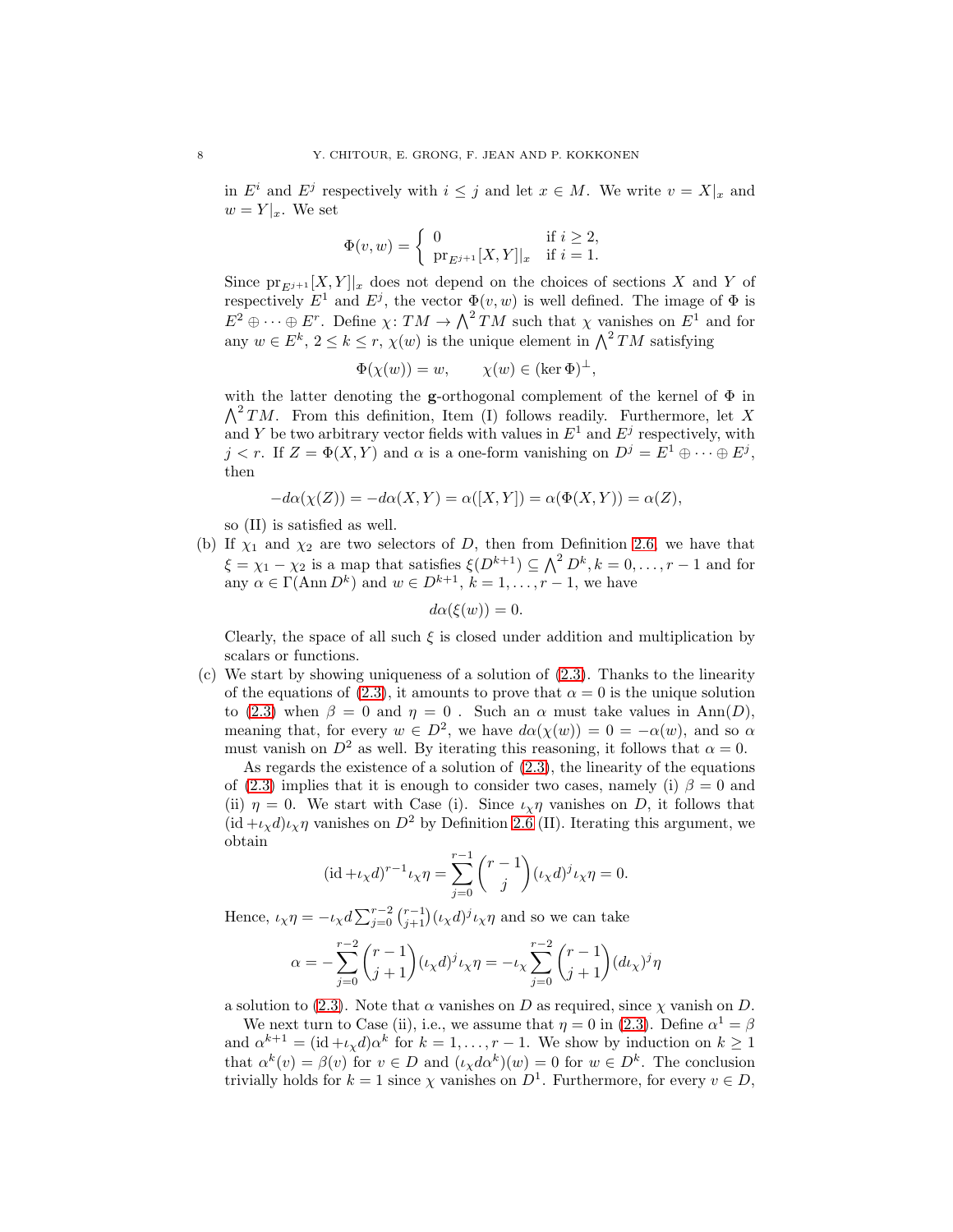one has  $\alpha^{k+1}(v) = \alpha^k(v) + \iota_{\chi} d\alpha^k(v) = \alpha^k(v)$ . We complete the induction step by observing that

$$
\iota_{\chi} d\alpha^{k+1} = (\mathrm{id} + \iota_{\chi} d)\iota_{\chi} d\alpha^k,
$$

vanishes on  $D^{k+1}$  if  $\iota_{\chi} d\alpha^k$  vanishes on  $D^k$ . The desired solution  $\alpha$  is simply  $\alpha^r$ . (d) If  $\beta_1|_D = \beta_2|_D$ , then  $\beta_1 - \beta_2$  is a one-form with values in Ann(D) and one has that

$$
(\mathrm{id} + \iota_{\chi} d)^{r-1} (\beta_1 - \beta_2) = 0.
$$

Hence  $d_{\chi}\beta_1 = d_{\chi}\beta_2$ .

Consider a closed one form  $\tilde{\beta}$  and a one-form  $\beta$  such that  $\beta|_D = \tilde{\beta}|_D$ . Then  $d_{\chi}\beta = d_{\chi}\tilde{\beta} = (\mathrm{id} + d\iota_{\chi})^{r-1}d\tilde{\beta} = 0.$  Conversely, if  $\beta$  is a one-form such that  $d_{\chi}\beta = 0$ , then  $\tilde{\beta} := (\text{id} + \iota_{\chi} d)^{r-1}\beta$  clearly satisfies the two equations  $d\tilde{\beta} = 0$ and  $\tilde{\beta}|_D = \beta|_D$ .

We next extend the conclusion of Lemma 2.7 (c) to the context of forms taking values in a vector bundle. For that purpose, consider a vector bundle  $E \to M$  with an affine connection  $\nabla$ . The exterior covariant derivative  $d^{\nabla}$  is defined as follows: for every k-form  $\eta \in \Gamma(\bigwedge^k T^*M \otimes E)$  with  $k \geq 0$ ,

(a) If 
$$
k = 0
$$
, then  $d^{\nabla} \eta = \nabla \eta$ ,  
(b) If  $\beta$  is a real-valued form, then  $d^{\nabla}(\eta \wedge \beta) = (d^{\nabla} \eta) \wedge \beta + (-1)^k \eta \wedge d\beta$ .

Then, the conclusion of Lemma 2.7 (c) still holds true for forms taking now values in any vector space if one replaces the exterior derivative  $d$  with the exterior covariant derivative  $d^{\nabla}$ . Indeed, if  $\alpha$  is an E-valued one-form vanishing on  $D^k$ , then for any  $w \in D^{k+1}$  and selector  $\chi$ , we have

$$
d^{\nabla} \alpha(\chi(w)) = -\alpha(w).
$$

Hence, we can use the same argument as in the proof of Lemma 2.7 (c) to obtain a formula for the unique solution  $\alpha$  to the equation  $\alpha|_D = \beta|_D$  and  $\iota_\chi d^\nabla \alpha = \iota_\chi \eta$  for given  $\beta$  and  $\eta$ . In fact, we can get the following more general result by using the same approach.

<span id="page-8-0"></span>**Corollary 2.10.** Let  $\chi$  be a selector of D,  $\Pi: E \to M$  a vector bundle over M and  $\beta$ ,  $\eta$  respectively a one-form and a two form taking values in E. Consider an operator  $L: \Gamma(T^*M \otimes E) \to \Gamma(\bigwedge^2 T^*M \otimes E)$  such that, for  $1 \leq k \leq r-1$  and  $\alpha \in \Gamma(T^*M \otimes E)$  vanishing on  $D^k$ , one has that  $(\mathrm{id} + \iota_{\chi}L)\alpha$  vanishes on  $D^{k+1}$ . Then the unique solution  $\alpha$  to the system of equations  $\alpha|_D = \beta|_D$ ,  $\iota_\chi L \alpha = \iota_\chi \eta$  is given by

$$
\alpha = (\mathrm{id} + \iota_{\chi} L)^{r-1} \beta - \iota_{\chi} \sum_{j=0}^{r-2} {r-1 \choose j+1} (L \iota_{\chi})^j \eta.
$$

Furthermore, if we define  $L_{\chi}$ : =  $L(\mathrm{id} + \iota_{\chi} L)^{r-1}$ , then  $L_{\chi} \alpha$  only depends on  $\alpha|_D$ and it vanishes  $L_x \alpha = 0$  if and only if there exists some one-form  $\beta$  with

$$
\alpha|_D = \beta|_D, \qquad L\beta = 0.
$$

 $\Box$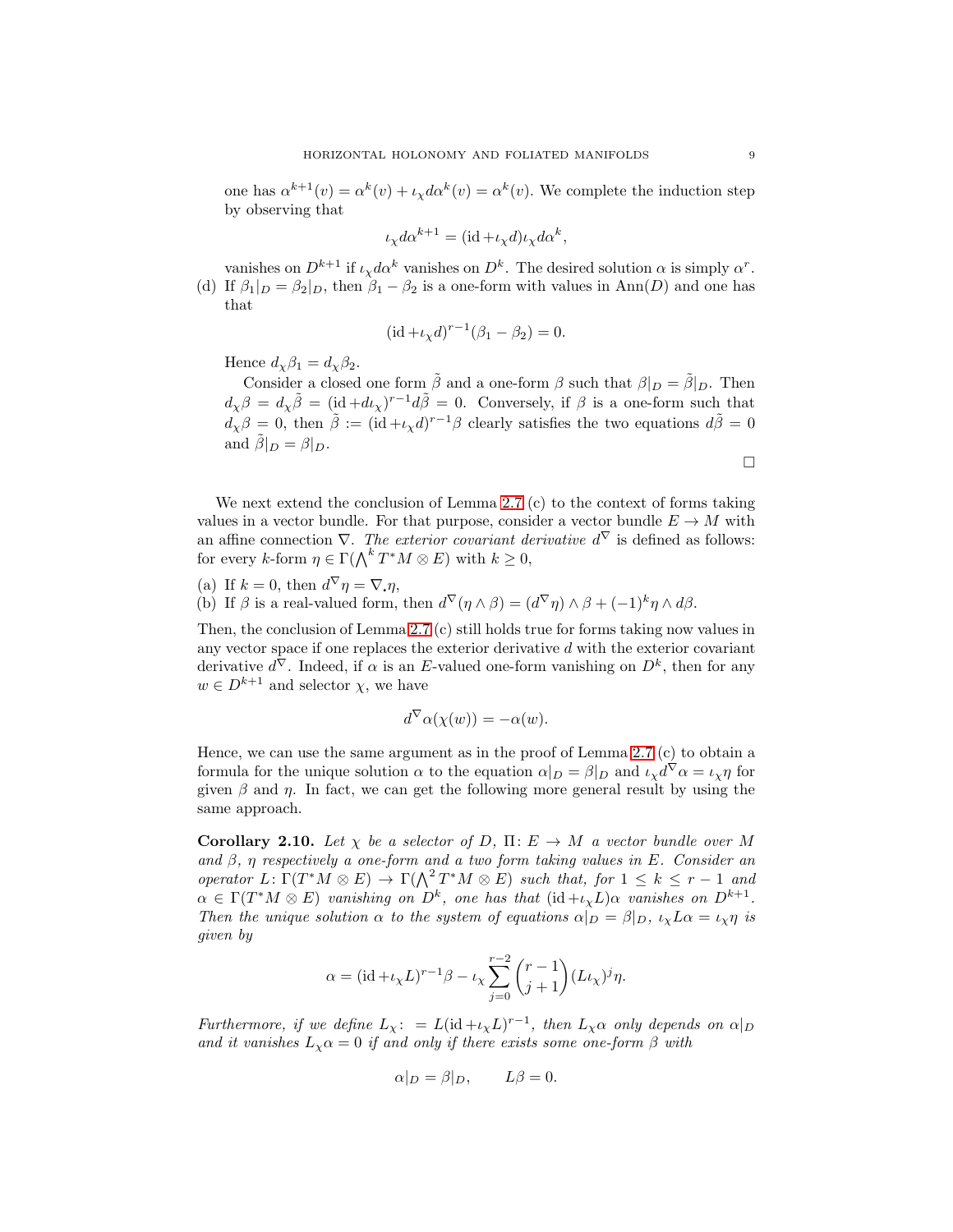<span id="page-9-0"></span>2.3. Computation of horizontal holonomy groups. A central result for the characterization of the holonomy of a connection  $\omega$  in principal bundles is the Ambrose-Singer Theorem, which essentially says that the Lie algebra of  $Hol^{\omega}$  can be computed from the *curvature form*  $\Omega$  of  $\omega$ , see [\[2\]](#page-28-9) and [\[27,](#page-29-7) Theorem 8.1]. Recall that in the case of infinitesimal holonomy or in the analytic framework, the Ambrose-Singer Theorem admits a sharpened form established by Ozeki [\[31\]](#page-29-5). In this section, we provide versions of Ambrose-Singer and Ozeki Theorems describing the horizontal holonomy group of equiregular subbundles, and which rely on an adapted curvature form that we introduce below.

For that purpose, we consider the following notations. Let  $\pi: P \to M$  be a principal G-bundle where  $\mathfrak g$  denotes the Lie algebra of G. We define a bracket of g-valued forms on P as next: if  $\alpha$  and  $\beta$  are real valued forms and  $A, B \in \mathfrak{g}$ , then

$$
[\alpha \otimes A, \beta \otimes B] := (\alpha \wedge \beta) \otimes [A, B].
$$

In particular, if  $\eta$  is a g-valued one-form, then  $[\eta, \eta](v, w) = 2[\eta(v), \eta(w)]$ .

A function f (a form  $\eta$  respectively) on P with values in  $\mathfrak g$  is called G-equivariant if it satisfies

$$
f(p \cdot a) = \mathrm{Ad}(a^{-1}) f(p) \quad (\eta(v_1 \cdot a, \dots, v_k \cdot a) = \mathrm{Ad}(a^{-1}) \eta(v_1, \dots, v_k) \text{ respectively}).
$$

Consider the vector bundle Ad  $P \to M$  defined as the quotient  $(P \times \mathfrak{g})/G$  with respect to the right action of G given by  $(p, A) \cdot a: = (p \cdot a, \text{Ad}(a^{-1})A)$ . Any section  $s \in \Gamma(\text{Ad } P)$  defines a unique G-equivariant map  $s^{\wedge} \colon P \to \mathfrak{g}$  such that  $s(\pi(p)) = (p, s^{\wedge}(p))/G$ . In that way, one can associate with a connection form  $\omega$  on P an affine connection  $\nabla^{\omega}$  on Ad P by letting  $\nabla^{\omega}_X s$  be the section of Ad P corresponding to the G-equivariant function  $ds^{\wedge}(hX)$ . Here, X is a vector field on M and hX denotes its  $\omega$ -horizontal lift defined by  $hX|_p = h_pX|_{\pi(p)}$ .

We have a similar identification between  $Ad P$ -valued forms and  $G$ -equivariant horizontal forms. Write  $\mathcal{H} = \ker \omega$  and  $\mathcal{V} = \ker \pi_*$ . We say that a form on P is horizontal if it vanishes on V. Any Ad P-valued form  $\eta \in \Gamma(\bigwedge^k T^*M \otimes$ Ad P) corresponds uniquely to a horizontal G-equivariant form  $\eta^{\wedge}$  by  $\eta(v_1, \ldots v_k) =$  $(p, \eta^{\wedge}(h_pv_1, \ldots, h_pv_k))/G$  where  $v_j \in T_xM, j = 1, \ldots, k$  and  $p \in P_x$ . From this definition, it follows that  $d^{\nabla^{\omega}} \eta$  corresponds to  $\text{pr}_{\mathcal{H}}^* d\eta^{\wedge}$ . Moreover, if  $\alpha$  and  $\beta$  are  $\text{Ad}(P)$ -valued forms, we will use  $[\alpha, \beta]$  for the  $\text{Ad}(P)$ -valued form corresponding to  $[\alpha^{\wedge}, \beta^{\wedge}].$ 

<span id="page-9-3"></span>A special Ad P-valued form is the curvature form  $\Omega$  of the connection  $\omega$ , corresponding to the equivariant horizontal two-form  $\Omega^{\wedge} = \mathrm{pr}^*_{\mathcal{H}} d\omega$ . Note that  $\Omega^{\wedge}(v, w) =$  $d\omega(v, w) + \frac{1}{2}[\omega, \omega]$ . Moreover, for every vector fields  $X, \overline{Y}$  on  $M$ , one has that

(2.5) 
$$
[hX, hY] - h[X, Y] = -\Omega^{\wedge}(hX, hY).
$$

The next proposition describes the horizontal holonomy group of a connection  $\omega$  with respect to a subbundle D as the holonomy of an adapted connection.

<span id="page-9-2"></span>**Proposition 2.11.** Let  $\pi: P \to M$  be a principal bundle over M. Let D be an equiregular and bracket-generating subbundle of TM.

(a) Let  $\omega$  be any connection form on  $\pi$  with corresponding curvature form  $\Omega$ . If for some selector  $\chi$  of D, we have

$$
(\text{2.6}) \qquad \qquad \iota_{\chi}\Omega = 0,
$$

<span id="page-9-1"></span>then  $\text{Hol}^{\omega,D}(p) = \text{Hol}^{\omega}(p)$  for any  $p \in P$ .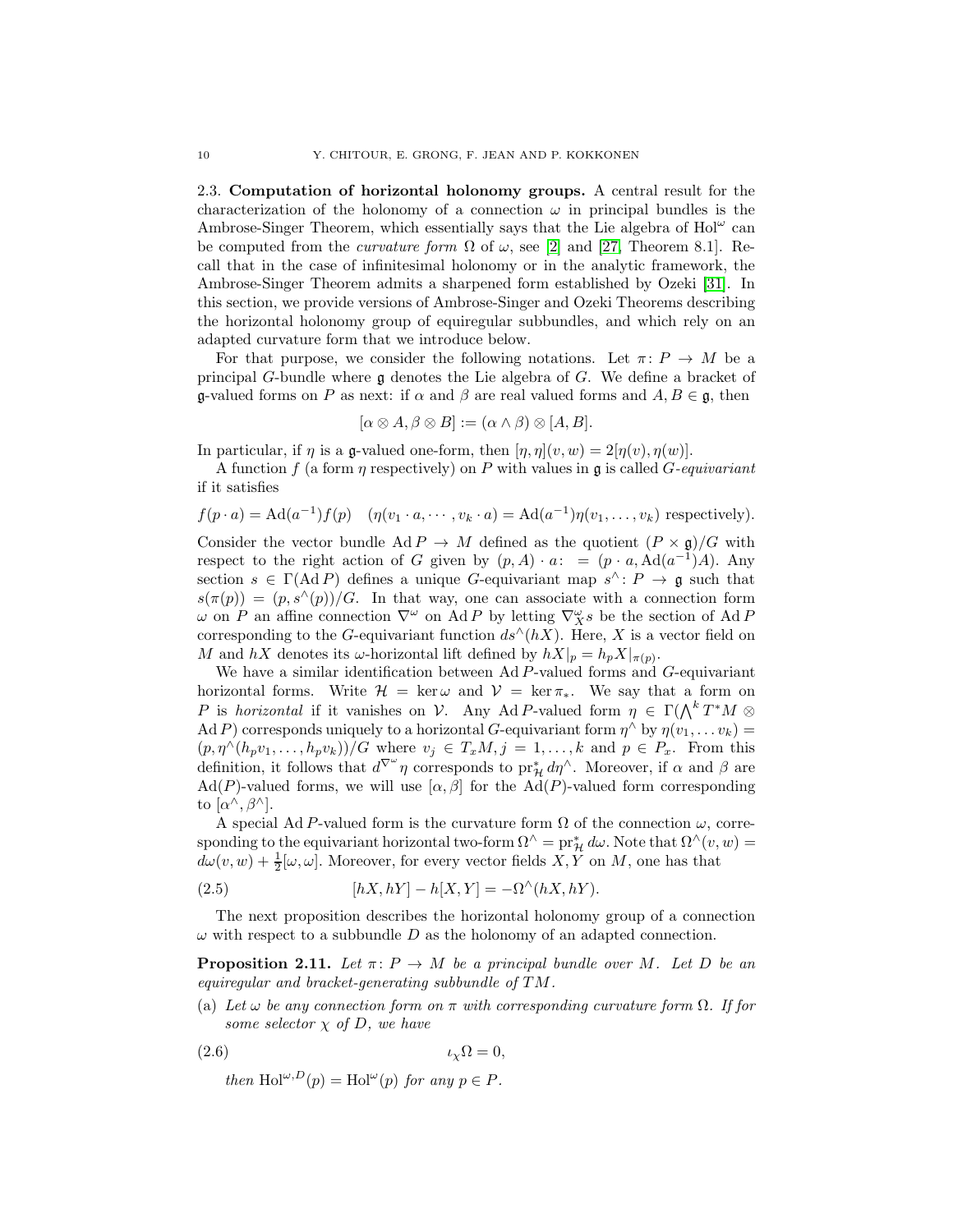(b) For any connection form  $\omega$  and selector  $\chi$  of D, there exists a unique connection  $\widetilde{\omega} \in [\omega]_D$  with curvature satisfying  $(2.6)$ .

As a consequence, for any connection form  $\omega$ , there exists a connection form  $\tilde{\omega}$  such that

$$
\mathrm{Hol}^{\omega,D}(p) = \mathrm{Hol}^{\widetilde{\omega},D}(p) = \mathrm{Hol}^{\widetilde{\omega}}(p), \qquad \text{for any } p \in P.
$$

In particular, Hol<sup> $\omega,D(p)$ </sup> is a Lie group.

The proof relies on Corollary [2.10](#page-8-0) and on the following lemma. We first give some extra notation. For every subset  $\mathscr A$  of the Lie algebra  $(\Gamma(TP), [\cdot, \cdot])$ , we use Lie  $\mathscr A$  and Lie<sub>p</sub>  $\mathscr A$ ,  $p \in P$ , to denote respectively the Lie algebra generated by  $\mathscr A$ and the subspace of  $T_pP$  made of the evaluations at p of the elements of Lie  $\mathscr A$ .

<span id="page-10-1"></span>**Lemma 2.12.** Let H and  $\widehat{\mathcal{H}}$  be two subbundles of TP. For  $p \in P$ , define the orbit  $\mathscr{O}_p$  of H at p as the sets of points in P that can be reached from p by H-horizontal curves. Define in the same way the orbit  $\widehat{\mathcal{O}}_p$  of  $\widehat{\mathcal{H}}$  at p. If

(2.7) 
$$
\operatorname{Lie}_p \Gamma(\hat{\mathcal{H}}) \subseteq \operatorname{Lie}_p \Gamma(\mathcal{H}), \qquad \text{for every } p \in P,
$$

then  $\widehat{\mathcal{O}}_p \subseteq \mathcal{O}_p$  also holds for every  $p \in P$ . If equality holds true in [\(2.7\)](#page-10-0), then  $\widehat{\mathscr{O}}_p = \mathscr{O}_p.$ 

Note that for every points  $p_0$  and  $p_1$  of P, the orbits  $\mathscr{O}_{p_0}$  and  $\mathscr{O}_{p_1}$  are either disjoint or coincide.

Proof. From the Orbit theorem, see e.g. [\[1,](#page-28-21) Theorem 5.1], one gets that, for every  $p \in P$ ,  $\mathscr{O}_p$  is a connected immersed submanifold of P. Furthermore, by [\[1,](#page-28-21) Corollary 5.1], we have that for every  $p_0 \in P$  and  $p \in \mathscr{O}_{p_0}$ , Lie<sub>p</sub>  $\Gamma(\mathcal{H}) \subseteq T_p \mathscr{O}_{p_0}$ . It follows that for every  $p \in \mathscr{O}_{p_0}$ ,

<span id="page-10-0"></span>
$$
\widehat{\mathcal{H}}_p\subseteq\mathrm{Lie}_p\,\Gamma(\widehat{\mathcal{H}})\subseteq\mathrm{Lie}_p\,\Gamma(\mathcal{H})\subseteq T_p\mathscr{O}_{p_0}.
$$

As a consequence,  $\widehat{\mathcal{H}}|_{\mathscr{O}_{p_0}} \subset T\mathscr{O}_{p_0}$ . Hence, for every  $\widehat{\mathcal{H}}$ -horizontal curve  $c \colon [0,1] \to P$ and  $t \in [0,1]$ , there exists a connected neighborhood  $U_t$  of t in [0,1] such that  $c(U_t) \subseteq \mathscr{O}_{c(t)}$ . Since [0, 1] is compact, we can pick a finite number of point  $0 = t_0$  <  $t_1 < t_2 < \cdots < t_k \leq 1$ , such that  $\{U_{t_j}\}_{j=1}^n$  is an open covering of [0,1]. Since for  $j = 0, \ldots, k-1, U_j$  and  $U_{j+1}$  are not disjoint, it must follow that the orbits  $\mathscr{O}_{c(t_j)}$ all coincide with  $\mathcal{O}_{c(t_0)} = \mathcal{O}_{c(0)}$ . Hence every  $\mathcal{H}$ -horizontal curve c with  $c(0) = p$  is contained in  $\mathscr{O}_p$ , implying that  $\widehat{\mathscr{O}}_p \subseteq \mathscr{O}_p$ .

We now turn to the proof of Proposition [2.11.](#page-9-2)

*Proof of Proposition [2.11.](#page-9-2)* (a) For  $1 \leq k \leq r$ , consider the subbundles  $\mathcal{E}^k$  of TP defined by

$$
\mathcal{E}^k = \{h_p v : v \in D^k, p \in P\}.
$$

For every  $p \in P$ , let  $\mathscr{O}_p$  and  $\mathscr{O}_p^k$  denote the orbits of H and  $\mathcal{E}^k$  at p respectively. From the definition of holonomy, it follows that

$$
\mathrm{Hol}^{\omega}(p) = \{ a \in G : p \cdot a \in \mathscr{O}_p \}.
$$

The same identity holds for Hol<sup>ω,D</sup>(p) with  $\mathscr{O}_p$  substituted by  $\mathscr{O}_p^1$ . Hence,  $\text{Hol}^{\omega}(p) = \text{Hol}^{\omega,D}(p)$  if  $\mathcal{O}_p^1 = \mathcal{O}_p$ . We next show that these equalities hold true if equality [\(2.6\)](#page-9-1) holds. We first prove that  $\text{Lie } \Gamma(\mathcal{E}^k) = \text{Lie } \Gamma(\mathcal{E}^{k+1})$  for  $1 \leq k \leq r-1$ .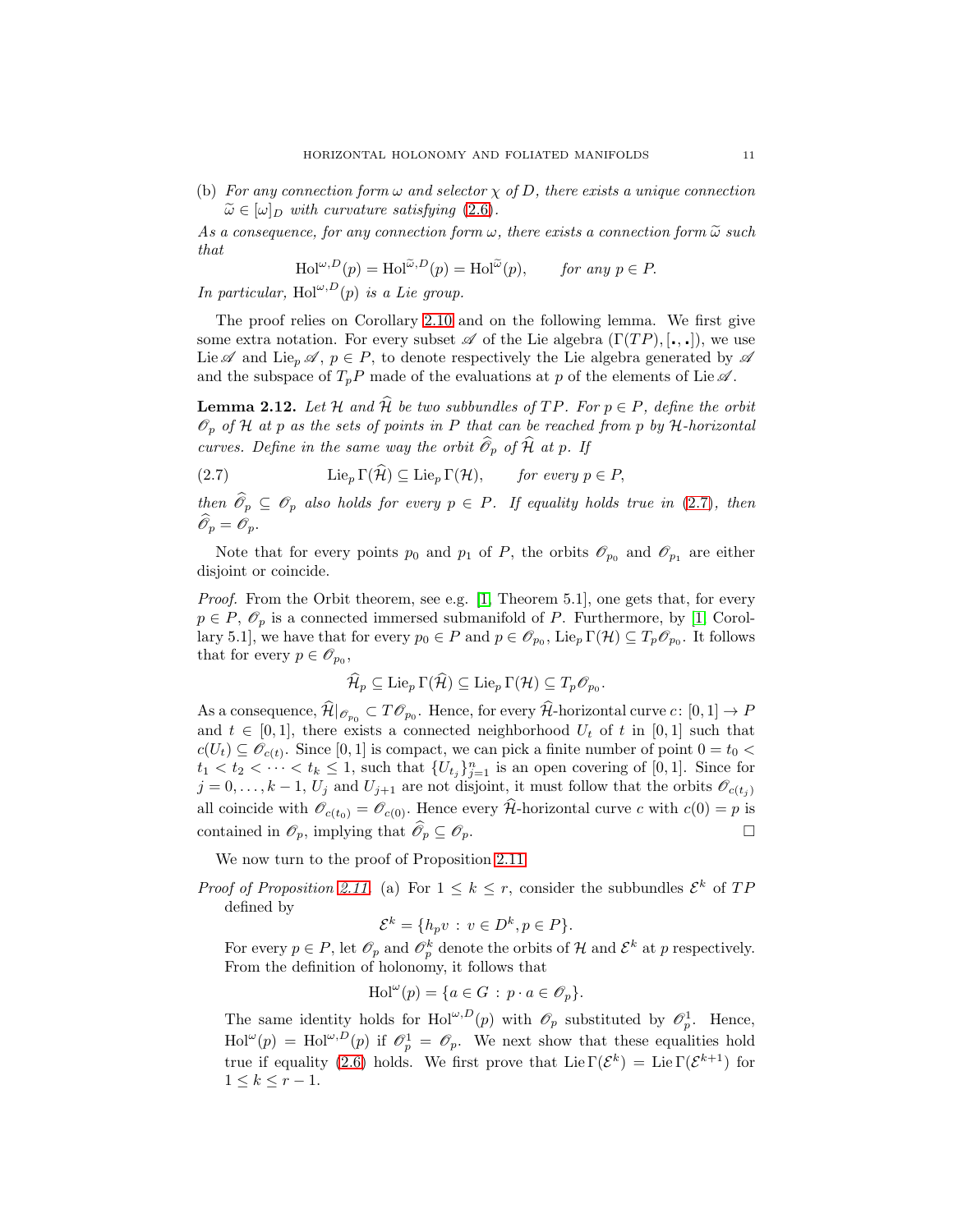Let then  $1 \leq k \leq r-1$  and notice that one has the obvious inclusion Lie  $\Gamma(\mathcal{E}^k) \subseteq \text{Lie }\Gamma(\mathcal{E}^{k+1})$ . Equality follows if  $hZ \in \text{Lie }\Gamma(\mathcal{E}^k)$  for any vector field Z with values in  $D^{k+1}$ . Pick such a Z and let  $X_1, \ldots, X_l$ , and  $Y_1, \ldots, Y_l$  be any choice of vector fields with values in  $D^k$  such that  $\chi(Z) = \sum_{i=1}^l X_i \wedge Y_i$ . From the definition of  $\chi$ , it follows that  $Z = \sum_{j=1}^{l} [X_j, Y_j] + Z_2$  where  $Z_2$  is some vector field with values in  $D^k$ . Using  $(2.5)$  and  $(2.6)$ , we deduce that

$$
hZ = \sum_{j=1}^{l} [hX_j, hY_j] + hZ_2 \in \text{Lie}\,\Gamma(\mathcal{E}^k).
$$

We finally get that  $\text{Lie }\Gamma(\mathcal{E}^1) = \text{Lie }\Gamma(\mathcal{E}^r) = \text{Lie }\Gamma(\mathcal{H})$  and conclude the argument by using Lemma [2.12.](#page-10-1)

(b) Let  $\tilde{\omega}$  be a connection form  $\tilde{\omega} = \omega + \alpha^{\wedge}$  with  $\alpha^{\wedge}$  being an equivariant horizontal one-form. Write the  $\tilde{\omega}$ -horizontal lift as h and let  $\Omega$  be the curvature form of  $\widetilde{\omega}$ . By definition, one has  $\widetilde{h}_p w = h_p w - \sigma(\alpha^{\wedge}(h_p w))$  for any  $p \in P_x$ ,  $w \in T_xM$ ,  $x \in M$ . Furthermore, for any vector fields X and Y on M, we have

$$
\begin{split}\n\widetilde{\Omega}^{\wedge}(\widetilde{h}X,\widetilde{h}Y) &= d\omega(\widetilde{h}X,\widetilde{h}Y) + d\alpha^{\wedge}(\widetilde{h}X,\widetilde{h}Y) \\
&= -[\alpha^{\wedge}(hX),\alpha^{\wedge}(hY)] - \sigma(\alpha^{\wedge}(hX))\alpha^{\wedge}(hY) + \sigma(\alpha^{\wedge}(hY))\alpha^{\wedge}(hX) \\
&\quad + \Omega^{\wedge}(hX,hY) + d\alpha^{\wedge}(hX,hY) \\
&= \Omega^{\wedge}(hX,hY) + d\alpha^{\wedge}(hX,hY) + [\alpha^{\wedge}(hX),\alpha^{\wedge}(hY)] \\
&= \Omega^{\wedge}(hX,hY) + (\mathrm{pr}_{\mathcal{H}}^*d\alpha^{\wedge})(hX,hY) + \frac{1}{2}[\alpha^{\wedge},\alpha^{\wedge}](hX,hY).\n\end{split}
$$

Consider the operator  $L^{\omega}$ :  $\Gamma(T^*M \otimes \text{Ad} P) \to \Gamma(\bigwedge^2 T^*M \otimes \text{Ad} P)$ , defined by

$$
L^{\omega}\beta: = d^{\nabla^{\omega}}\beta + \frac{1}{2}[\beta, \beta].
$$

For  $1 \leq k \leq r-1$ , notice that if  $\beta$  vanishes on  $D^k$ , then  $L^{\omega}\beta(\chi(w)) = -\beta(w)$ for every  $w \in D^{k+1}$ . From the above computations, it follows that one has the following equivalence:  $\tilde{\omega} \in [\omega]_D$  and  $\iota_{\chi} \tilde{\Omega} = 0$  if and only if the Ad P-valued one-form  $\alpha$  corresponding to  $\alpha^{\wedge}$  satisfies the system of equations

(2.8) 
$$
\alpha|_D = 0, \qquad \iota_\chi L^\omega \alpha = -\iota_\chi \Omega.
$$

This solution exists and is unique according to Corollary [2.10.](#page-8-0)

<span id="page-11-2"></span><span id="page-11-0"></span> $\Box$ 

Using Proposition [2.11](#page-9-2) and its argument, we can now provide the above mentioned versions of Ambrose-Singer's and Ozeki's theorems for equiregular subbundles.

<span id="page-11-1"></span>**Theorem 2.13.** (Ambrose-Singer's theorem for horizontal holonomy group) Let  $\pi: P \to M$  be a principal G-bundle with connection form  $\omega, D$  a bracket-generating, equiregular subbundle of P of step r and  $\chi$  a selector of D. Define the operator  $L^{\omega} \colon \Gamma(T^*M \otimes \operatorname{Ad} P) \to \Gamma(\bigwedge^2 T^*M \otimes \operatorname{Ad} P)$  by

(2.9) 
$$
L^{\omega}\beta: = d^{\nabla^{\omega}}\beta + \frac{1}{2}[\beta, \beta].
$$

Let  $\Omega$  be the curvature form of  $\omega$  and define

(2.10) 
$$
\Omega_{\chi} \colon = (\mathrm{id} + L^{\omega} \iota_{\chi})^{r-1} \Omega.
$$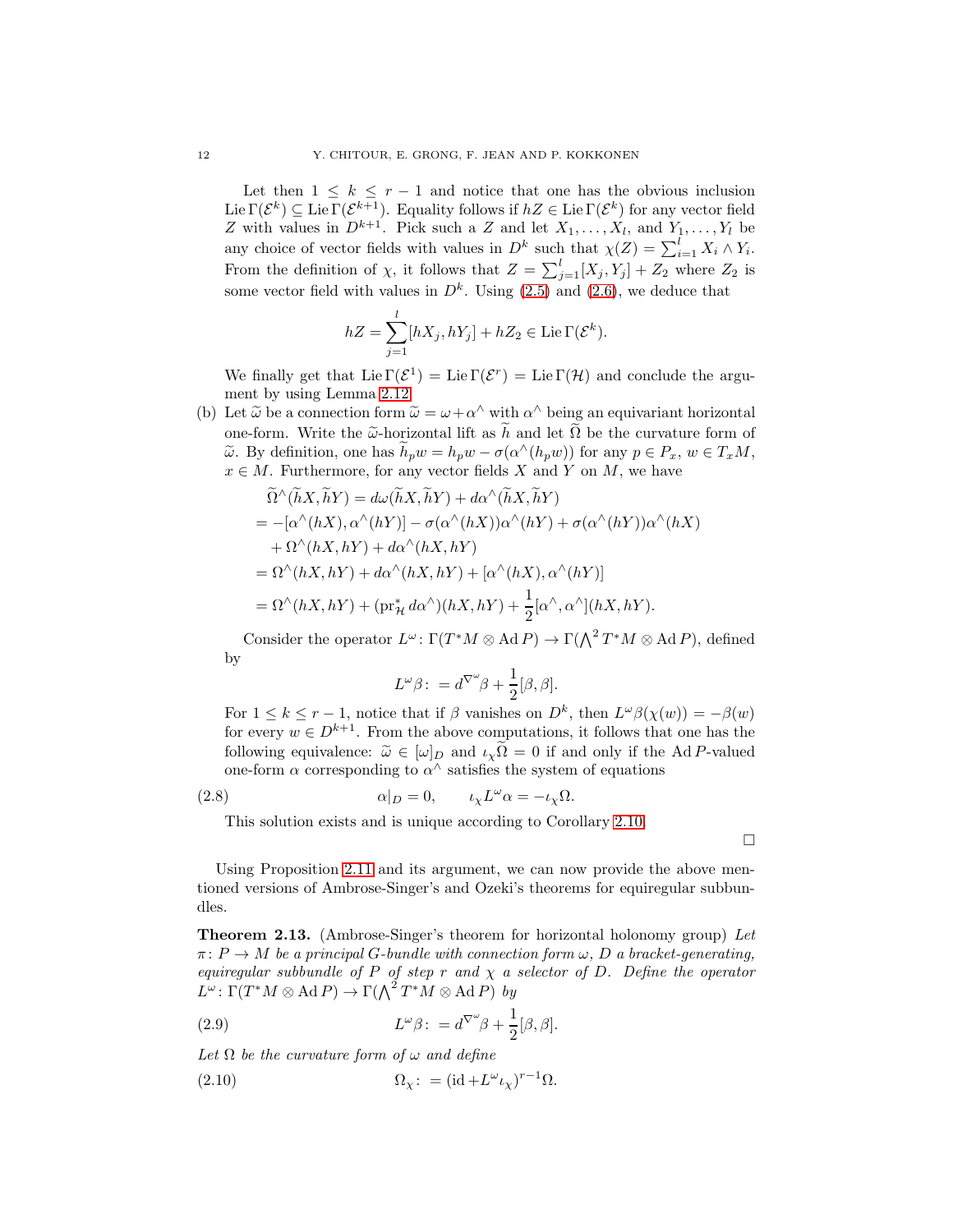Finally, let  $\mathscr{O}_{p_0}$  be the set of points  $p \in P$  that can be reached from  $p_0$  with  $\omega$ horizontal lifts of D-horizontal curves. Then the Lie algebra of  $\text{Hol}^{\omega,D}(p_0)$  is equal to

$$
\{\Omega^\wedge_{\chi}(h_pv,h_p w) : v, w \in T_{\pi(p)}M, p \in \mathscr{O}_{p_0}\}.
$$

*Proof.* Let  $\tilde{\omega} \in [\omega]_D$  be the unique element with curvature  $\tilde{\Omega}$  satisfying  $\iota_{\chi} \tilde{\Omega} = 0$ . We will show that  $\Omega_{\chi} = \tilde{\Omega}$ . From the proof of Theorem [2.11\(](#page-9-2)b), one has that  $\hat{\Omega} = \Omega + L^{\omega} \alpha$ , where  $\alpha$  is the unique solution to [\(2.8\)](#page-11-0). According to Corollary [2.10,](#page-8-0) one gets that  $\alpha = \iota_{\chi} \sum_{j=0}^{r-2} {\binom{r-1}{j+1}} (L^{\omega} \iota_{\chi})^j \Omega$ . It follows that

$$
\widetilde{\Omega}=\Omega+L^{\omega}\iota_{\chi}\sum_{j=0}^{r-2}{r-1\choose j+1}(L^{\omega}\iota_{\chi})^{j}\Omega=\sum_{j=0}^{r-1}{r-1\choose j}(L^{\omega}\iota_{\chi})^{j}\Omega=\Omega_{\chi}.
$$

We conclude the proof of Theorem [2.13](#page-11-1) by using Proposition [2.11](#page-9-2) and the usual Ambrose-Singer Theorem.

<span id="page-12-0"></span>Theorem 2.14. (Ozeki's theorem for horizontal holonomy group) We use the notations of Theorem [2.13](#page-11-1) and the following ones: let h be the  $\omega$ -horizontal lift,  $p_0$  be an arbitrary point and denote the Lie algebras of G and  $\text{Hol}^{\omega,D}(p_0)$  by respectively  $\mathfrak g$  and  $\mathfrak h$ . For any  $p \in P$ , define the subspace  $\mathfrak a(p)$  of  $\mathfrak g$  by

$$
\mathfrak{a}(p)=\text{span}\left\{hX_1hX_2\ldots hX_k\Omega^\wedge_\chi(hY_1,hY_2)\big|_p\,:\quad \begin{array}{c} Y_1,Y_2\in\Gamma(TM),\\ X_j\in\Gamma(D), k=0,1,\ldots\end{array}\right\}.
$$

Then  $a(p_0)$  is a subalgebra of  $\mathfrak h$ . Furthermore,

(a) h is spanned by  $\{\mathfrak{a}(p) \mid p \in \mathcal{O}_{p_0}\}.$ 

(b) If rank  $\mathfrak{a}(p)$  is independent of p, then  $\mathfrak{h} = \mathfrak{a}(p_0)$ .

(c) If both  $\omega$  and  $\chi$  are analytic, then  $\mathfrak{h} = \mathfrak{a}(p_0)$ .

*Proof.* By Theorem [2.11,](#page-9-2) let  $\tilde{\omega} \in [\omega]_D$  be the unique element such that its curvature  $\widetilde{\Omega}$  satisfies  $\widetilde{\Omega}(\chi(\cdot)) = 0$ . We then know that  $\text{Hol}^{\omega,D}(p) = \text{Hol}^{\widetilde{\omega}}(p)$ . Let  $\widetilde{h}$  denote the  $\tilde{\omega}$ -horizontal lift. We know that  $\tilde{\Omega}(hY_1, hY_2) = \Omega_X(hY_1, hY_2)$ . Furthermore, since  $L^{\omega}$  defined in [\(2.9\)](#page-11-2) preserves analyticity, the construction of  $\tilde{\omega}$  in the proof of Theorem 2.11 (b) gives us that this connection is analytic phase was analytical Theorem [2.11](#page-9-2) (b) gives us that this connection is analytic whenever  $\omega$  and  $\chi$  are analytic.

Consider the subspaces

$$
\mathfrak{b}(p) = \text{span}\left\{\widetilde{h}Z_1\widetilde{h}Z_2\ldots\widetilde{h}Z_k\Omega^\wedge_\chi(hY_1,hY_2)\big|_p: \begin{array}{c} Y_1,Y_2\in\Gamma(TM),\\ Z_j\in\Gamma(TM), k=0,1,\ldots \end{array}\right\}
$$

The usual Ozeki theorem along with the above observations means that our desired result holds true with  $\mathfrak{b}(p)$  in the place of  $\mathfrak{a}(p)$ . We will show that  $\mathfrak{a}(p) = \mathfrak{b}(p)$  to complete the proof.

If Z is a vector field in  $D^{k+1}$  with  $\chi(Z) = \sum_{i=1}^{l} X_i \wedge Y_i$ , then

$$
\widetilde{h}Z = \sum_{i=1}^{l} [\widetilde{h}X_i, \widetilde{h}Y_i] + \widetilde{h}Z_2, \qquad X_i, Y_i, Z_2 \in \Gamma(D^k),
$$

since  $\tilde{\Omega}(\chi(\cdot)) = 0$ . It follows that we can write  $\tilde{h}Z$  as a sum of k-th order operators constructed with horizontal lifts of elements in  $D$ , thus yielding

$$
\mathfrak{b}(p) = \mathrm{span}\left\{\widetilde{h}Z_1\widetilde{h}Z_2\ldots\widetilde{h}Z_k\Omega^\wedge_\chi(hY_1,hY_2)\big|_p: \begin{array}{c} Y_1,Y_2\in\Gamma(TM),\\ Z_j\in\Gamma(TM), k=0,1,\ldots \end{array}\right\}
$$

.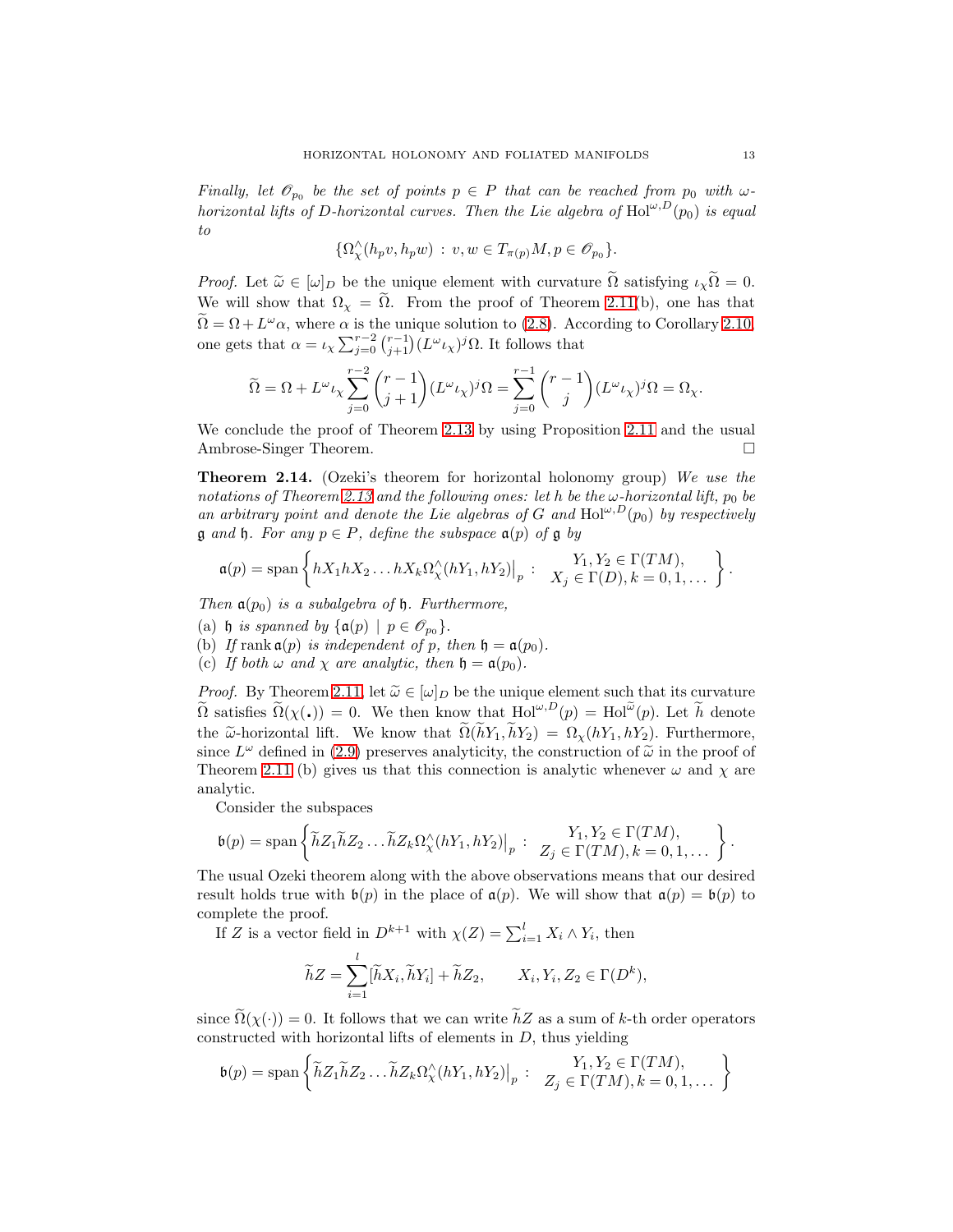$$
= \text{span}\left\{\widetilde{h}X_1\widetilde{h}X_2\ldots\widetilde{h}X_k\Omega^\wedge_\chi(hY_1,hY_2)\big|_p: \begin{array}{c} Y_1,Y_2 \in \Gamma(TM) \\ X_j \in \Gamma(D), k = 0,1,\ldots \end{array}\right\}.
$$

Since  $\tilde{\omega} \in [\omega]_D$ , we have that  $\tilde{h}X = hX$  for every  $X \in \Gamma(D)$  and the result follows. follows.  $\Box$ 

Remark 2.15. Let  $\omega$  be a connection on the principal G bundle  $P \stackrel{\pi}{\rightarrow} M$ . Proposi-tion [2.11](#page-9-2) says that each selector  $\chi$  gives us a unique connection  $\tilde{\omega} \in [\omega]_D$  such that  $\text{Hol}^{\omega,D}(p) = \text{Hol}^{\tilde{\omega},D}(p) = \text{Hol}^{\tilde{\omega}}(p)$ . However, we do not claim that these are the only elements satisfying this property. For example, if  $Hol^{\omega,D} = G$ , then it trivially follows that  $\text{Hol}^{\omega,D} = \text{Hol}^{\widetilde{\omega},D} = \text{Hol}^{\widetilde{\omega}}$  holds for any  $\widetilde{\omega} \in [\omega]_D$ .

<span id="page-13-0"></span>2.4. Horizontal Holonomy of affine connections. As in the case of usual holonomy, we can also consider the horizontal holonomy group of an affine connection, as initiated in [\[23\]](#page-28-8). Let  $\Pi: V \to M$  be a vector bundle with an affine connection  $\nabla$ . Let D be a subbundle of TM and use  $\mathscr{L}^D(x)$  to denote the set of D-horizontal loops  $\gamma: [0,1] \to M$  based at  $x \in D$ . For  $t \in [0,1]$ , let  $\mathcal{P}_{\gamma}(t): V_x \to V_{\gamma(t)}$  denote the linear isomorphism defined by the parallel transport along the curve  $\gamma$  in time t. Then we define the horizontal holonomy group of  $\nabla$  by

$$
\mathrm{Hol}^{\nabla,D}(x) = \left\{ \mathcal{P}_{\gamma}(1) \in \mathrm{GL}(V_x) : \gamma \in \mathscr{L}^D(x) \right\}.
$$

Write Hol<sup> $\nabla,TM(x) = Hol^{\nabla}(x)$ . We say that two connections  $\nabla$  and  $\tilde{\nabla}$  are D-</sup> equivalent if  $(\nabla_v - \widetilde{\nabla}_v)Z = 0$  for any  $v \in D$  and  $Z \in \Gamma(V)$ . We write  $[\nabla]_D$  for the equivalence class of  $\nabla$  with respect to this relation. Clearly,  $\text{Hol}^{\tilde{\nabla},D}(x) = \text{Hol}^{\nabla,D}(x)$ if  $\tilde{\nabla} \in [\nabla]_D$ .

The correspondence to our theory of principal bundles goes as follows. Let  $\nu$ be the rank of V and consider  $\mathbb{R}^{\nu}$  endowed with its canonical basis denoted by  $e_1, \ldots, e_{\nu}$ . The frame bundle  $\pi \colon \mathscr{F}^{\mathrm{GL}}(V) \to M$  of V is the principal  $\mathrm{GL}(\nu)$ bundle such that for every  $x \in M$ , the fiber  $\mathscr{F}^{\mathrm{GL}}(V)_x$  over x consists of all linear isomorphisms  $\varphi \colon \mathbb{R}^{\nu} \to V_x$  and the group  $GL(\nu)$  acts on the right by composition.

From the affine connection  $\nabla$ , we construct a corresponding principal connection  $\omega$  on  $\mathscr{F}^{\mathrm{GL}}(V)$  as follows. Define  $\mathcal{H} \subseteq T\mathscr{F}^{\mathrm{GL}}(V)$  as the collection of all tangent vectors of smooth curves  $\varphi$  in  $\mathscr{F}^{GL}(V)$  such that, for every  $1 \leq j \leq \nu$ ,  $\varphi(\cdot)e_j$  is a  $\nabla$ -parallel vector field along  $\pi \circ \varphi$ . It is standard to check that  $\mathcal{H} \oplus \ker \pi_* =$  $T \mathscr{F}^{\mathrm{GL}}(V)$  with H being invariant under the group action. Hence, there exists a unique connection form  $\omega$  satisfying ker  $\omega = \mathcal{H}$ .

In this case, we can identity  $\text{Ad}\,\mathscr{F}^{\text{GL}}(V)$  with the vector bundle  $\mathfrak{gl}(V)$  of endomorphisms of V through the mapping  $(\varphi, A)/G \mapsto \varphi \circ A \circ \varphi^{-1}$ . Furthermore, for any  $\varphi \in \mathscr{F}^{\mathrm{GL}}(V)_x$ , we have the correspondence  $\mathrm{Hol}^{\nabla,D}(x) = \varphi \circ \mathrm{Hol}^{\omega,D}(\varphi) \circ \varphi^{-1}$ . Also, if  $\Omega$  is the curvature form of  $\omega$ , then  $R^{\nabla}(v, w) = \varphi \circ \Omega^{\wedge}(h_{\varphi}v, h_{\varphi}w) \circ \varphi^{-1}$ , where the curvature  $R^{\nabla}(X,Y) = [\nabla_X, \nabla_Y] - \nabla_{[X,Y]}$  is seen as a  $\mathfrak{gl}(V)$ -valued two-form.

We summarize our results so far in this setting. Let  $D$  be a bracket-generating, equiregular subbundle of TM of step r and  $\Pi: V \to M$  a vector bundle over M. If  $\nabla$  is an affine connection on V, we will denote the induced connection on  $\mathfrak{gl}(V)$  by the same symbol. Corresponding to  $\nabla$ , define an operator  $L^{\nabla} \colon \Gamma(T^*M \otimes \mathfrak{gl}(V)) \to$  $\Gamma(\bigwedge^2 T^*M \otimes \mathfrak{gl}(V))$  by

$$
L^{\nabla} \alpha = d^{\nabla} \alpha + \frac{1}{2} [\alpha, \alpha].
$$

Then Proposition [2.11](#page-9-2) and Theorems [2.13](#page-11-1) and [2.14](#page-12-0) read as follows in the case of affine connection.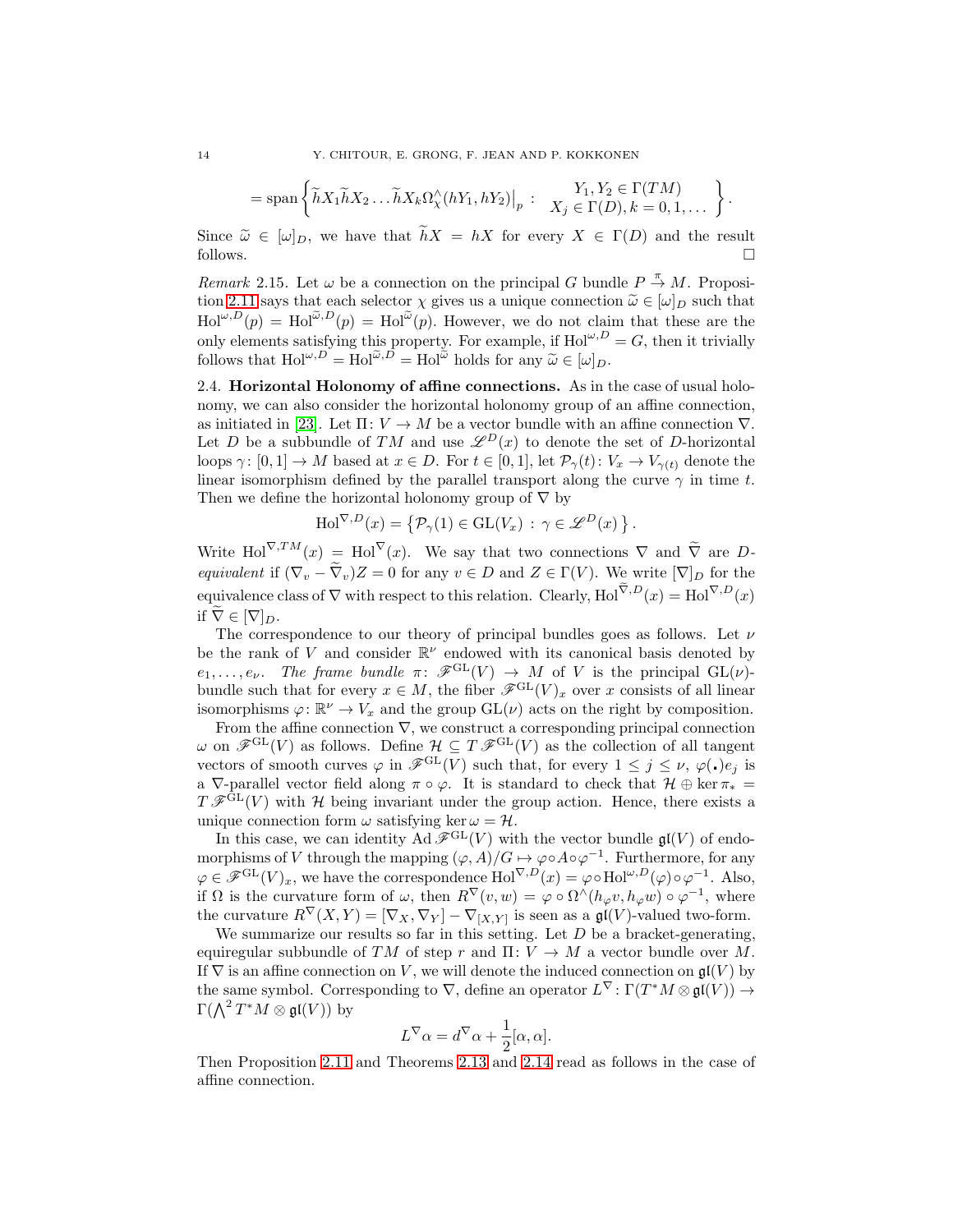<span id="page-14-2"></span>**Theorem 2.16.** Let  $\nabla$  be an affine connection on V.

- (a) If there exist a selector  $\chi$  of D such that  $\iota_{\chi} R^{\nabla} = 0$ , then  $\text{Hol}^{\nabla,D}(x) = \text{Hol}^{\nabla}(x)$ for any  $x \in M$ .
- (b) For every connection  $\nabla$  on V and every selector  $\chi$  of D, there exists a unique affine connection  $\tilde{\nabla} \in [\nabla]_D$  such that  $\iota_{\chi} R^{\tilde{\nabla}} = 0$ . The connection  $\tilde{\nabla}$  is equal to  $\nabla + \alpha$  with  $\alpha \in \Gamma(T^*M \otimes \mathfrak{gl}(V))$  given by

$$
\alpha = \iota_{\chi} \sum_{j=0}^{r-2} {r-1 \choose j+1} (L^{\nabla} \iota_{\chi})^j R^{\nabla}.
$$

This implies in particular that Hol $\nabla$ , $D(x)$  is a Lie group. (c) For any  $x \in M$ , if  $\mathfrak h$  is the Lie algebra of Hol<sup> $\nabla, D(x)$ </sup>, then

$$
\mathfrak{h} = \left\{ \mathcal{P}_{\gamma}(1)^{-1} R^{\nabla}_{\chi}(v,w) \mathcal{P}_{\gamma}(1) \; : \; \begin{array}{l} \gamma \colon [0,1] \to M \textit{ is D-horizon} t a \\ \gamma(0) = x, \gamma(1) = y, v, w \in T_y M \end{array} \right\}
$$

(d) For  $x \in M$ , let  $\mathfrak h$  denote the Lie algebra of Hol<sup> $\nabla, D(x)$ </sup>. Let  $\chi$  be an arbitrary selector and define

<span id="page-14-1"></span>
$$
R^\nabla_\chi: = (\mathrm{id} + L^\nabla \iota_\chi)^{r-1} R^\nabla.
$$

For any  $y \in M$ , define  $\mathfrak{a}(y) \subset \mathfrak{gl}(V_y)$  given by

$$
(2.11) \qquad \mathfrak{a}(y) = \left\{ \nabla_{X_1} \cdots \nabla_{X_k} R_\chi^\nabla (Y_1,Y_2)|_y \; \colon \; \begin{array}{l} Y_1,Y_2 \in \Gamma(TM), \\ X_i \in \Gamma(D), k=0,1,2 \ldots \end{array} \right\},
$$

where the symbol  $\nabla$  appearing in [\(2.11\)](#page-14-1) denotes the connection induced on  $\mathfrak{gl}(V)$ by  $\nabla$ . Then  $\mathfrak{a}(x)$  is a subalgebra of  $\mathfrak{h}$ . Furthermore, if  $\gamma: [0,1] \to M$  is any D-horizontal curve with  $\gamma(0) = x$  and  $\gamma(1) = y$ , then  $\mathcal{P}_{\gamma}(1)^{-1} \mathfrak{a}(y) \mathcal{P}_{\gamma}(1)$  is contained in h, and h is spanned by these subalgebras. Finally, if the rank of  $\mathfrak{a}(y)$  is independent of y or if both  $\nabla$  and  $\chi$  are analytic, then  $\mathfrak{a}(x) = \mathfrak{h}$ .

Remark 2.17. Theorem [2.16](#page-14-2) greatly extends the results of [\[23\]](#page-28-8) regarding the horizontal holonomy group of an affine connection in case the subbundle  $D$  is equiregular and bracket-generating. Note though that it is proved in [\[23\]](#page-28-8) that the last conclusion of Item (b), namely that  $\text{Hol}^{\omega, \overline{D}}(x)$  has the structure of a Lie group, still holds true under the sole assumption for  $D$  to be completely controllable. This last result has been obtained by recasting horizontal holonomy issues within the framework of development of one manifold onto another one (cf. [\[15\]](#page-28-22)).

<span id="page-14-0"></span>2.5. **Equiregular subbundles.** The case where the subbundle  $D$  is equiregular of step  $r$  but not necessarily bracket-generating can be reduced to the bracketgenerating situation described previously by restricting to the leaves of the foliation of D<sup>r</sup> . According to Frobenius theorem, there exists a corresponding foliation F of M tangent to D<sup>r</sup>. Let F be a leaf of the foliation F. If  $x \in F$ , then  $D|_x \subseteq D^r|_x = T_x F$ . Hence, if  $p \in P_x$ , then  $\text{Hol}^{\omega,D}(p)$  equals  $\text{Hol}^{\omega|_F, D|_F}(p)$  where  $\omega|_F$  is the restriction of  $\omega$  to the principal bundle  $P|_F \to F$ . By restricting to each leaf of the foliation of  $D^r$ , we are back to the case where  $D$  is also bracket-generating. In particular, if D is integrable, then  $D^r = D^1 = D$  and  $\text{Hol}^{\omega,D}(p) = \text{Hol}^{\omega|_F}(p)$  for any  $p \in P_x, x \in F$ .

.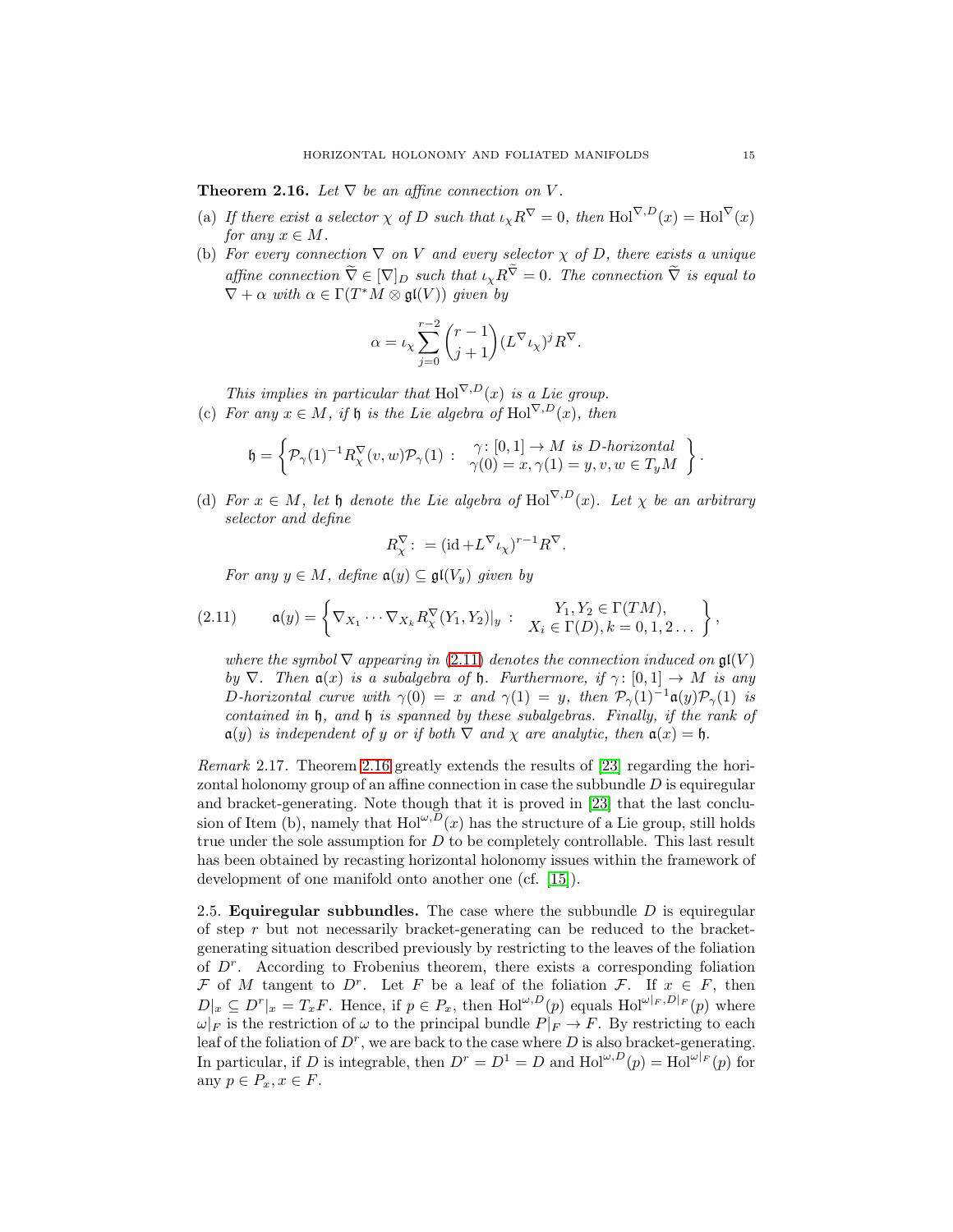<span id="page-15-0"></span>2.6. General subbundle. Let D be any subbundle of TM. Define  $\underline{D}^1 = \Gamma(D)$ and, for  $k \geq 1$ , set

$$
\underline{D}^{k+1} = \left\{Y, [X,Y] \, : \, Y \in \underline{D}^k, X \in \Gamma(D)\right\}.
$$

For every point  $x \in M$ , define the growth vector of D at  $x \in M$  as the sequence  $n(x) = (n_k(x))_{k \ge 1}$  where  $n_k(x) = \text{rank } D^k |_x$ . We say that  $x \in M$  is a regular point of  $D$  if there exists a neighbourhood  $U$  of  $x$  where the growth vector is constant. We call a point *singular* if it is not regular. Recall that the set of singular points of D is closed with empty interior, cf. [\[25,](#page-29-11) Sect. 2.1.2, p. 21].

Let  $\pi: P \to M$  be a principal G-bundle with a connection  $\omega$ . Let x be a regular point of D,  $p \in P_x$  and U a neighbourhood of x where the growth vector of D is constant. We use  $\omega|_U$  to denote the restriction of  $\omega$  to  $P|_U \to U$ . Then one clearly has the following inclusions

(2.12) 
$$
\text{Hol}^{\omega|_U, D|_U}(p) \subseteq \text{Hol}^{\omega, D}(p) \subseteq \text{Hol}^{\omega}(p).
$$

Since  $D|_U$  is equiregular, it can be computed with the methods mentioned above.

*Example 2.18.* Consider  $\mathbb{R}^3$  with coordinates  $(x, y, z)$ . Define D as the span of  $\frac{\partial}{\partial x}$  and  $\frac{\partial}{\partial y} + x^2 \frac{\partial}{\partial z}$ . Then any point  $(x, y, z)$  with  $x \neq 0$  is a regular point.

<span id="page-15-1"></span>2.7. Comparison with previous results in the contact case. Assume that  $M$ is an oriented  $2n + 1$ -dimensional manifold and that D is an oriented subbundle of rank 2n. Consider the skew-symmetric tensor

<span id="page-15-2"></span>(2.13) 
$$
\mathcal{R}: \bigwedge^2 D \to TM/D
$$
,  $\mathcal{R}(X|_x, Y|_x) = [X, Y]|_x \text{ mod } D$ ,

for any  $X, Y \in \Gamma(D)$ . As  $[X, Y]_{x}$  mod D does not depend of choices of vector fields X and Y extending  $X|_x$  and  $Y|_x$ , this map is a well-defined tensor vanishing if and only if D is integrable. On the other hand, if  $\mathcal R$  is surjective and nondegenerate as a bilinear form, then  $D$  is called a *contact structure*. In particular, contact structures are bracket-generating and equiregular subbundles of step 2. In Example [2.8](#page-6-1) for instance, the subbundle  $D$  is a contact structure.

Horizontal holonomy was first defined for such subbundles  $D$  in [\[18\]](#page-28-7). On a contact manifold, by Item (I) in Definition [2.6,](#page-5-0) any selector will be a map  $\chi: TM \to \Lambda^2 D$ that vanishes on D. It follows that  $\chi$  can be considered as a map  $\chi: TM/D \rightarrow$  $\Lambda^2 D$ . By Item (II), the map  $\mathcal R$  in [\(2.13\)](#page-15-2) is a left inverse to  $\chi$ . Since both M and D are oriented, we get an induced orientation on  $TM/D$ . Let  $\xi$  be a positively oriented basis of  $TM/D$  and define  $\chi(\xi) = \chi^{\xi}$ . Then  $\Lambda^2 D = \ker \mathcal{R} \oplus \mathrm{span}\{\chi^{\xi}\}\$ , and therefore choosing a selector of D is equivalent to choosing a two-vector field  $\chi^{\xi}$  that never takes values in ker  $\mathcal{R}$ , up to multiplication by non-vanishing smooth functions. Hence, Proposition 2.4 and Theorem 2.1 in [\[18\]](#page-28-7) can be considered as special cases of our results and we have reformulated them below in terms of D-equivalence rather than the language of partial connections used in [\[18\]](#page-28-7).

**Corollary 2.19.** Let D be a contact structure on M. Let  $P \rightarrow M$  be a principal G-bundle with a connection form  $\omega$ . Let  $\chi^{\xi} \in \Gamma(\bigwedge^2 D)$  be a two-vector field that is transverse to ker R. Then there exists a unique connection  $\tilde{\omega} \in [\omega]_D$  whose curvature  $\tilde{\Omega}$  satisfies  $\tilde{\Omega}(\chi^{\xi}) = 0$ . Furthermore, if  $p_0 \in P$ , then the Lie algebra of  $Hol^{\omega,D}(p_0)$  is spanned by  $\{\widetilde{\Omega} \wedge (h_p u, h_p v) : v, w \in T_{\pi(p)}M, p \in \mathscr{O}_{p_0}\}.$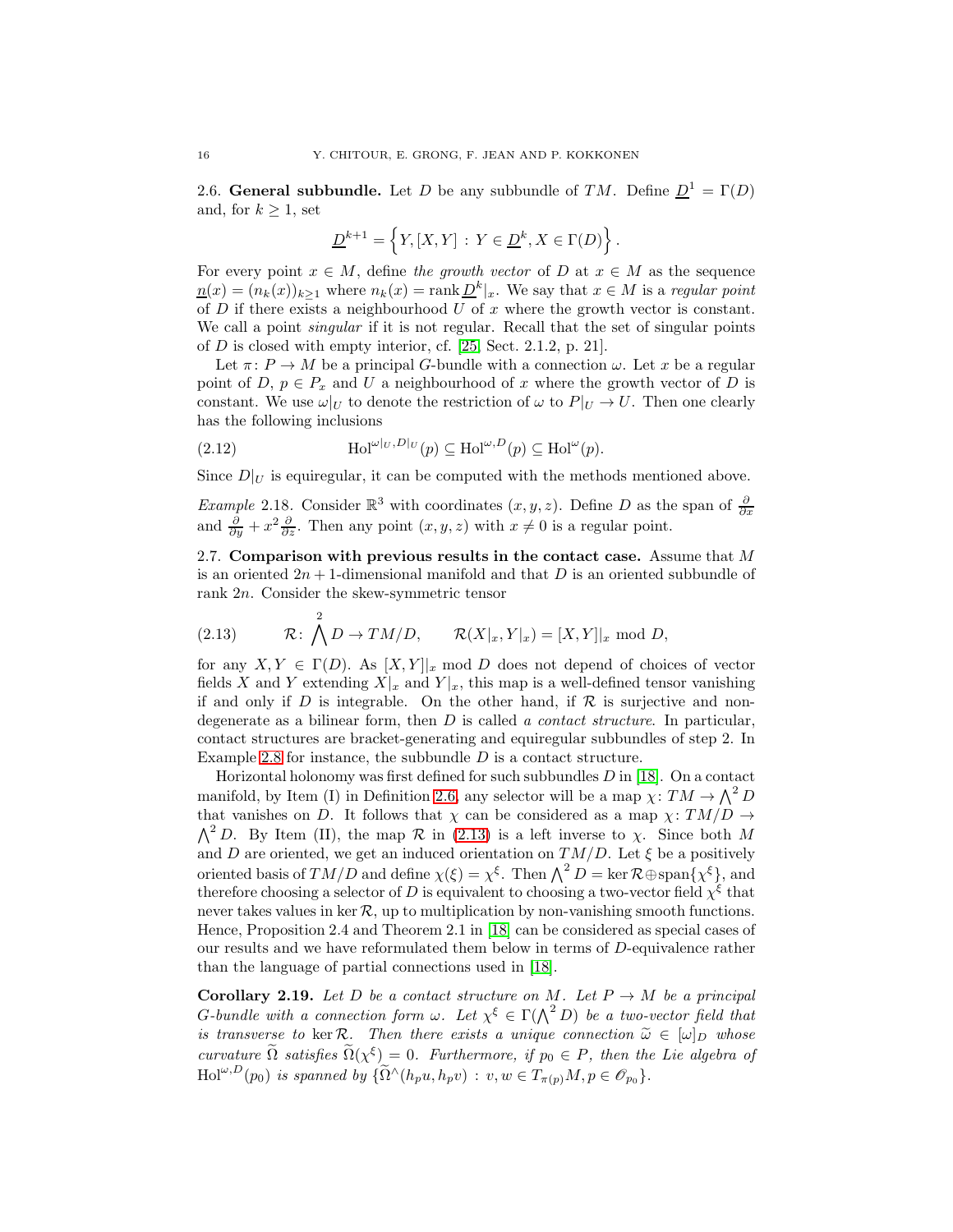#### 3. Two problems on foliated manifolds

<span id="page-16-1"></span><span id="page-16-0"></span>3.1. Totally geodesic foliations. Let  $M$  be an *n*-dimensional connected manifold and  $V \subseteq TM$  an integrable subbundle of rank  $\nu \leq n$ . By Frobenius Theorem, this subbundle defines us a foliation  $\mathcal F$  of  $M$  with leaves of dimension  $\nu$ . Let  $D$  be a subbundle of TM such that  $TM = D \oplus V$ . The issue we address below regards the existence of a Riemannian metric  $g$  on M such that D is the g-orthogonal complement to V and F is totally geodesic, i.e., the leaves of F are totally geodesic submanifolds of M.

Let  $g$  be a Riemannian metric on  $M$  with corresponding Levi-Civita connection  $\nabla^{\mathbf{g}}$ . A submanifold F on M is called totally geodesic if the geodesics of  $(F, \mathbf{g} |_{TF})$ are also geodesics in  $(M, g)$ . Consider an integrable subbundle V of TM and denote by D its g-orthogonal complement. Let  $pr_V$  and  $pr_D$  be the g-orthogonal projections onto V and D, respectively. The foliation  $\mathcal F$  of V is totally geodesic if and only if

$$
\mathrm{II}(Z_1, Z_2) := \mathrm{pr}_D \, \nabla_{\mathrm{pr}_V \, Z_1}^{\mathbf{g}} \, \mathrm{pr}_V \, Z_2 = 0, \qquad \text{for every } Z_1, Z_2 \in \Gamma(TM).
$$

The vector-valued tensor II is symmetric and is called the second fundamental form of the leaves of F. Furthermore, for any vector field  $X \in \Gamma(D)$  and  $Z_1, Z_2 \in \Gamma(V)$ , one must have

$$
0 = -2\mathbf{g}(X, \nabla_{Z_1}^{\mathbf{g}} Z_2) = -2\mathbf{g}(X, \mathrm{II}(Z_1, Z_2)) = (\mathcal{L}_X \operatorname{pr}_V^* \mathbf{g})(Z_1, Z_2).
$$

Hence, the foliation F is totally geodesic if and only if  $\mathcal{L}_X$   $\text{pr}_V^*$   $\mathbf{g} = 0$  for every vector field X with values in D.

<span id="page-16-2"></span>Choose any affine connection  $\nabla$  on V such that for any  $X \in \Gamma(D)$  and  $Z \in \Gamma(V)$ , we have

$$
\nabla_X Z = \text{pr}_V[X, Z].
$$

Such a connection is called *vertical* and all such vertical connections are *D*-equivalent. Write  $\mathbf{g} = \text{pr}_{D}^{*} \mathbf{g}^{D} + \text{pr}_{V}^{*} \mathbf{g}^{V}$ , with metric tensors  $\mathbf{g}^{D}$  and  $\mathbf{g}^{V}$  on D and V respectively. Then  $\tilde{\mathcal{F}}$  is totally geodesic if and only if

(3.2) 
$$
\nabla_v \mathbf{g}^V = 0, \quad \text{for any } v \in D.
$$

This gives us the following reformulation of our problem. Given the direct sum  $TM = D \oplus V$  of subbundles such that V is integrable, under what conditions does there exist a metric tensor  $\mathbf{g}^V$  on V which is parallel in the directions of D with respect to a connection  $\nabla$  satisfying  $(3.1)$ ?

For any connection  $\nabla$  on V satisfying [\(3.1\)](#page-16-2), denote the induced connection on  $\text{Sym}^2 V^*$  by the same symbol. For  $x \in M$ , let  $\text{Hol}^{\nabla,D}(x) \subseteq \text{GL}(\text{Sym}^2 V_x^*)$  be the holonomy group with respect to  $\nabla$  at x. It is clear then that there exists  $\mathbf{g}^V \in \Gamma(\mathrm{Sym}^2 V^*)$  satisfying [\(3.2\)](#page-16-3) if and only if

<span id="page-16-3"></span>
$$
a \cdot \mathbf{g}^V \vert_x = \mathbf{g}^V \vert_x
$$
, for any  $a \in \text{Hol}^{\nabla, D}(x)$ .

Hence, if  $\mathcal F$  is totally geodesic then  $\text{Hol}^{\nabla,D}(x)$  admits a positive definite fixed point for any  $x \in M$ . As a consequence, if there exists a metric  $\mathbf{g}^V$  satisfying [\(3.2\)](#page-16-3), then there exists a positive definite element in  $\text{Sym}^2 V_x^*$  belonging to the kernel of every element in the Lie algebra h of Hol $^{\nabla,D}(x)$ .

Assume moreover that D is completely controllable. Then for any  $x \in M$ , there is a one-to-one correspondence between positive definite fixed points of Hol $\nabla$ , $D(x)$ and all metrics  $\mathbf{g}^V \in \Gamma(\mathrm{Sym}^2 V^*)$  satisfying [\(3.2\)](#page-16-3), since any such fixed point can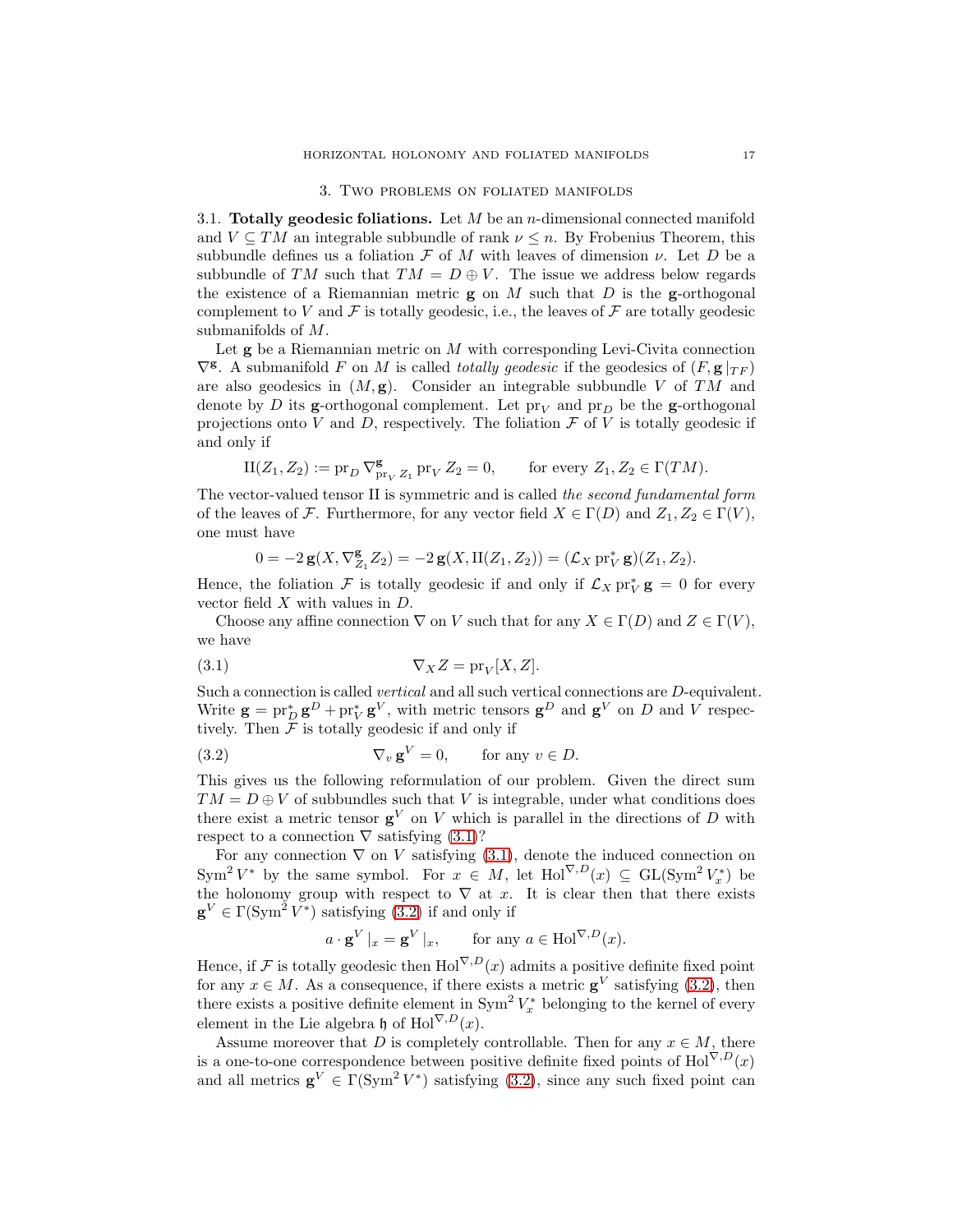be extended uniquely to a metric tensor through parallel transport. If Hol $\nabla$ , $D(x)$ is connected, then there is a one-to-one correspondence between such metrics and positive definite points in  $\cap_{A\in\mathfrak{h}}$  ker A. In particular for the case when D is bracketgenerating and equiregular, let  $R^{\nabla}_{\chi}$  be defined with respect to some selector  $\chi$  of  $D$ as in Section [2.4.](#page-13-0) Then we must have  $R_{\chi}^{\nabla}(\cdot, \cdot) \mathbf{g}^V = 0$  for any metric  $\mathbf{g}^V$  satisfying [\(3.2\)](#page-16-3). Recall by Remark 2.3 that  $Hol^{\nabla,D}$  is connected whenever M is simply connected and  $D$  is bracket-generating. Hence, if the latter two conditions are satisfied for respectively M and D and  $R_{\chi}^{\nabla} = 0$ , then there is a one-to-one correspondence between positive definite elements in  $Sym^2 V^*$  and metrics satisfying [\(3.2\)](#page-16-3). We note that if  $e \in \text{Sym}^2 V_x^*$ , then

<span id="page-17-0"></span>
$$
(R^{\nabla}_{\chi}(v_1, v_2)\mathbf{e})(w_1, w_2) = -\mathbf{e}(R^{\nabla}_{\chi}(v_1, v_2)w_1, w_2) - \mathbf{e}(w_1, R^{\nabla}_{\chi}(v_1, v_2)w_2),
$$

for any  $v_j, w_j \in T_xM$ ,  $j = 1, 2$ , where the  $R_\chi^{\nabla}$  on the right hand side is defined relative to  $\nabla$  seen as a connection on V.

We summarize the findings of this section in the following theorem.

<span id="page-17-2"></span>**Theorem 3.1.** Let  $V \subseteq TM$  be an integrable subbundle of M and let D be any subbundle such that  $TM = D \oplus V$ . Let  $\nabla$  be any connection on V satisfying [\(3.1\)](#page-16-2). Assume that there exists a Riemannian metric g such that

(3.3) D is the  $g$ -orthogonal of V and the foliation of V is totally geodesic.

Then, for every  $x \in M$ , the group  $\text{Hol}^{\nabla,D}(x) \subseteq \text{GL}(\text{Sym}^2 V_x^*)$ , has a positive definite fixed point.

Furthermore, assume that  $D$  is completely controllable. Then  $M$  has a Riemannian metric **g** satisfying [\(3.3\)](#page-17-0) if and only if there exists a point  $x \in M$  such that  $\text{Hol}^{\nabla,D}(x) \subseteq \text{GL}(\text{Sym}^2 V_x^*)$  has a positive definite fixed point.

We illustrate the difference between the case when  $D$  is integrable and the one when  $D$  is completely controllable by studying a specific framework. Let  $V$  be an integrable subbundle of TM of rank  $\nu$ . Assume that M is equipped with a Riemannian metric **g** and let D be the orthogonal complement of V. Following [\[33\]](#page-29-12), we say that  $F$  is a Riemannian foliation if

<span id="page-17-1"></span>(3.4) 
$$
\mathcal{L}_Z \operatorname{pr}_D^* \mathbf{g} = 0, \quad \text{for any } Z \in \Gamma(V).
$$

Riemannian foliations locally look like a Riemannian submersion. Recall that a surjective submersion between two Riemannian manifolds  $f: (M, \mathbf{g}) \to (B, \mathbf{g}^B)$  is called Riemannian if  $\mathbf{g}(v, w) = \mathbf{g}^{B}(\pi_* v, \pi_* w)$  for any  $v, w \in (\ker f_*)^{\perp}$ . If F is a Riemannian foliation of  $(M, \mathbf{g})$ , any point  $x \in M$  has a neighbourhood U such that  $B = U/\mathcal{F}|_U$  is a well-defined manifold that can be given a metric  $\mathbf{g}^B$ , making the quotient map  $f: U \to B$  into a Riemannian submersion.

Let  $M = B \times F$  be the product of two connected manifolds, F be the foliation with leaves  $\{(b, F) : b \in B\}$ , V be the corresponding integrable subbundle, and D be any subbundle such that  $TM = D \oplus V$ . Note that if  $f: M \to B$  is the projection, then  $f_*|_{D}: D \to TB$  is bijective on every fiber, meaning that curves in B have D-horizontal lifts, at least for short time. We want to know if there exists a Riemannian metric  $\mathbf{g} = \mathrm{pr}_D^* \mathbf{g}^D + \mathrm{pr}_V^* \mathbf{g}^V$  such that the leaves of  $\mathcal{F}$  are totally geodesic. Since this question does not depend on  $\mathbf{g}^D$ , we may choose  $\mathbf{g}^D = f^* \mathbf{g}^B \mid_D$ for some Riemannian metric on  $B$ . This will make  $\mathcal F$  into a Riemannian foliation.

If  $D = f^*TB$ , we can choose any metric  $g^V$  on V and the foliation is totally geodesic. On the other hand, if  $D$  is completely controllable, the choice of metric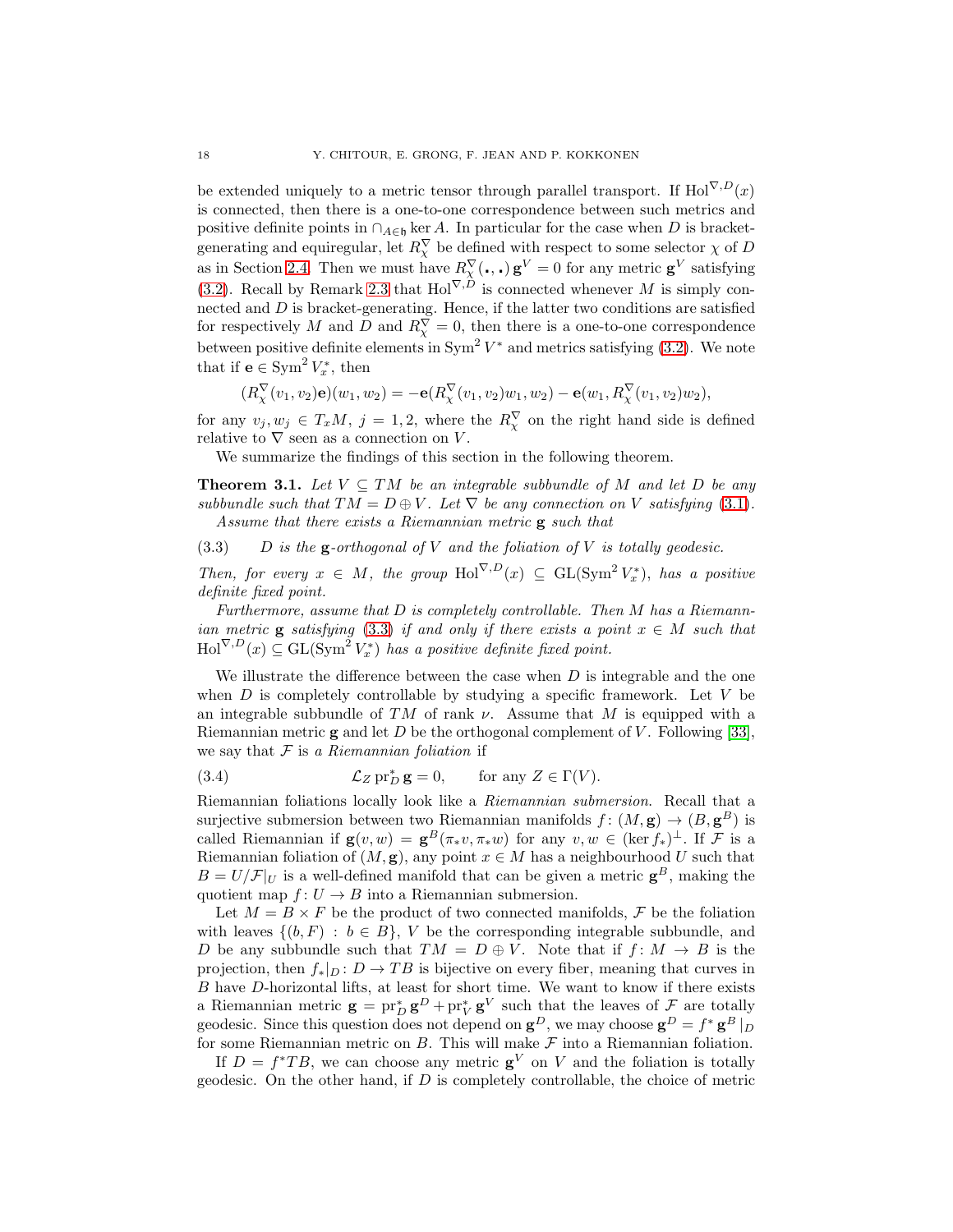is more restrictive. Indeed, if  $\mathcal F$  is totally geodesic and  $g$  is a complete metric, then the leaves of F are homogeneous spaces. For any smooth curve  $\gamma: [0, 1] \to B$ consider the map  $\phi_{\gamma} : \gamma(0) \times F \to \gamma(1) \times F$  sending a point  $(\gamma(0), z_0)$  to the point  $(\gamma(1), z_1)$  if the latter is the endpoint of the horizontal lift of  $\gamma$  starting at  $(\gamma(0), z_0)$ . By  $[24,$  Proposition 3.3, these maps are isometries. If D is completely controllable, then the isometry group of  $(b, F)$  must act transitively for any  $b \in B$ .

*Remark* 3.2. (a) We observe that by reversing the role of D and V, we may consider the following question. Given an integrable subbundle V and complement  $D$ , when does there exist a Riemannian metric  $g$  on  $M$  such that  $V$  and  $D$  are orthogonal and such that the foliation  $\mathcal F$  of V is Riemannian? Let  $\nabla'$  be any affine connection on D that satisfies

$$
\nabla'_Z X = \text{pr}_V[Z, X], \qquad \text{for any } Z \in \Gamma(V), Z \in \Gamma(D).
$$

Then [\(3.4\)](#page-17-1) can be reformulated as  $\nabla'_{v} \mathbf{g}^{D} = 0$  for any  $v \in V$  where  $\mathbf{g}^{D} =$  $g|_D$ . Hence, the foliation  $\mathcal F$  can only be made Riemannian with transversal subbundle D if Hol<sup> $\nabla', V(x)$ </sup> has a positive definite fixed point for any  $x \in M$ .

(b) In general, if  $f: M \to B$  is a surjective submersion,  $\mathcal{F} = \{f^{-1}(b) : b \in B\}$  is a Riemannian totally geodesic foliation and g is a complete metric, then by [\[24\]](#page-29-0) we know that the leaves of the foliation are isometric to some manifold  $F$ . Furthermore, if  $G$  is the isometry group of  $F$ , then there exist a principal G-bundle  $P \to M$  (with action written on the left) such that

$$
(3.5) \t\t M = G \setminus (P \times F),
$$

The quotient is here with respect to the diagonal action.

(c) Even if  $TM = D \oplus V$  with V not integrable, we can still define a connection  $\nabla$  as in [\(3.1\)](#page-16-2). Studying when there exists a metric parallel with respect to  $\nabla$  along Dhorizontal curves still has applications to the heat flow of subelliptic operators when V is not integrable, see [\[21,](#page-28-13) Section 3.3 & 3.8] and [\[22,](#page-28-14) Section 6.5]. Theorem [3.1](#page-17-2) is also applicable to this case.

<span id="page-18-0"></span>3.2. Submersions and principal bundles. Let  $F \to M \stackrel{f}{\to} B$  be a fiber bundle over a manifold B, with the fiber F being a connected manifold. Let  $V = \ker f_*$ be of rank  $\nu$  and let D be an Ehresmann connection on f, i.e., a subbundle such that  $TM = D \oplus V$ . The foliation of V is given by  $\{M_b := f^{-1}(b) : b \in B\}$ . We ask the following question: under what conditions does there exist a group action on M rendering f a principal bundle and  $D$  a principal connection? In order to approach this question, we first look at its infinitesimal version, namely, when does there exist vector fields  $Z_1, \ldots, Z_{\nu}$  on M satisfying

- (i)  $V = \text{span}\{Z_1, \ldots, Z_{\nu}\};$
- (ii) for any  $X \in \Gamma(D)$  and any  $i = 1, \ldots, \nu$ ,  $[Z_i, X]$  has values in D;
- (iii)  $\mathfrak{g} = \text{span} \{Z_i : i = 1, \ldots, \nu\}$  is a subalgebra of  $\Gamma(TM)$ .

If there exists a group G acting on the fibers of  $f : M \to B$  such that both f and D are principal, we can obtain the desired vector fields above by defining  $Z_i|_{x} = \sigma(A_i)$  for some basis  $A_1, \ldots, A_{\nu}$  of the Lie algebra of G. The map  $\sigma$  is here defined as in [\(2.1\)](#page-3-0). Conversely, let  $Z_1, \ldots, Z_{\nu}$  be vector fields satisfying Item (i), (ii) and (iii). If these vector fields are also complete and if  $G$  is the simply connected Lie group of  $\mathfrak{g}$ , we get a group action  $G \times M \to M$ . By the definition of  $\mathfrak g$ , this group action preserves the fibers of f and is *locally free*, i.e. the stabilizers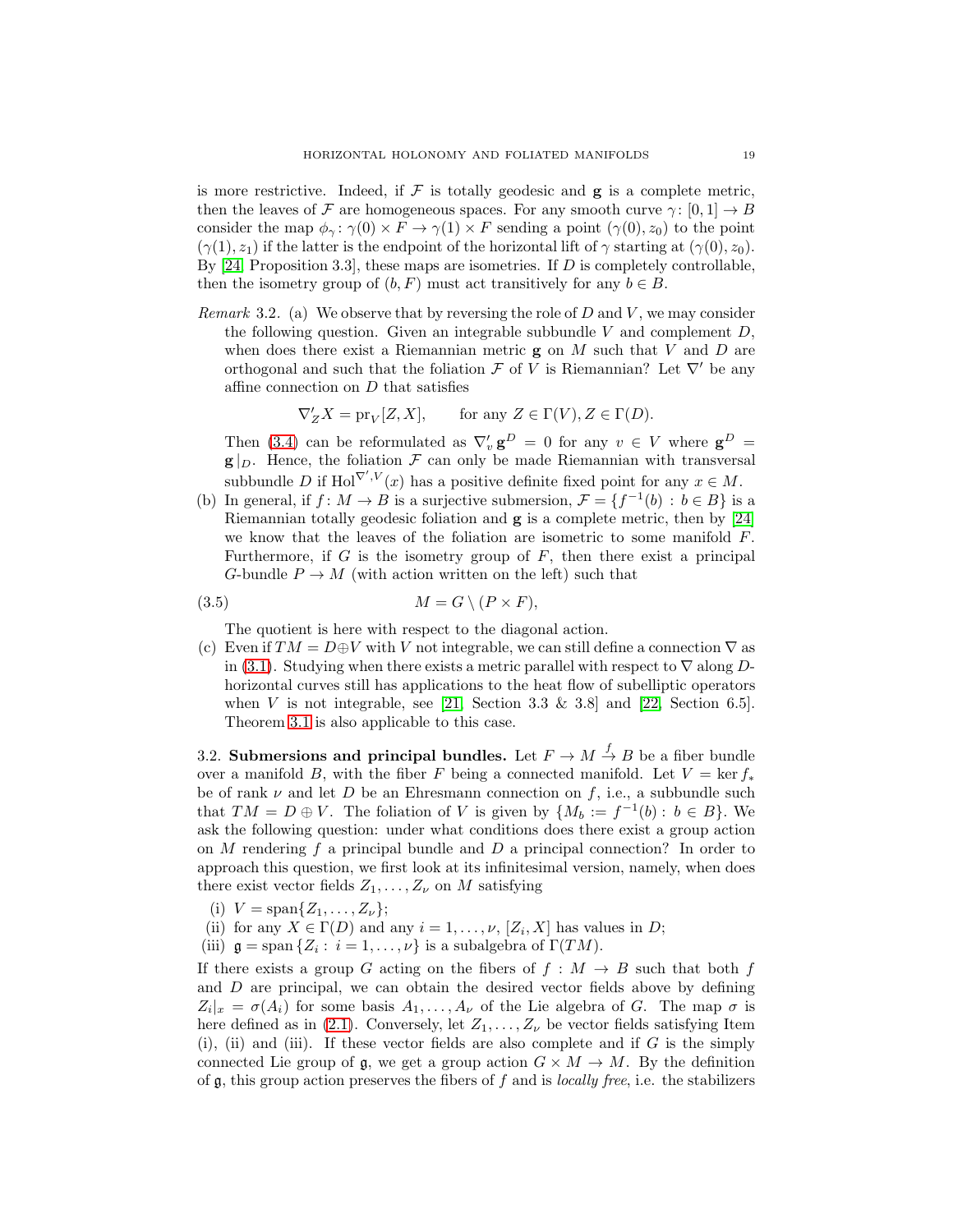$G_x = \{a \in G : a \cdot x = x\}$  are discrete groups for any  $x \in M$ . Because of this, for any  $x \in M$  with  $f(x) = b$ , the map  $G \to M_b$ ,  $a \mapsto a \cdot x$ , is a surjective local diffeomorphism. This map must be a diffeomorphism if  $M_b$  is simply connected, that is, if  $F$  is simply connected. Hence, if  $F$  is simply connected, the group  $G$ acts freely and transitively on every fiber and  $f$  is a principal bundle with principal connection D.

Define  $S_0(D)$  be the space of *infinitesimal vertical symmetries* i.e. the space of all  $Z \in \Gamma(TM)$  such that  $f_*Z = 0$  and such that  $[Z, X]$  has values in D for all  $X \in \Gamma(D)$ . This is a sub-algebra of  $\Gamma(TM)$  by the Jacobi identity. If g is as in Item (iii), it will be an *ν*-dimensional subalgebra of  $S_0(D)$ . Note that if  $\nabla$  is any connection on V satisfying [\(3.1\)](#page-16-2), then  $\nabla_v Z = 0$  for any  $Z \in S_0(D)$  and  $v \in D$ . In particular, this must hold for the vector fields  $Z_1, \ldots, Z_{\nu}$ . If D is completely controllable,  $S_0(D)$  must be of dimension  $\leq \nu$  since every element Z is uniquely determined by its value at one point through parallel transport. Hence, it follows that the requirement of Item (iii) is superfluous, since if there exists vector fields  $Z_1, \ldots, Z_{\nu}$  satisfying Item (i) and (ii), then  $\mathfrak{g} = \text{span}\{Z_1, \ldots, Z_{\nu}\} = S_0(D).$ 

We conclude the following from the above discussion.

<span id="page-19-0"></span>**Theorem 3.3.** Let  $F \to M \stackrel{f}{\to} B$  be a fiber bundle with connected fiber F, V := ker  $f_*$  the vertical bundle and D an Ehresmann connection on f. Let  $∇$  be any connection on V satisfying [\(3.1\)](#page-16-2).

If there exists a group action of some Lie group  $G$  on  $M$  such that  $f$  becomes a principal bundle and D becomes a principal Ehresmann connection, then, for every  $x \in M$ , one has  $\text{Hol}^{\nabla,D}(x) = \{\text{Id}\}\subset \text{GL}(V_x)$ , where Id denotes the identity mapping.

Furthermore, assume that  $D$  is completely controllable and that  $F$  is compact and simply connected. Then f can be given the structure of a principal bundle with principal connection D if and only if there exists a point  $x \in M$  such that  $\text{Hol}^{\nabla,D}(x) = {\text{Id}} \subseteq \text{GL}(V_x).$ 

For a related result in a special case, cf. [\[14\]](#page-28-23).

Assume that D is bracket generating and equiregular with a selector  $\chi$ . Then  $R_{\chi}^{\nabla} \equiv 0$  is a necessary condition for D to be a principal connection. If F is compact and simply connected and M is simply connected as well, then the condition  $R_{\chi}^{\nabla} \equiv 0$ condition is also sufficient. We emphasize that the only reason for the assumption that F is compact, is to ensure that the vector fields  $Z_1, \ldots, Z_{\nu}$  mentioned above are complete.

Remark 3.4. Theorem [3.3](#page-19-0) has applications to sub-Riemannian geometry since the Lie algebra  $S_0(D)$  often appear as a subalgebra of the Lie algebra of infinitesimal isometries. Recall first that an isometry  $\phi$  of a sub-Riemannian manifold  $(M, D, h)$ is a diffeomorphism satisfying  $\phi_*D \subseteq D$  with  $\mathbf{h}(\phi_*v, \phi_*w) = \mathbf{h}(v, w)$  for any  $v, w \in$ D. An infinitesimal isometry is a vector field Z such that, for every  $X \in \Gamma(D)$ , the vector field  $[Z, X]$  takes values in D and  $Z h(X, X) = 2 h(X, [Z, X])$ . Let  $F \to M \stackrel{f}{\to} B$  be a fiber bundle over a Riemannian manifold  $(B, g^B)$  and D be an Ehresmann connection on M. Define a metric on D by  $\mathbf{h} = f^* \mathbf{g}^B|_D$  and set  $V = \ker f_*$  for the vertical bundle with corresponding foliation F. Let **g** be any metric on M such that  $g|_D = h$  and V is the g-orthogonal complement of D. By definition, f is a Riemannian submersion,  $\mathcal F$  a Riemannian foliation and hence, for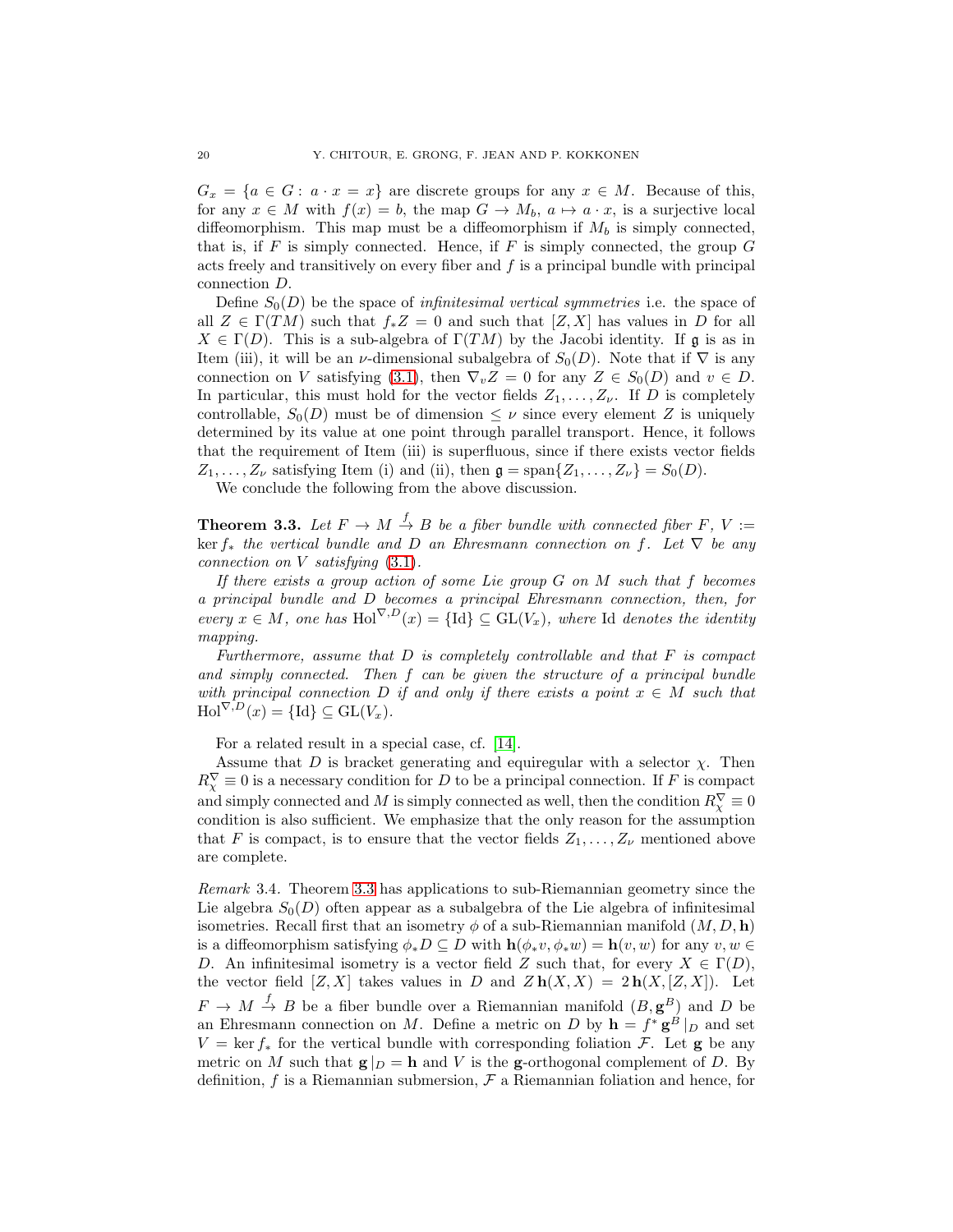every  $Z \in \Gamma(V)$ ,

$$
Z \mathbf{h}(X, X) = 2 \mathbf{h}(X, \text{pr}_D[Z, X])
$$
 for any  $X \in \Gamma(D)$ .

In order for Z to be an infinitesimal sub-Riemannian isometry, we must also have  $pr_V[X, Z] = 0$  for any  $X \in \Gamma(D)$ . In other words, if  $\nabla$  is a connection on V satisfying [\(3.1\)](#page-16-2), then Z must be parallel along D-horizontal curves. If Hol<sup> $\nabla, D(x) =$ </sup>  ${Id} \subset GL(V_x)$ , then V has a basis of infinitesimal isometries.

<span id="page-20-0"></span>3.3. Computation of the curvature. The above problems involve the use of connections corresponding to an affine connection  $\nabla$  satisfying [\(3.1\)](#page-16-2). In order to apply the results of Section [2.4,](#page-13-0) one must choose a selector and appropriate affine connections  $\nabla$ . We next give two options for the choice of  $\nabla$  and compute their curvatures. We end with a remark on how to compute  $R_{\chi}^{\nabla}$  from  $R^{\nabla}$ .

3.3.1. Connection appearing from the choice of an auxiliary metric. Choose an auxiliary metric  $\tilde{\mathbf{g}}$  on M with D and V orthogonal and define

(3.6) 
$$
\nabla_Y Z := \text{pr}_V[\text{pr}_D Y, Z] + \text{pr}_V \nabla_{\text{pr}_V}^{\widetilde{\mathbf{g}}} Y, \qquad Y \in \Gamma(TM), Z \in \Gamma(V).
$$

To compute the curvature of this connection, we consider the curvature of D with respect to the complement V, i.e, the vector-valued two-form  $\mathcal R$  on M defined by

<span id="page-20-1"></span>
$$
\mathcal{R}(X,Y) = \text{pr}_{V}[\text{pr}_{D} X, \text{pr}_{D} Y], \qquad X, Y \in \Gamma(TM).
$$

It is a well-defined two-form since it is skew-symmetric and  $C^{\infty}(M)$ -linear in both arguments. We extend the connection  $\nabla$  to a connection  $\nabla$  on M by setting

(3.7) 
$$
\tilde{\nabla}_Y X := \text{pr}_V[\text{pr}_D Y, \text{pr}_V X] + \text{pr}_V \nabla^{\tilde{\mathbf{g}}}_{\text{pr}_V Y} \text{pr}_V X + \text{pr}_D[\text{pr}_V Y, \text{pr}_D X] + \text{pr}_D \nabla^{\tilde{\mathbf{g}}}_{\text{pr}_D Y} \text{pr}_D X.
$$

**Proposition 3.5.** Endow M with some Riemannian metric  $\tilde{g}$  and consider the connection  $\nabla$  on V given by [\(3.6\)](#page-20-1). Let II be the second fundamental form with respect to  $\tilde{\mathbf{g}}$ . For any  $X, Y \in \Gamma(TM)$  and  $Z \in \Gamma(V)$ , the curvature of  $\nabla$  is given by

$$
R^{\nabla}(X,Y) = R^{\mathcal{F}}(\text{pr}_{V} X, \text{pr}_{V} Y) - (\mathring{\nabla} \cdot \mathcal{R})(X,Y) + \mathscr{S}(X,Y) - \mathscr{S}(Y,X),
$$

where  $R^{\mathcal{F}}$  is the curvature of the leaves F of the foliation F with respect to  $\widetilde{\mathbf{g}}|_{F}$  and  $\mathscr{S}(X,Y)$  is the unique endomorphism satisfying the following: for every  $Z_1, Z_2 \in$  $\Gamma(TM),$ 

$$
\widetilde{\mathbf{g}}(\mathscr{S}(X,Y)Z_1,Z_2)=\widetilde{\mathbf{g}}(X,(\mathring{\nabla}_{Z_2} \Pi)(Y,Z_1)-(\mathring{\nabla}_{\text{pr}_V} \Pi)(Z_1,Z_2)-(\mathring{\nabla}_{Z_1} \Pi)(Y,Z_2)).
$$

*Proof.* Since  $\hat{\nabla}$  is a direct sum of a connection on D and V, we have  $R^{\nabla}(X, Y)Z =$  $R^{\tilde{\nabla}}(X,Y)Z$  for any  $X,Y \in \Gamma(TM)$ ,  $V \in \Gamma(V)$ . Hence, we need to compute  $R^{\mathring{\nabla}}(X,Y)Z$  for Z taking values in V.

Let us first consider the case when X and  $\overline{Y}$  both take values in V. Let F be a leaf of F. Observe that  $\tilde{\nabla}_Y Z$  is equal to  $\nabla_{X|_F}^{\tilde{\mathbf{g}}|_F} Z|_F$  on F, the latter connection being the Levi-Civita connection of  $\widetilde{\mathbf{g}}|_F$ . Hence  $R^{\overline{\nabla}}(X,Y)Z = R^{\mathcal{F}}(X,Y)Z$ .

If both  $X$  and  $Y$  takes values in  $D$ , then by the first Bianchi identity

$$
R^{\tilde{\nabla}}(X,Y)Z = \text{pr}_{V} R^{\tilde{\nabla}}(X,Y)Z = \text{pr}_{V} \circlearrowright R^{\tilde{\nabla}}(X,Y)Z
$$

$$
= \text{pr}_{V} \circlearrowright T^{\tilde{\nabla}}(T^{\tilde{\nabla}}(X,Y),Z) + \text{pr}_{V} \circlearrowright (\tilde{\nabla}_{X} T^{\tilde{\nabla}})(Y,Z),
$$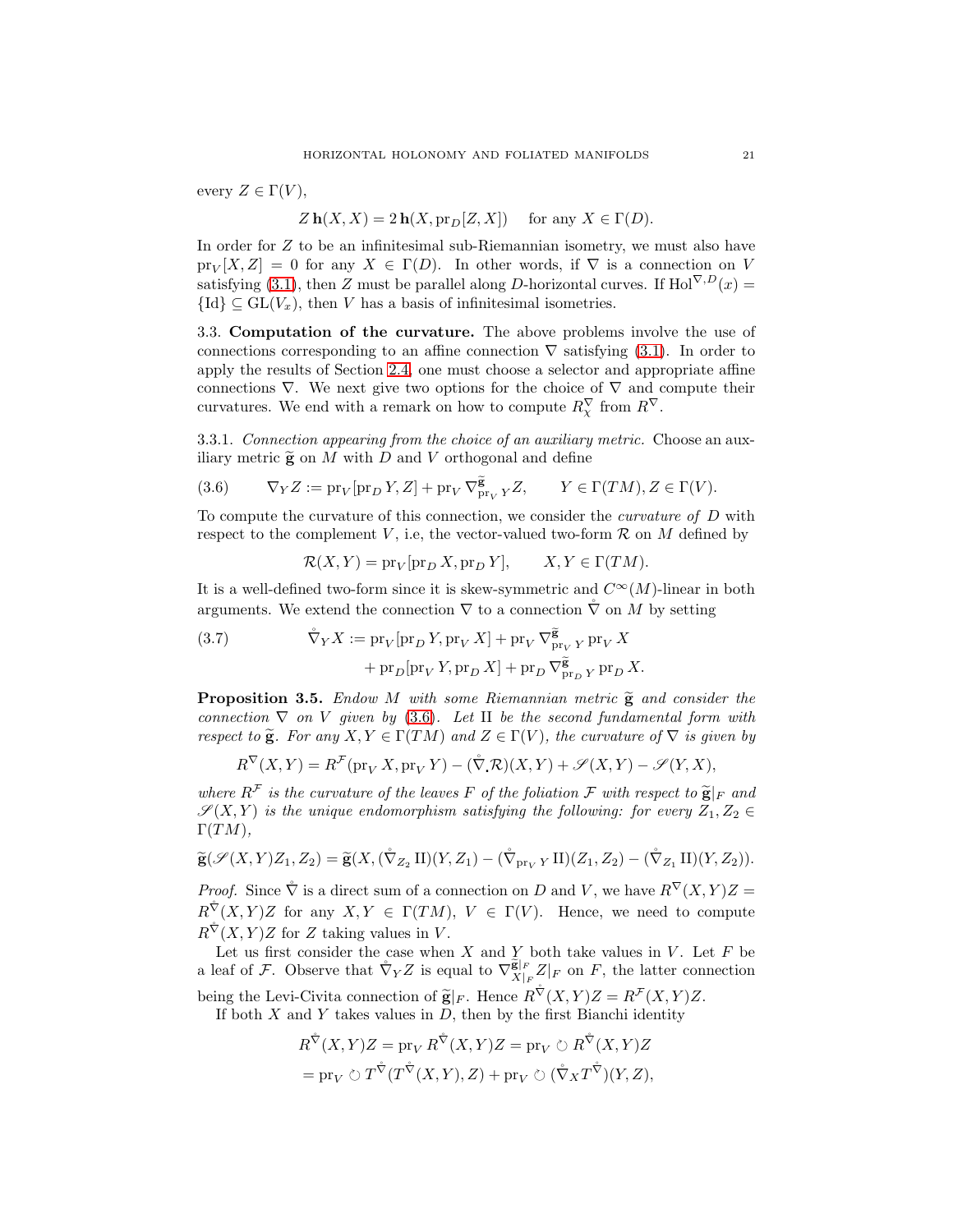with  $\circlearrowright$  denoting the cyclic sum and  $T^{\mathring{ \nabla}}$  denoting the torsion tensor of  $\mathring{ \nabla}$ . From the definition of  $\mathring{\nabla}$ , it is simple to verify that  $T\mathring{\nabla} = -\mathcal{R}$ . Since  $\mathcal R$  vanishes on V, we obtain

$$
R^{\mathring{\nabla}}(X,Y)Z = -(\mathring{\nabla}_Z \mathcal{R})(X,Y).
$$

For the last part, we consider the case when  $X$  takes values in  $D$  and  $Y$  in  $V$ respectively. Observe again from the first Bianchi identity, that one has

$$
0 = \text{pr}_{V} \circlearrowright R^{\tilde{\nabla}}(X, Y)Z = R^{\tilde{\nabla}}(X, Y)Z - R^{\tilde{\nabla}}(X, Z)Y.
$$

Hence, we only need to compute  $R^{\hat{\nabla}}(X,Y)Y$  to derive the result. From the definition of  $\hat{\nabla}$ , observe that for any vector field Z with values in V, we have

$$
(\mathring{\nabla}_X \widetilde{\mathbf{g}})(Z, Z) = -2\widetilde{\mathbf{g}}(X, \Pi(Z, Z)), \qquad (\mathring{\nabla}_Y \widetilde{\mathbf{g}})(Z, Z) = 0.
$$

It follows that for any vector field  $Z_1, Z_2$  taking values in V, we have

$$
\widetilde{\mathbf{g}}(R(X,Y)Z_1,Z_2) = -\widetilde{\mathbf{g}}(R^{\widetilde{\nabla}}(X,Y)Z_2,Z_1) - (R^{\widetilde{\nabla}}(X,Y)\widetilde{\mathbf{g}})(Z_1,Z_2),
$$
  
\n
$$
(R^{\widetilde{\nabla}}(X,Y)\widetilde{\mathbf{g}})(Z_1,Z_2) = 2\widetilde{\mathbf{g}}(X,(\widetilde{\nabla}_Y\Pi)(Z_1,Z_2)).
$$

This leads to the conclusion that

$$
\tilde{\mathbf{g}}(R^{\tilde{\nabla}}(X,Y)Y,Z) = -\tilde{\mathbf{g}}(R^{\tilde{\nabla}}(X,Y)Z,Y) - 2\tilde{\mathbf{g}}(X,(\tilde{\nabla}_Y\Pi)(Y,Z)) \n= -\tilde{\mathbf{g}}(R^{\tilde{\nabla}}(X,Z)Y,Y) - 2\tilde{\mathbf{g}}(X,(\tilde{\nabla}_Y\Pi)(Y,Z)) \n= \tilde{\mathbf{g}}(X,(\tilde{\nabla}_Z\Pi)(Y,Y)) - 2\tilde{\mathbf{g}}(X,(\tilde{\nabla}_Y\Pi)(Y,Z)).
$$

As a result, we have

$$
R^{\mathring{\nabla}}(X,Y)Z = \sharp \widetilde{\mathbf{g}}(X,(\mathring{\nabla},\Pi)(Y,Z) - (\mathring{\nabla}_Y \Pi)(Z,\cdot) - (\mathring{\nabla}_Z \Pi)(Y,\cdot)) = \mathscr{S}(X,Y)Z.
$$

3.3.2. Connection appearing from a global basis. Assume that V admits a global basis of vector fields  $Z_1, \ldots Z_{\nu}$ . Let  $\tau_1, \ldots, \tau_{\nu}$  be the corresponding dual one-forms, i.e., they vanish on D and satisfy  $\tau_i(Z_j) = \delta_{ij}$  for every  $1 \leq i, j \leq \nu$ . Define the connection  $\nabla$  by

$$
\nabla_X Z_j := \mathrm{pr}_V[\mathrm{pr}_D X, Z_j],
$$

for any  $j = 1, \ldots, \nu$ . It is then well-defined for any  $Z \in \Gamma(V)$  through the Leibniz property, i.e.,

<span id="page-21-0"></span>(3.8) 
$$
\nabla_X Z = \text{pr}_V[\text{pr}_D X, Z] + \sum_{j=1}^{\nu} ((\text{pr}_V X)\tau_i(Z))Z_i.
$$

<span id="page-21-2"></span>**Proposition 3.6.** Define a  $\mathfrak{gl}(V)$ -valued one-form  $\alpha$  by

(3.9) 
$$
\alpha(X)Z_j = \sum_{i=1}^n \alpha_{ij}(X)Z_i, \qquad \alpha_{ij} = \text{pr}_D \mathcal{L}_{Z_i} \tau_j.
$$

The curvature  $R^{\nabla}$  of the connection  $\nabla$  defined in [\(3.8\)](#page-21-0) is given by

<span id="page-21-1"></span>
$$
R^{\nabla} = L^{\nabla} \alpha - [\alpha, \alpha].
$$

We recall that  $[\alpha, \alpha](X, Y) = 2\alpha(X)\alpha(Y) - 2\alpha(Y)\alpha(X)$ .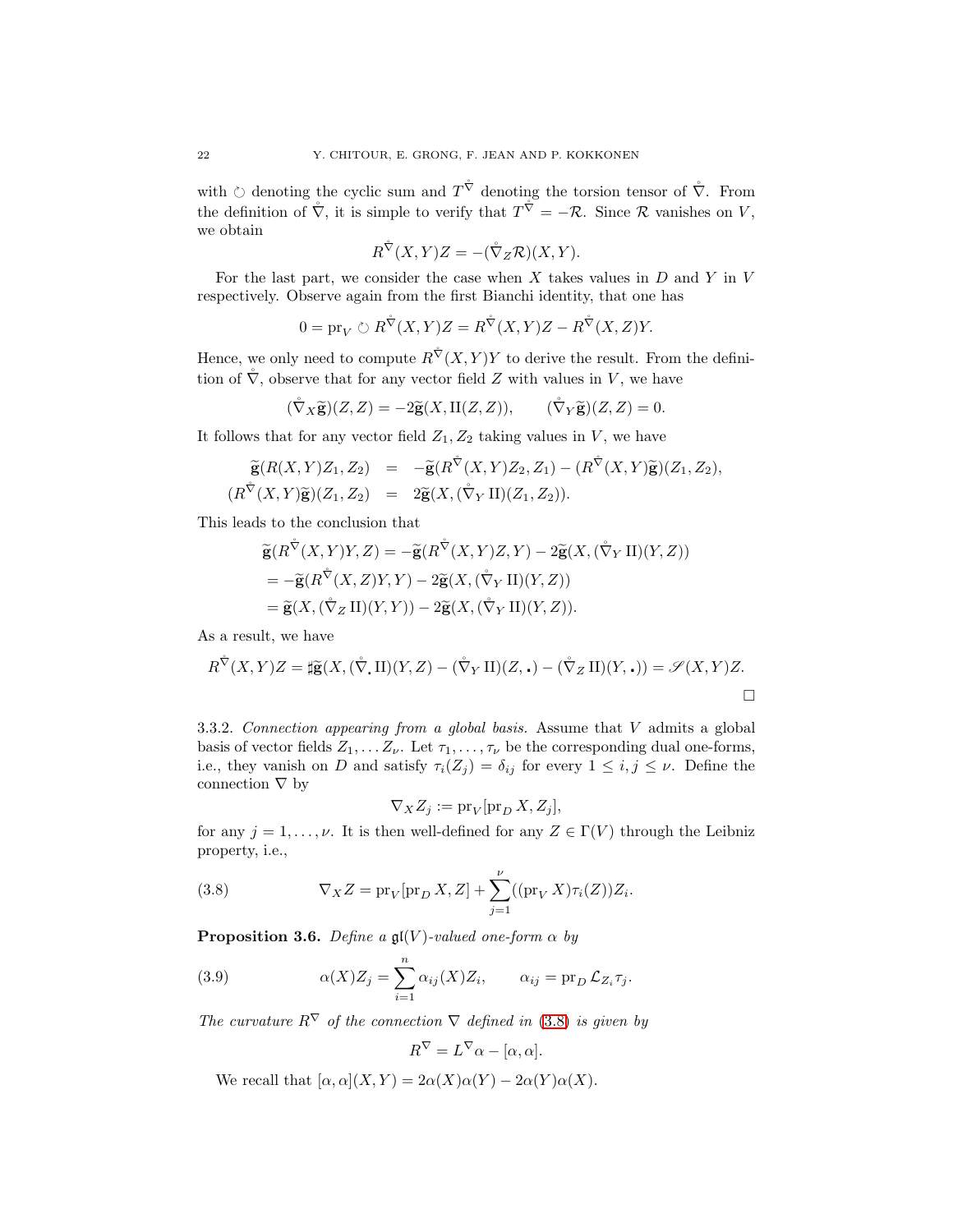Proof. Similarly to the proof of Theorem [2.11](#page-9-2) (b), we can show that for any pair of connections  $\nabla$  and  $\overline{\nabla}$  such that  $\nabla = \overline{\nabla} + \alpha$ ,  $\alpha \in \Gamma(T^*M \otimes \mathfrak{gl}(V))$ , one has

$$
R^{\nabla} - R^{\widetilde{\nabla}} = L^{\widetilde{\nabla}} \alpha, \qquad (L^{\nabla} - L^{\widetilde{\nabla}}) \alpha = (d^{\nabla} - d^{\widetilde{\nabla}}) \alpha = [\alpha, \alpha],
$$

 $\int_{\infty}^{\infty} R^{\nabla} - R^{\nabla} = L^{\nabla} \alpha - [\alpha, \alpha].$  Choose  $\overline{\nabla}$  as the connection on V determined by  $\widetilde{\nabla}Z_i = 0$  and  $\alpha$  as in [\(3.9\)](#page-21-1) to get the result.

3.3.3. Computing  $R_{\chi}^{\nabla}$ . Assume that D is bracket-generating and equiregular of step r. Define  $\eta^0 = R^{\nabla}$  as a  $\mathfrak{gl}(V)$ -valued two-form and for  $k = 0, \ldots, r-2$ , define  $\eta^{k+1} = L^{\nabla} \iota_{\chi} \eta^k$  for some selector  $\chi$  of D. Let  $\mathring{\nabla}$  be any connection extending  $\nabla$ , with torsion  $T^{\mathring{\nabla}}$ . We then have

<span id="page-22-4"></span>(3.10) 
$$
\eta^{k+1}(X,Y) = (\mathring{\nabla}_X \iota_X \eta^k)(Y) - (\mathring{\nabla}_Y \iota_X \eta^k)(X) + \eta^k(\chi(T^{\mathring{\nabla}}(X,Y))) + \eta^k(\chi(X))\eta^k(\chi(Y)) - \eta^k(\chi(Y))\eta^k(\chi(X)),
$$

where  $(\mathring{\nabla}_X \iota_\chi \eta^k)(Y)Z = \mathring{\nabla}_X \eta^k(\chi(Y))Z - \eta^k(\chi(\mathring{\nabla}_X Y))Z - \eta^k(\chi(Y))\mathring{\nabla}_X Z$ . It follows that if  $R_{\chi}^{\nabla}$  is defined as in Section [2.4,](#page-13-0) then

$$
R_{\chi}^{\nabla} = \sum_{j=0}^{r-1} {r-1 \choose j} \eta^j.
$$

4. Examples

<span id="page-22-1"></span><span id="page-22-0"></span>4.1. **One-dimensional foliations.** Let  $M$  be a connected, simply connected manifold with a foliation  $\mathcal F$  corresponding to an integrable one-dimensional subbundle V. Let  $D$  be any subbundle that is transverse to V. We assume that V is orientable, i.e.,  $V = \text{span}\{Z\}$  for some vector field Z. It follows that  $\text{Ann}(D)$ , the subbundle of  $T^*M$  consisting of covectors vanishing on  $D$ , is oriented as well, and we write  $\text{Ann}(D) = \text{span}\{\tau\}.$ 

<span id="page-22-3"></span>**Proposition 4.1.** Let  $\tau$  be a non-vanishing one-form on a connected, simply connected manifold M. Define  $D = \ker \tau$  and assume that  $d\tau|_{\Lambda^2 D}$  is non-vanishing at any point. Let  $Z \in \Gamma(TM)$  and  $\chi \in \Gamma(\Lambda^2 D)$  be respectively a vector field and a two-vector field such that

<span id="page-22-2"></span>
$$
\tau(Z) = 1, \qquad d\tau(\chi) = -1.
$$

Consider the operator  $d_{\tau \otimes \chi} = d(\mathrm{id} + \iota_{\chi \otimes \tau} d)$  on one-forms. Then there exists a Riemannian metric  $g$  on  $M$  such that the foliation tangent to  $Z$  is totally geodesic and D is orthogonal to  $V = \text{span} \{Z\}$  if and only if

$$
(4.1) \t\t d_{\tau\otimes\chi}\mathcal{L}_Z\tau=0.
$$

Recall from Lemma 2.7 (d) that [\(4.1\)](#page-22-2) is indeed independent of choice of  $\chi$ .

*Proof.* Let  $pr_D$  and  $pr_V$  be the respective projections to D and V relative to the direct sum  $TM = D \oplus V$ . Since  $pr_D^* d\tau$  never vanishes, D must be bracketgenerating and equiregular of step 2. Furthermore, if  $\chi$  is any two-vector field such that  $d\tau(x) = -1$ , then  $\tau \otimes \chi$  is a selector of D. Define a metric  $\nabla$  on V by  $\nabla_X Z = \text{pr}_V[\text{pr}_D X, Z] = (\mathcal{L}_Z \tau)(\text{pr}_D X)Z$  for any  $X \in \Gamma(TM)$ . Define  $\alpha \in \Gamma(T^*M \otimes \mathfrak{gl}(V))$  as  $\alpha(X)v = (\mathcal{L}_Z\tau)(\text{pr}_DX)v = (\mathcal{L}_Z\tau)(X)v$  for any  $v \in V$ . We use Proposition [3.6](#page-21-2) to obtain that

$$
R^{\nabla}_{\tau \otimes \chi} = (\mathrm{id} + L^{\nabla} \iota_{\tau \otimes \chi})(L^{\nabla} \alpha - [\alpha, \alpha]) = (\mathrm{id} + d^{\nabla} \iota_{\tau \otimes \chi})d^{\nabla} \alpha
$$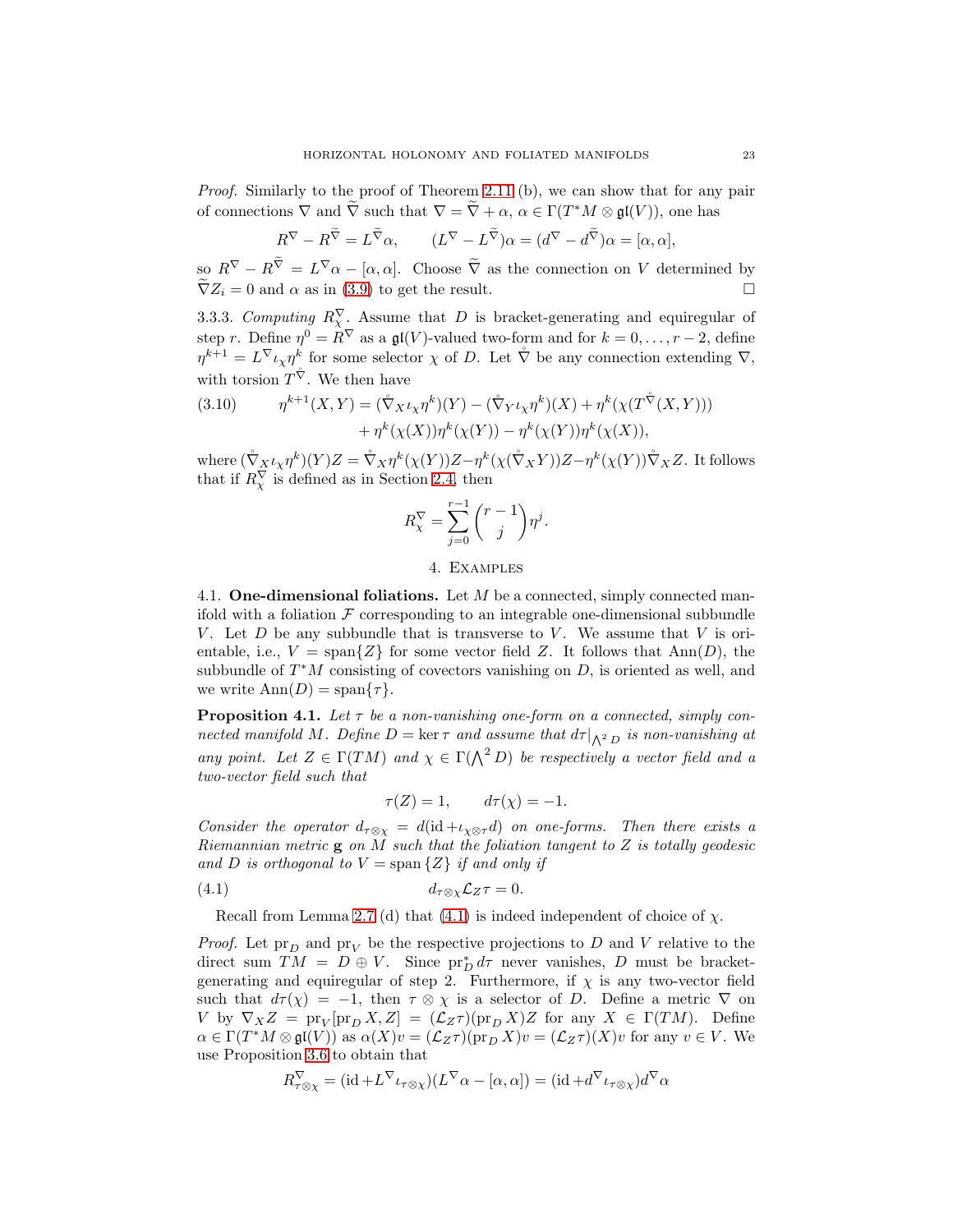$$
=d^{\nabla}(\mathrm{id}+\iota_{\tau\otimes\chi}d^{\nabla})\alpha=d^{\nabla}(\mathrm{id}+\iota_{\tau\otimes\chi}d^{\nabla})\mathcal{L}_Z\tau\otimes\mathrm{id}_V
$$
  

$$
=(d(\mathrm{id}+\iota_{\tau\otimes\chi}d)\mathcal{L}_Z\tau)\otimes\mathrm{id}_V=d_{\tau\otimes\chi}\mathcal{L}_Z\tau\otimes\mathrm{id}_V.
$$

Since V is one-dimensional,  $R_{\chi}^{\nabla} = 0$  is a necessary condition for the existence of a metric  $g$  such that  $D$  and  $V$  are orthogonal and the foliation of  $V$  is totally geodesic. Since  $M$  is simply connected and  $D$  is bracket-generating, it is also a sufficient condition.  $\Box$ 

*Example* 4.2. Consider  $\mathbb{R}^3$  with coordinates  $(x, y, z)$ . Consider the following global basis of the tangent bundle,

$$
X = \frac{\partial}{\partial x} - \frac{1}{2}y\frac{\partial}{\partial z},
$$
  
\n
$$
Y = \frac{\partial}{\partial y} + \frac{1}{2}x\frac{\partial}{\partial z},
$$
  
\n
$$
Z = \frac{\partial}{\partial z} + \phi_1 X + \phi_2 Y,
$$

where  $\phi_1$  and  $\phi_2$  are two smooth arbitrary functions on  $\mathbb{R}^3$ . Define D to be the span of X and Y and let  $V = V(\phi_1, \phi_2)$  be the span of Z. For which functions  $\phi_1$ and  $\phi_2$  does there exist a Riemannian metric **g** such that the foliation  $\mathcal F$  of  $V$  is totally geodesic and  $D$  is the g-orthogonal complement of  $V$ ?

We define  $\tau$  such that  $\tau(X) = 0$ ,  $\tau(Y) = 0$  and  $\tau(Z) = \tau(\frac{\partial}{\partial z}) = 1$ . Then

$$
\tau = dz + \frac{1}{2}ydx - \frac{1}{2}xdy.
$$

The unique element  $\chi$  in  $\bigwedge^2 D$  satisfying  $d\tau(\chi) = -1$  is  $\chi = X \wedge Y$ . Its Lie derivative with respect to  $Z$  is given by

$$
\mathcal{L}_Z \tau = -\phi_1 dy + \phi_2 dx.
$$

Furthermore,

$$
d_{\chi\otimes\tau}\mathcal{L}_Z\tau = d(\mathcal{L}_Z\tau + (d\mathcal{L}_Z\tau)(X, Y)\tau) = d(-\phi dy + \phi_2 dx - (X\phi_1 + Y\phi_2)\tau)
$$
  
=  $-d\phi_1 \wedge dy + d\phi_2 \wedge dx - d(X\phi_1 + Y\phi_2) \wedge \tau - (X\phi_1 + Y\phi_2)d\tau$   
=  $-d(X\phi_1 + Y\phi_2) \wedge \tau$ .

Hence  $d_{\tau\otimes\chi}\mathcal{L}_Z\tau=0$  if and only if  $X(X\phi_1+Y\phi_2)=0$  and  $Y(X\phi_1+Y\phi_2)=0$ , which happens if and only if

$$
X\phi_1 + Y\phi_2 = C,
$$

for some constant C.

In the special case of a Riemannian foliation, we can write the above as follows. Let M be a simply connected Riemannian manifold with metric  $\tilde{\mathbf{g}}$ . Let  $V = \text{span } Z$ be an integrable subbundle of TM with corresponding foliation  $\mathcal F$  assumed to be Riemannian. By normalizing Z, we may suppose that  $||Z||_{\widetilde{\mathbf{g}}} = 1$ . Let N be the mean curvature vector field of F, defined as  $N = \text{II}(Z, Z)$  with II being the second fundamental form. Let  $R$  be the curvature of  $D$  with respect to  $V$ , i.e., the vectorvalued two-form defined by  $\mathcal{R}(X,Y) = \text{pr}_V[\text{pr}_D X, \text{pr}_D Y]$ . Assume that this never vanishes. For an arbitrary function f define the gradient  $\nabla f$  and horizontal gradient  $\nabla^D$  by respectively

$$
df(X) = \widetilde{\mathbf{g}}(X, \nabla f), \qquad df(\operatorname{pr}_D X) = \widetilde{\mathbf{g}}(X, \nabla^D f).
$$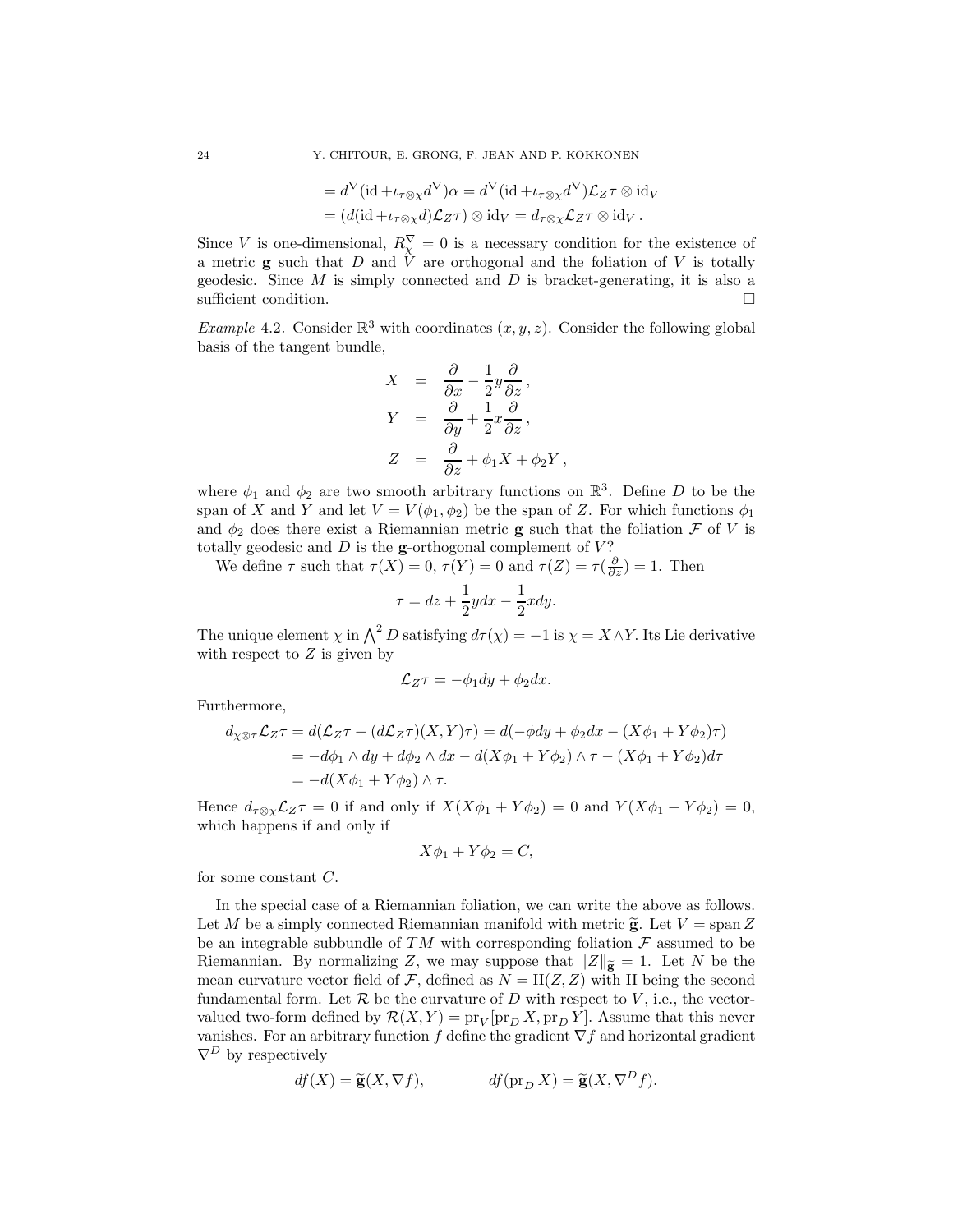Then we have the following identity.

Corollary 4.3. We can find a Riemannian metric  $g$  such that D and V are orthogonal and F is totally geodesic if and only if there exists  $f \in C^{\infty}(M)$  such that

$$
N = -\nabla^D \log \|\mathcal{R}\|_{\widetilde{\mathbf{g}}} + \nabla f.
$$

*Proof.* Since  $\mathcal R$  is non-vanishing, D is bracket-generating and equiregular step 2. Let  $\flat: TM \to T^*M$  be the bijection  $v \mapsto \widetilde{\mathbf{g}}(v, \cdot)$ . We write its inverse as  $\sharp: T^*M \to T^*M$ TM and use the same symbol for the identifications of  $\bigwedge^k TM$  and  $\bigwedge^k T^*M$ through  $\tilde{\mathbf{g}}$ . Define  $\tau = \tilde{b}Z$ . For every  $X \in \Gamma(TM)$ , one has

$$
(\mathcal{L}_Z \tau)(X) = \mathbf{g}(Z, [\text{pr}_D X, Z]) = -\frac{1}{2} (\mathcal{L}_{\text{pr}_D X} \widetilde{\mathbf{g}})(Z, Z) = \widetilde{\mathbf{g}}(X, \Pi(Z, Z)) = \flat N(X).
$$

Observe furthermore that, for any  $X, Y \in \Gamma(D)$ , we have

$$
d\mathcal{L}_Z\tau(X,Y) = \mathcal{L}_Z d\tau(X,Y) = (\mathcal{L}_Z \operatorname{pr}_D^* d\tau)(X,Y),
$$

since

$$
\mathcal{L}_Z(\text{id} - \text{pr}_D^*)d\tau(X, Y) = -d\tau(\text{pr}_V[Z, X], Y) - d\tau(X, \text{pr}_V[Z, Y])
$$
  
= 
$$
-d\tau(Z, Y)\tau([Z, X]) - d\tau(X, Z)\tau([Z, Y]) = 0.
$$

Define a selector  $\tau \otimes \chi$  of D by

$$
\chi = -\frac{1}{\|\operatorname{pr}_D^* d\tau\|^2} \sharp \operatorname{pr}_D^* d\tau.
$$

Note that

$$
d\mathcal{L}_Z(\chi) = -\frac{1}{\|\operatorname{pr}_D^* d\tau\|^2} (\mathcal{L}_Z \operatorname{pr}_D^* d\tau) (\sharp \operatorname{pr}_D^* \tau) = -\frac{1}{\|\operatorname{pr}_D^* d\tau\|^2} \widetilde{\mathbf{g}} (\mathcal{L}_Z \operatorname{pr}_D^* d\tau, \operatorname{pr}_D^* \tau).
$$

Furthermore, since  $\mathcal F$  is a Riemannian foliation, one gets

$$
\frac{1}{\|\operatorname{pr}_{D}^{*} d\tau\|^{2}} \widetilde{\mathbf{g}}(\mathcal{L}_{Z} \operatorname{pr}_{D}^{*} d\tau, \operatorname{pr}_{D}^{*} \tau) = \frac{Z \|\operatorname{pr}_{D}^{*} d\tau\|^{2}}{2 \|\operatorname{pr}_{D}^{*} d\tau\|^{2}} = Z \log \|\operatorname{pr}_{D}^{*} d\tau\|.
$$

Using that  $\|\operatorname{pr}_{D}^{*} d\tau\| = \|\mathcal{R}\|$ , we apply Proposition [4.1](#page-22-3) to deduce that there exists a metric making  $D$  and  $V$  orthogonal and  $\mathcal F$  totally geodesic if and only if

$$
0 = d(bN - \text{pr}_{V}^{*} d \log ||\mathcal{R}||) = d(bN - \text{pr}_{V}^{*} d \log ||\mathcal{R}|| + d \log ||\mathcal{R}||)
$$
  
=  $d(bN + \text{pr}_{D}^{*} d \log ||\mathcal{R}||).$ 

Since  $M$  is simply connected, there exists a smooth function  $f$  on  $M$  such that  $bN + pr_D^* d \log ||\mathcal{R}|| = df$ . Apply  $\sharp$  to get the desired conclusion.

Remark 4.4. We could have reached the conclusion of Proposition [4.1](#page-22-3) without using horizontal holonomy as well. The argument goes as follows. Given any Riemannian metric such that  $D$  and  $V$  are orthogonal, if  $V$  is spanned by a unit-length vector field Z and  $\tilde{\tau}$  denotes the unique one-form verifying  $\tilde{\tau}(D) = 0$  and  $\tilde{\tau}(Z) = 1$ , then  $\mathbf{g}(X,\Pi(\widetilde{Z},\widetilde{Z})) = (\mathcal{L}_{\widetilde{Z}}\widetilde{T})(X)$ . Hence, finding such a basis vector field  $\widetilde{Z}$  such that  $\mathcal{L}_{\tilde{Z}}\tilde{\tau}=0$  is equivalent to showing the existence of a metric making  $\mathcal F$  totally geodesic and orthogonal to D. We prove that the existence of  $\tilde{Z}$  and [\(4.1\)](#page-22-2).

Assume there exists such a vector field  $\tilde{Z}$ . For every smooth function f, set  $Z = Z_f = e^f \widetilde{Z}$  and  $\tau = e^{-f} \widetilde{\tau}$ . One deduces that

$$
\mathcal{L}_Z \tau = e^{-f} \iota_Z(-df \wedge \widetilde{\tau} + d\widetilde{\tau}) = \operatorname{pr}_D^* df.
$$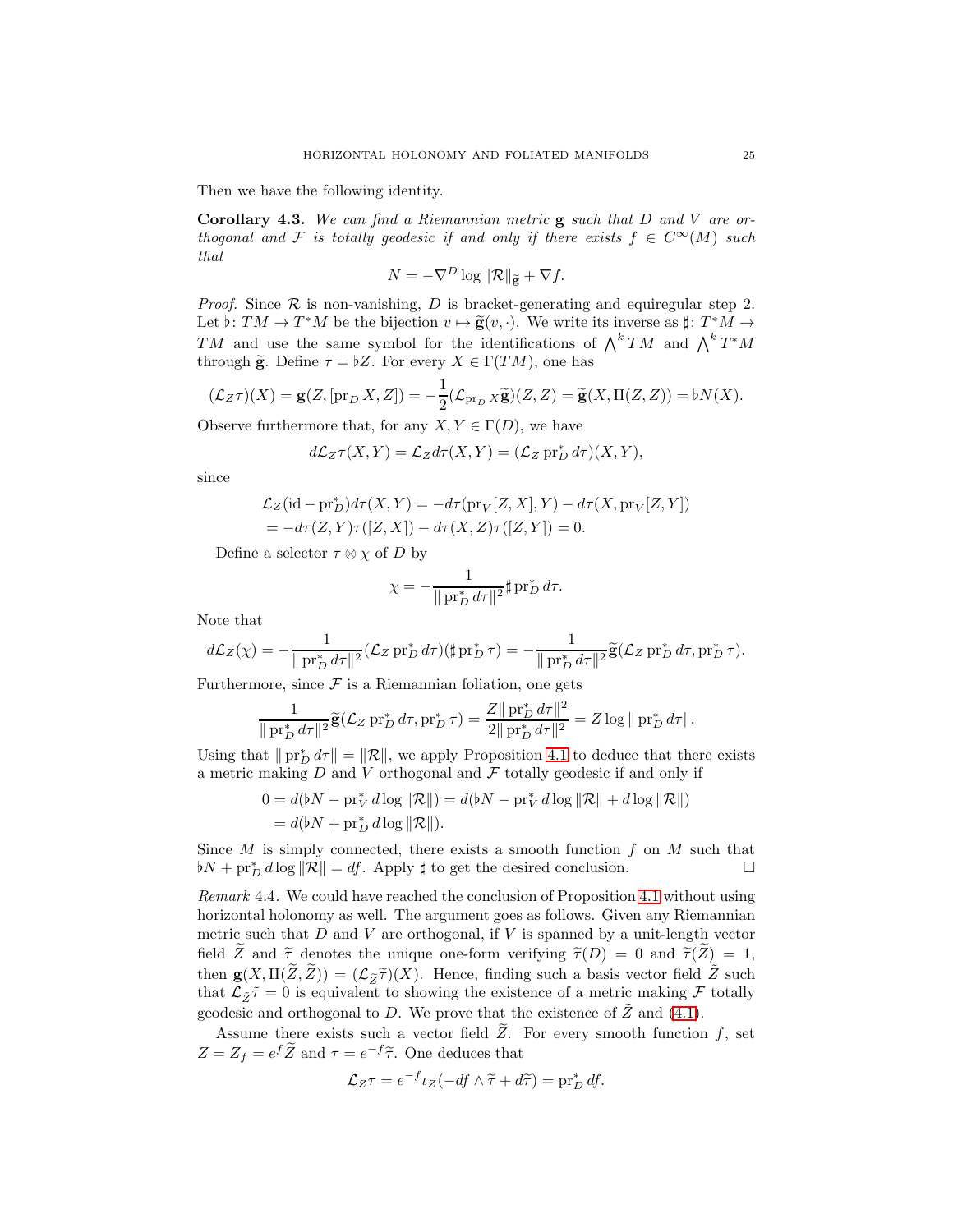Since this form coincides with  $df$  on  $D$ , we have by Lemma 2.7 (d) that

$$
d_{\tau \otimes \chi} \operatorname{pr}_{D}^{*} df = d_{\tau \otimes \chi} df = 0.
$$

Conversely, if  $d_{\tau \otimes \chi} \mathcal{L}_Z \tau = 0$  then again by Lemma 2.7 (d), there exists a one-form β such that  $β|_D = \mathcal{L}_Z τ|_D$  and  $dβ = 0$ . However, since M is simply connected, then  $\beta = df$  for some function f. As  $\mathcal{L}_Z \tau(Z) = 0$ , it follows that  $\mathcal{L}_Z \tau = \text{pr}_D^* df$ . The vector field  $\tilde{Z} = e^{-f} Z$  consequently has the desired properties.

<span id="page-25-0"></span>4.2. Lie groups. Let  $G$  be a connected Lie group with a connected subgroup  $K$ . Let  $\mathfrak g$  and  $\mathfrak k$  be their respective Lie algebras. Let  $\mathfrak p$  be any subspace such that  $\mathfrak{g} = \mathfrak{p} \oplus \mathfrak{k}$  and define D and V by left translation of  $\mathfrak{p}$  and  $\mathfrak{k}$  respectively. The subbundle V is then integrable with corresponding foliation  $\mathcal{F} = \{a \cdot K : a \in F\}.$ We again try to determine if there exists a Riemannian metric on  $G$  such that  $D$ and  $V$  are orthogonal and  $\mathcal F$  is a totally geodesic foliation.

We use the same notation for an element in  $\mathfrak g$  and its corresponding left invariant vector field. Consider the connection  $\nabla$  on V defined by

$$
\nabla_A C := \text{pr}_V[A, C], \qquad \text{for any } A \in \mathfrak{g}, C \in \mathfrak{k}.
$$

If  $A, B \in \mathfrak{g}$  and  $C \in \mathfrak{k}$ , the curvature of  $\nabla$  is given by

(4.2) 
$$
R^{\nabla}(A, B)C = \text{pr}_{V}([A, \text{pr}_{V}[B, C]] - [B, \text{pr}_{V}[A, C]] - [[A, B], C])
$$

$$
= \text{pr}_{V}([A, \text{pr}_{D}[B, C]] - [B, \text{pr}_{D}[A, C]]).
$$

Introduce the connection  $\omega$  on  $GL(Sym^2 V^*)$  corresponding to  $\nabla$ . We next provide a positive answer to the previous question in particular cases.

(a) If K is a normal subgroup, i.e., if  $\mathfrak{k}$  is an ideal, then  $R^{\nabla} = 0$ , and therefore  $Hol^{\omega,D} \subset Hol^{\omega}$  which reduces to the identity element. It follows that any inner product on  $\mathfrak k$  can be extended to a Riemannian metric making D orthogonal to V and the foliation of V totally geodesic. Since

$$
V|_a = a \cdot \mathfrak{k} = \mathfrak{k} \cdot a, \qquad a \in G,
$$

the desired Riemannian metric **g** is on the form  $\mathbf{g} = \text{pr}_D^* \mathbf{g}^D + \text{pr}_V^* \mathbf{g}^V$ , where  $\mathbf{g}^D$  is an arbitrary metric on D, while  $\mathbf{g}^V$  is the right translation of any inner product on  $\mathfrak{k}$ .

(b) Assume that  $[\mathfrak{k}, \mathfrak{p}] \subseteq \mathfrak{p}$ . Then, one necessarily has that  $\mathfrak{p} + [\mathfrak{p}, \mathfrak{p}] = \mathfrak{g}$ , i.e., D is equiregular of step 2. Furthermore, for any  $A, B \in \mathfrak{g}, C \in \mathfrak{k}$ , one has

$$
R^{\nabla}(A, B)C = -[\text{pr}_{\mathfrak{k}}[\text{pr}_{\mathfrak{p}} A, \text{pr}_{\mathfrak{p}} B], C].
$$

Let  $\chi$  be any selector of D and notice that  $R^{\nabla}(\chi(A))C = -[\text{pr}_{\mathfrak{k}} A, C]$  for any  $A \in \mathfrak{g}$ . Define  $\eta^0 = R^{\nabla}$  and  $\eta^1 = L^{\nabla} \iota_{\chi} \eta^0$ . Using [\(3.10\)](#page-22-4), we get  $\eta^1 = -R^{\nabla}$ , and, as a consequence,  $R_{\chi}^{\nabla} = 0$ . This reflects the fact that if we give V a metric by left translation of any inner product on  $\mathfrak k$  and extend this metric to TM in an arbitrary way such that  $D$  is orthogonal to  $V$ , then  $\mathcal F$  is a totally geodesic foliation.

The general case is more complicated and is left for future research.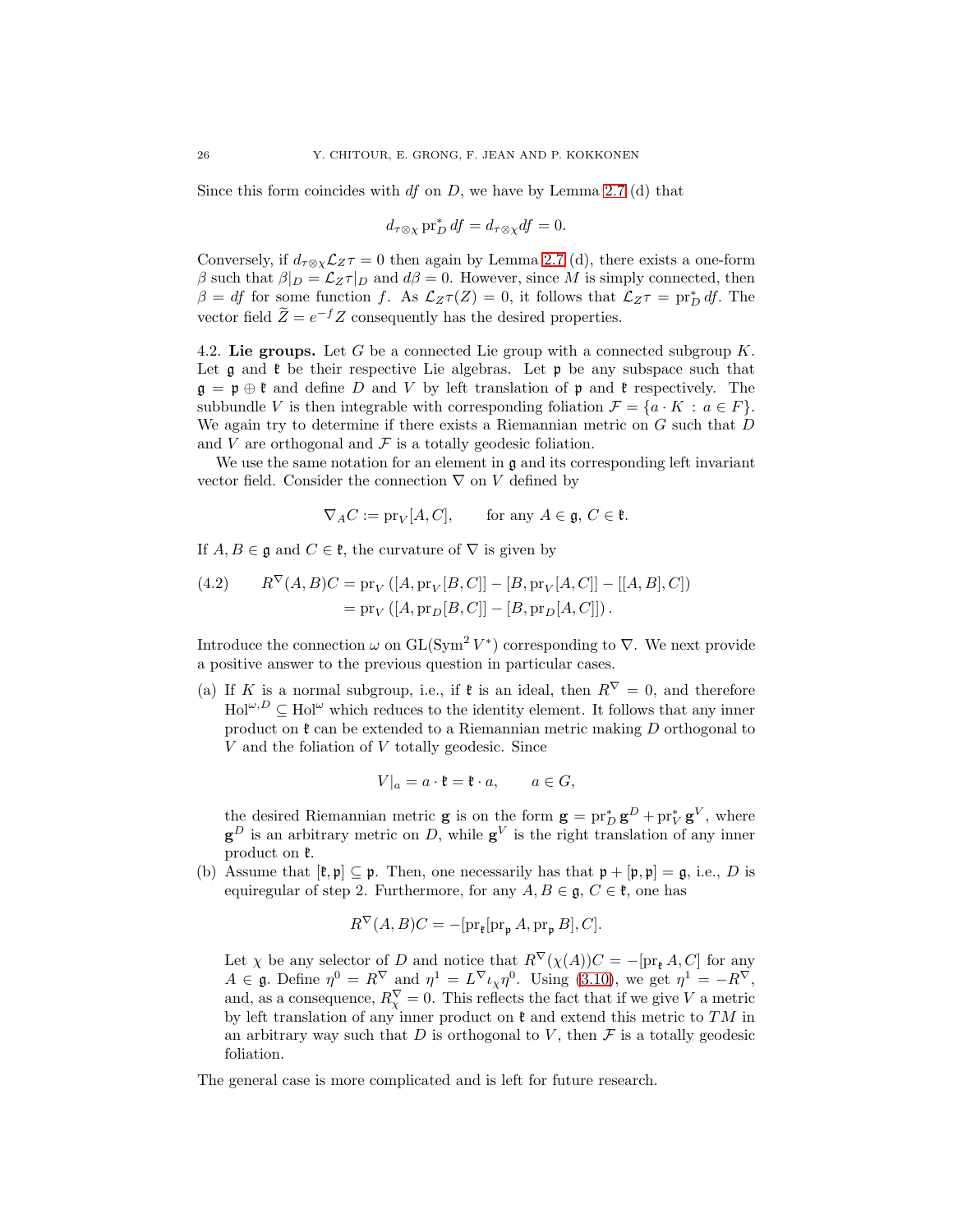<span id="page-26-0"></span>4.3. An example with Carnot groups. A Carnot group of step r is a simply connected nilpotent Lie group with a Lie algebra g with a given decomposition  $\mathfrak{g} = \mathfrak{g}_1 \oplus \mathfrak{g}_2 \oplus \cdots \oplus \mathfrak{g}_r$  satisfying  $[\mathfrak{g}_1, \mathfrak{g}_k] = \mathfrak{g}_{k+1}$  for  $1 \leq k \leq r-1$  and  $[\mathfrak{g}_1, \mathfrak{g}_r] = 0$ . For such a group we have the following result, where  $|x|$  denotes the floor function, i.e.

$$
\lfloor x \rfloor = \max\{n \in \mathbb{Z} : x \ge n\}.
$$

<span id="page-26-2"></span>Proposition 4.5. Define

$$
\mathfrak{p}_1 = \bigoplus_{k \text{ odd}} \mathfrak{g}_k, \qquad \mathfrak{p}_2 = \bigoplus_{\substack{k \text{ even} \\ k \leq \lfloor r/2 \rfloor}} \mathfrak{g}_k, \qquad \mathfrak{k} = \bigoplus_{\substack{k \text{ even} \\ k > \lfloor r/2 \rfloor}} \mathfrak{g}_k,
$$

Let D and V be subbundles of TG obtained by left translation of  $\mathfrak{p}_1 \oplus \mathfrak{p}_2$  and  $\mathfrak{k}$ , respectively. Then there exists a Riemannian metric on M such that D and V are orthogonal and the foliation of V is totally geodesic if and only if  $[p_2, \mathfrak{k}] =$ 0. Furthermore, if K is the connected subgroup of G corresponding to  $\mathfrak{k}$ , then the Ehresmann connection D on  $\pi: G \to G/K$  can be made principal under a multiplication on the fibers of  $\pi$  if and only if  $[\mathfrak{p}_2, \mathfrak{k}] = 0$ .

Proof. Observe first that the following relations hold true

(4.3) 
$$
\begin{array}{ll}\n[\mathfrak{p}_1, \mathfrak{p}_1] = \mathfrak{p}_2 \oplus \mathfrak{k}, & [\mathfrak{p}_1, \mathfrak{p}_2] \subseteq \mathfrak{p}_1, & [\mathfrak{p}_1, \mathfrak{k}] \subseteq \mathfrak{p}_1, \\
[\mathfrak{p}_2, \mathfrak{p}_2] \subseteq \mathfrak{p}_2 \oplus \mathfrak{k}, & [\mathfrak{p}_2, \mathfrak{k}] \subseteq \mathfrak{k}, & [\mathfrak{k}, \mathfrak{k}] = 0,\n\end{array}
$$

It follows that D is equiregular of step 2. Define a connection  $\nabla$  on V as follows. If  $X \in \Gamma(TM)$  and  $C \in \mathfrak{k}$ , then set

<span id="page-26-1"></span>
$$
\nabla_X C = \text{pr}_V[\text{pr}_D X, C].
$$

From [\(4.3\)](#page-26-1), we obtain that for any  $A \in \mathfrak{g}$ , we have

$$
\nabla_A C = [\text{pr}_{\mathfrak{p}_2} A, C].
$$

If follows that the curvature  $R^{\nabla}$  is given for any  $C \in \mathfrak{k}$  by

$$
R^{\nabla}(A,B)C = \begin{cases} \nabla_{\mathrm{pr}_{\mathfrak{p}_2}[B,A]}C & \text{if } A, B \in \mathfrak{p}_1 \\ 0 & \text{if } A \in \mathfrak{g}, B \in \mathfrak{p}_2 \oplus \mathfrak{k}, \end{cases}
$$

By using the definition of a Carnot group, we can define a selector  $\chi$  of D such that, if  $C \in \mathfrak{g}_k \subseteq \mathfrak{k}$  for k even and greater than  $\lfloor r/2 \rfloor$ , one has  $\chi(C) = \sum_{j=1}^n A_i \wedge B_i$ with  $A_i \in \mathfrak{g}_1 \subseteq \mathfrak{p}_1$  and  $B_i \in \mathfrak{g}_{k-1} \subseteq \mathfrak{p}_1$ . Since  $\text{pr}_{\mathfrak{p}_2}[A_i, B_i] = 0$ , we get  $\iota_{\chi} R^{\nabla} = 0$ , and hence  $R_{\chi}^{\nabla} = R^{\nabla}$ .

If  $[\mathfrak{p}_2, \mathfrak{k}] = 0$ , then  $R_\chi^{\nabla} = 0$ . If  $[\mathfrak{p}_2, \mathfrak{k}] \neq 0$ , let  $A \in \mathfrak{p}_2$  and  $C \in \mathfrak{k}$  be any pair of elements such that  $[A, C]$  is not zero. By replacing C with  $ad(A)^kC$  for an appropriate value of  $k \geq 0$ , we may assume that  $[A, [A, C]] = 0$ . Write

$$
A = \sum_{j=1}^{k} [B_j^1, B_j^2], \qquad B_j^1, B_j^2 \in \mathfrak{p}_1.
$$

Then for any metric  $\mathbf{g}^V$  on V, we have

$$
\sum_{j=1}^{n} R_{\chi}^{\nabla} (B_j^1, B_j^2)(\mathbf{g}^V)(C, [A, C]) = -\mathbf{g}^V([A, C], [A, C]) < 0.
$$

Hence  $R_{\chi}^{\nabla}(\cdot,\cdot)$  g<sup>V</sup> is not equal to zero for any metric  $g^V$  on V. One thus concludes by using Theorem [3.1.](#page-17-2)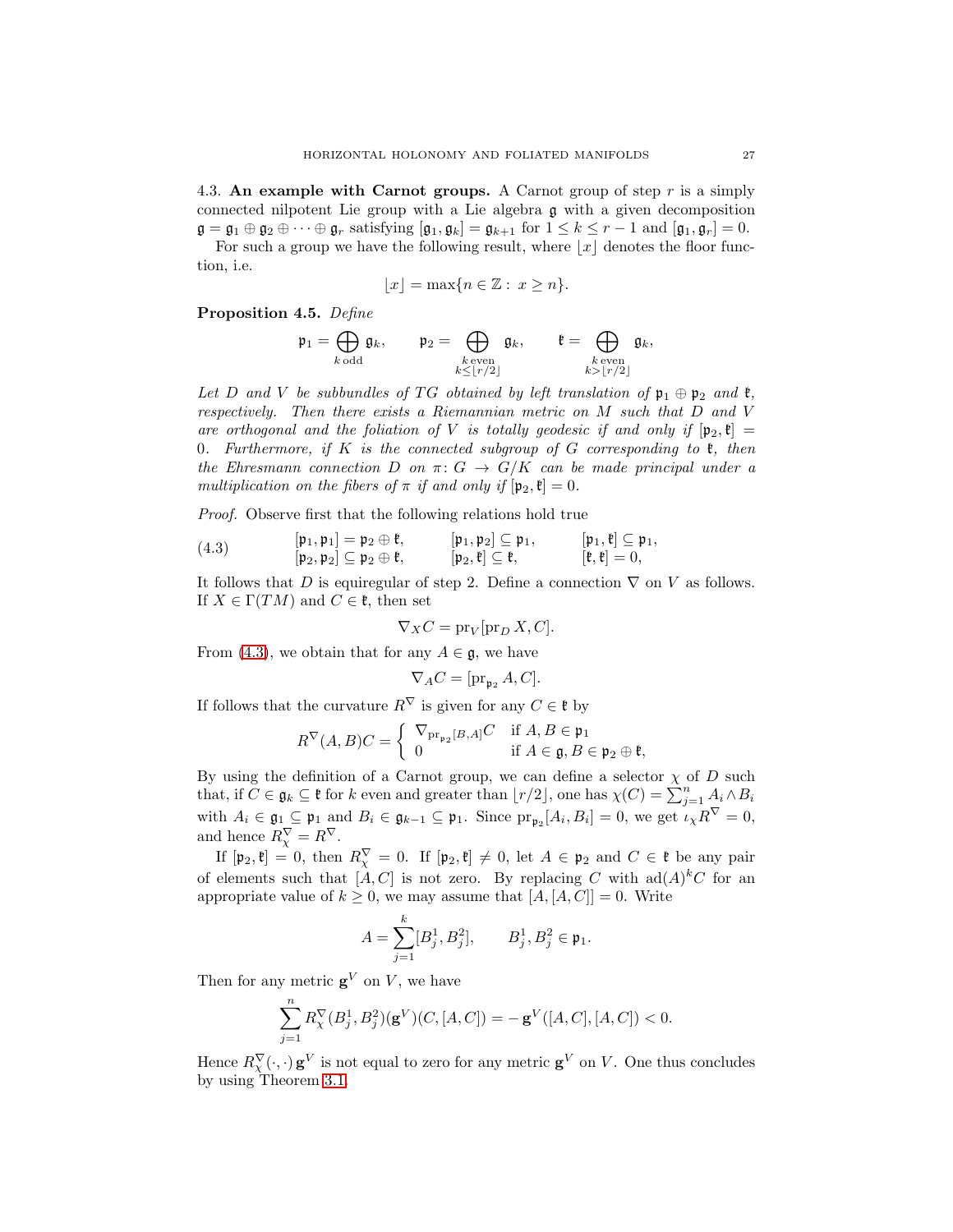As for the second statement of principal bundle structure on  $\pi$ ,  $R^{\nabla}$  vanishes on V if and only if  $[p_2, \ell] = 0$ . If the latter holds, then all left invariant vector fields C with values in V satisfy  $\nabla C = 0$  and since these are complete, the rest follows from Theorem [3.3.](#page-19-0)  $\Box$ 

*Example* 4.6. On  $\mathbb{R}^2$  with coordinates  $(x, y)$ , define the vector fields

$$
A = \frac{\partial}{\partial x}, \qquad B_k = \frac{1}{k!} x^k \frac{\partial}{\partial y}, \qquad 0 \le k \le n.
$$

Note that  $[A, B_{k+1}] = B_k$  for any  $k \geq 0$ . Define  $\mathfrak{g} = \mathfrak{g}_1 \oplus \cdots \oplus \mathfrak{g}_{n+1}$  where

 $\mathfrak{g}_1 = \text{span}\{A, B_n\}, \quad \mathfrak{g}_k = \text{span}\{B_{n+1-k}, \}, \quad 2 \leq k \leq n+1.$ 

Let  $G$  be the corresponding simply connected Lie group of  $\mathfrak g$ . Since our Lie algebra was nilpotent, we will use (global) exponential coordinates, giving a point  $a \in G$ coordinates  $(r_0, r_1, \ldots, r_n, s)$  if  $a = \exp(\sum_{k=0}^n r_k B_k + sA)$ .

- (a) Define  $\mathfrak{k}$ ,  $\mathfrak{p}_1$  and  $\mathfrak{p}_2$  as in Propositions [4.5.](#page-26-2) Then  $[\mathfrak{p}_2, \mathfrak{k}] = 0$ , so if D and V are obtained by left translation of  $\mathfrak{p}_1 \oplus \mathfrak{p}_2$  and  $\mathfrak{k}$ , respectively, D is a principal connection on  $G/K$ .
- (b) Consider the Abelian subalgebra  $\mathfrak{k} = \text{span}\{B_1, \ldots, B_{n-1}\}\$  with complement  $\mathfrak{p} = \text{span}\{A, B_0, B_n\}$ . Let G be a simply connected Lie group with Lie algebra g and let K be a subgroup with Lie algebra  $\mathfrak{k}$ . Let D and V be the subbundles of TG given by left translation of  $\mathfrak p$  and  $\mathfrak k$ , respectively. Then D is an Ehresmann connection on

$$
\pi\colon G\to G/K,
$$

but not principal, since  $[\mathfrak{p}, \mathfrak{k}]$  is not contained in  $\mathfrak{p}$ . We next determine a new multiplication on the fibers of  $\pi$  so that D becomes principal. For that purpose, we consider a connection  $\nabla$  on V, such that if  $A \in \mathfrak{g}$  and  $C \in \mathfrak{k}$  are two left invariant vector fields, then

$$
\nabla_A C = \text{pr}_V[\text{pr}_D A, C].
$$

This connection satisfies [\(3.1\)](#page-16-2) and it is simple to verify that  $R^{\nabla} = 0$ . Hence, the foliation of  $V$  can be made totally geodesic with orthogonal complement  $D$ . Furthermore, D can be made into a principal connection, as the vector fields  $Z_1, \ldots, Z_{n-1}$  defined by

$$
Z_k = \sum_{j=0}^{k-1} \frac{(-1)^k s^k}{k!} B_{k-j}
$$

are complete and satisfy  $\nabla Z_k = 0$ .

*Example* 4.7. Let  $F^{n,r}$  be the free nilpotent Lie group on n generators of step r, i.e., the quotient of the free Lie group on  $n$  generators by the subgroup corresponding to the ideal generated by the brackets of order r. Define  $\mathfrak{k}$ ,  $\mathfrak{p}_1$  and  $\mathfrak{p}_2$  as in Propo-sition [4.5.](#page-26-2) Then  $[\mathfrak{p}_2, \mathfrak{k}] = 0$  if and only if  $r < 8$ . Hence, for  $r > 8$ , if D and V are defined by left translation of respectively  $\mathfrak{p}_1 \oplus \mathfrak{p}_1$  and  $\mathfrak{k}$ , then there does not exist a Riemannian metric making  $D$  and  $V$  orthogonal and the foliation of  $V$  totally geodesic.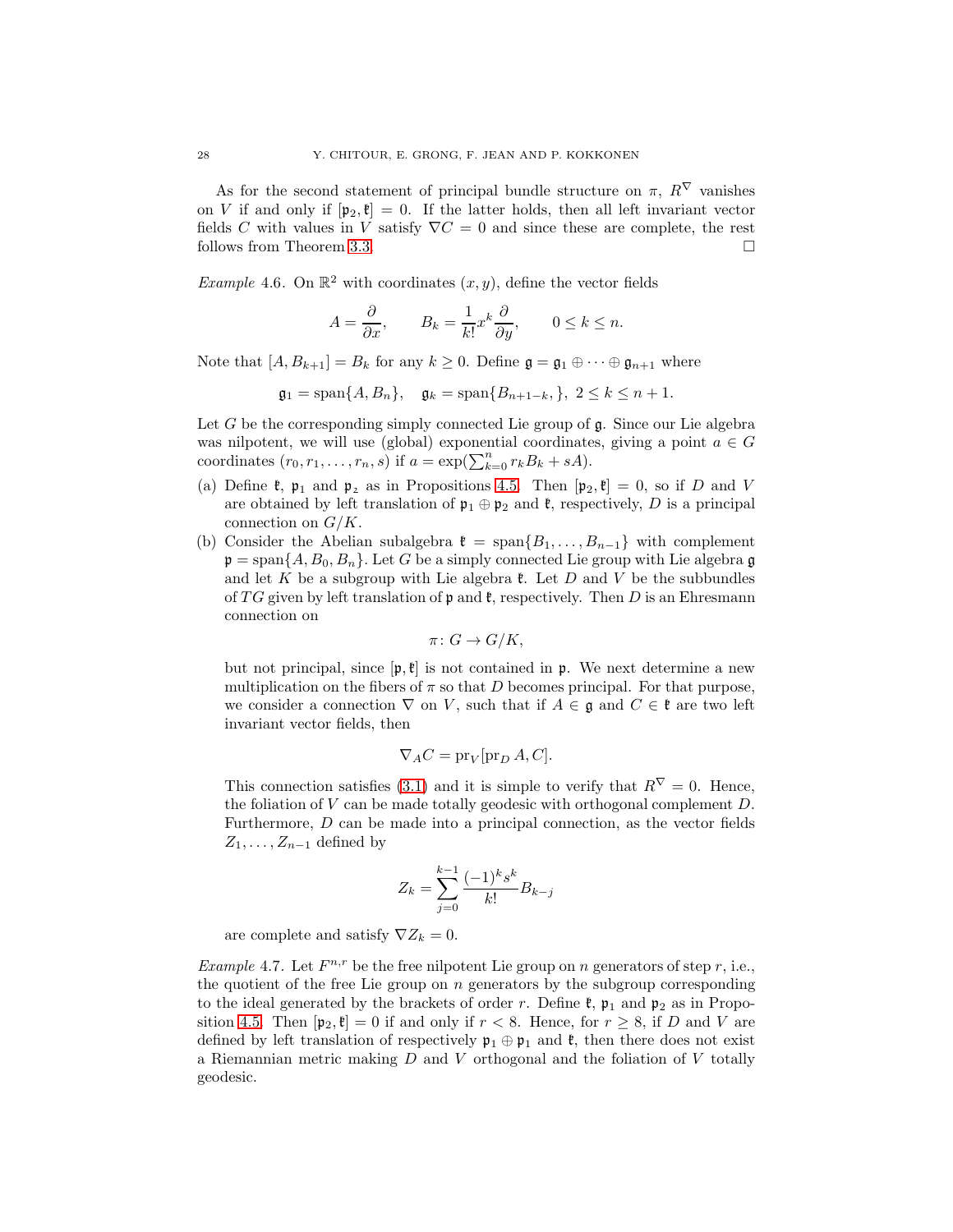### <span id="page-28-0"></span>**REFERENCES**

- <span id="page-28-21"></span>[1] A. A. Agrachev and Y. L. Sachkov. Control theory from the geometric viewpoint, volume 87 of Encyclopaedia of Mathematical Sciences. Springer-Verlag, Berlin, 2004. Control Theory and Optimization, II.
- <span id="page-28-9"></span><span id="page-28-3"></span>[2] W. Ambrose and I. M. Singer. A theorem on holonomy. Trans. Amer. Math. Soc., 75:428–443, 1953.
- [3] F. Baudoin and M. Bonnefont. Curvature-dimension estimates for the Laplace–Beltrami operator of a totally geodesic foliation. Nonlinear Anal., 126:159–169, 2015.
- <span id="page-28-12"></span>[4] F. Baudoin, M. Bonnefont, and N. Garofalo. A sub-Riemannian curvature-dimension inequality, volume doubling property and the Poincaré inequality.  $Math. Ann.$ ,  $358(3-4):833-860$ , 2014.
- <span id="page-28-10"></span>[5] F. Baudoin and N. Garofalo. Curvature-dimension inequalities and Ricci lower bounds for sub-Riemannian manifolds with transverse symmetries. To appear in: J. Eur. Math. Soc., Jan. 2011, Arxiv: 1101.3590.
- <span id="page-28-11"></span>[6] F. Baudoin, B. Kim, and J. Wang. Transverse Weitzenb¨ock formulas and curvature dimension inequalities on Riemannian foliations with totally geodesic leaves. ArXiv e-prints, Aug. 2014, 1408.0548.
- <span id="page-28-18"></span>[7] A. Bellaïche. The tangent space in sub-Riemannian geometry. In A. Bellaïche and J.-J. Risler, editors, Sub-Riemannian Geometry, Progress in Mathematics. Birkhäuser, 1996.
- <span id="page-28-4"></span>[8] L. Bérard-Bergery and J.-P. Bourguignon. Laplacians and Riemannian submersions with totally geodesic fibres. Illinois J. Math., 26(2):181–200, 1982.
- <span id="page-28-15"></span>[9] R. A. Blumenthal and J. J. Hebda. de Rham decomposition theorems for foliated manifolds. Ann. Inst. Fourier (Grenoble), 33(2):183–198, 1983.
- <span id="page-28-16"></span>[10] R. A. Blumenthal and J. J. Hebda. Complementary distributions which preserve the leaf geometry and applications to totally geodesic foliations. Quart. J. Math. Oxford Ser.  $(2)$ , 35(140):383–392, 1984.
- <span id="page-28-6"></span>[11] F. G. B. Brito. Une obstruction géométrique à l'existence de feuilletages de codimension 1 totalement géodésiques. J. Differential Geom., 16(4):675–684, 1981.
- <span id="page-28-1"></span>[12] G. Cairns. Géométrie globale des feuilletages totalement géodésiques. C. R. Acad. Sci. Paris Sér. I Math., 297(9):525-527, 1983.
- <span id="page-28-2"></span>[13] G. Cairns. A general description of totally geodesic foliations. Tohoku Math. J. (2), 38(1):37– 55, 1986.
- <span id="page-28-23"></span>[14] Y. Chitour, M. Godoy Molina, and P. Kokkonen. Symmetries of the rolling model. Math. Z., 281(3-4):783–805, 2015.
- <span id="page-28-22"></span>[15] Y. Chitour and P. Kokkonen. Rolling of manifolds and controllability in dimension three. To appear in Memoires de la SMF, pages 1–118.
- <span id="page-28-20"></span>[16] W.-L. Chow. Über Systeme von linearen partiellen Differentialgleichungen erster Ordnung. Math. Ann., 117:98–105, 1939.
- <span id="page-28-5"></span>[17] D. Elworthy. Decompositions of diffusion operators and related couplings. In Stochastic analysis and applications 2014, volume 100 of Springer Proc. Math. Stat., pages 283–306. Springer, Cham, 2014.
- <span id="page-28-7"></span>[18] E. Falbel, C. Gorodski, and M. Rumin. Holonomy of sub-Riemannian manifolds. Internat. J. Math., 8(3):317–344, 1997.
- <span id="page-28-17"></span>[19] Z. Ge. Horizontal path spaces and carnot-carathéodory metrics. Pacific J. Math., 161(2):255– 286, 1993.
- <span id="page-28-19"></span>[20] K. A. Grasse and H. J. Sussmann. Global controllability by nice controls. In Nonlinear controllability and optimal control, volume 133 of Monogr. Textbooks Pure Appl. Math., pages 33–79. Dekker, New York, 1990.
- <span id="page-28-13"></span>[21] E. Grong and A. Thalmaier. Curvature-dimension inequalities on sub-Riemannian manifolds obtained from Riemannian foliations: part I. Math. Z., 2015, DOI:10.1007/s00209-015-1534-4, to appear in print.
- <span id="page-28-14"></span>[22] E. Grong and A. Thalmaier. Curvature-dimension inequalities on sub-Riemannian manifolds obtained from Riemannian foliations: part II. Math. Z., 2015, DOI:10.1007/s00209-015-1535- 3, to appear in print.
- <span id="page-28-8"></span>[23] B. Hafassa, A. Mortada, Y. Chitour, and P. Kokkonen. Horizontal Holonomy for Affine Manifolds. J. Dynam. Control Systems, Nov. 2015, DOI:10.1007/s10883-015-9274-7, to appear in print.